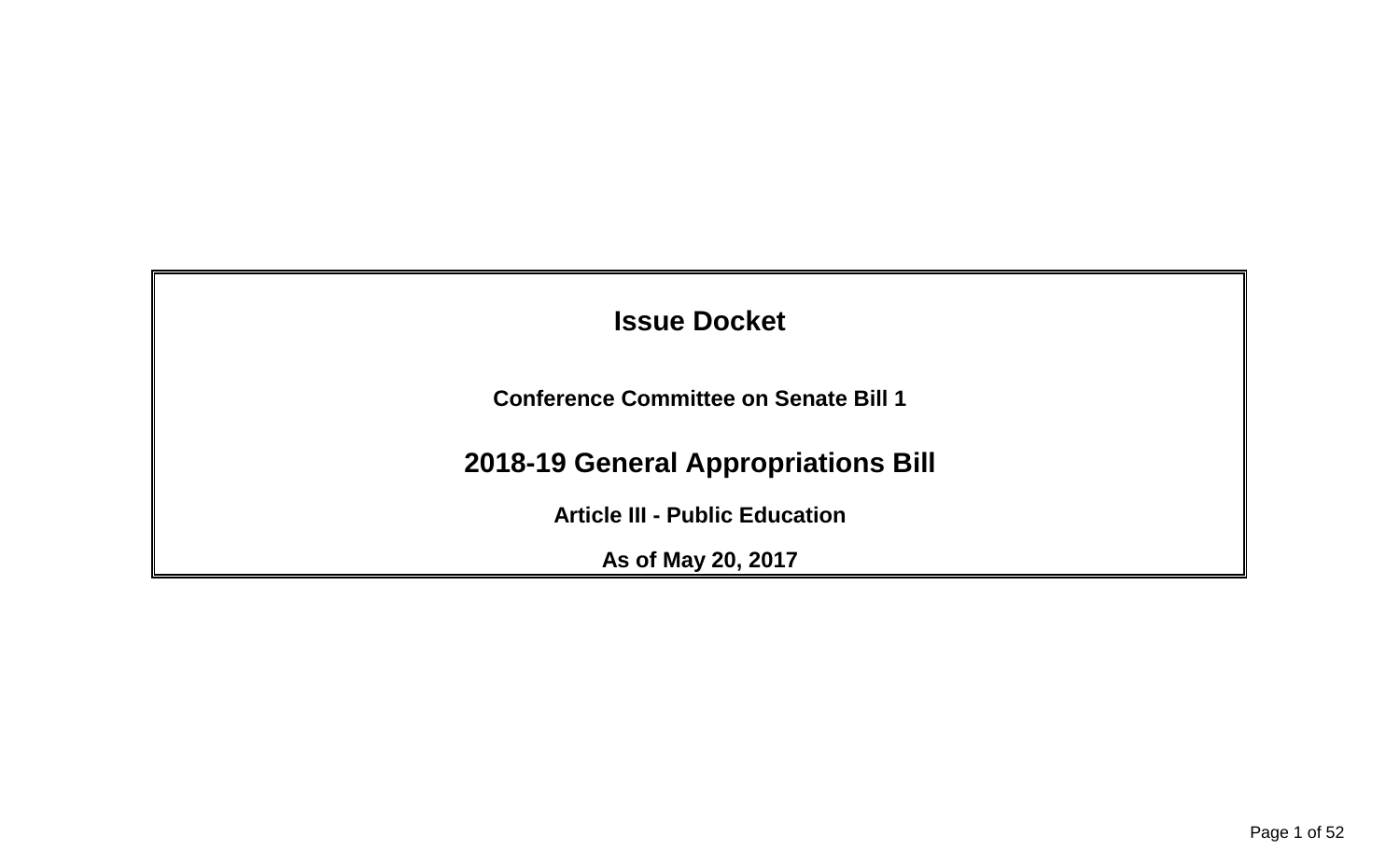### **703 TEXAS EDUCATION AGENCY - SUPPLEMENTAL**

| <b>Senate</b>                                     | <b>House</b> |                            |                                                                                                                                                                                                                                                                                                                                                                                                                                                                                                                                                                                                                                                                                    |
|---------------------------------------------------|--------------|----------------------------|------------------------------------------------------------------------------------------------------------------------------------------------------------------------------------------------------------------------------------------------------------------------------------------------------------------------------------------------------------------------------------------------------------------------------------------------------------------------------------------------------------------------------------------------------------------------------------------------------------------------------------------------------------------------------------|
| 2018-19                                           | 2018-19      | <b>Biennial Difference</b> | <b>Explanation</b>                                                                                                                                                                                                                                                                                                                                                                                                                                                                                                                                                                                                                                                                 |
| ॥। ।                                              | TIT-T        | <b>HOUSE</b>               | Senate includes program based budget structure.<br>House includes strategy based budget structure.                                                                                                                                                                                                                                                                                                                                                                                                                                                                                                                                                                                 |
|                                                   |              | <b>ADOPT</b>               | Increase appropriations to the Foundation School Program (FSP) in the 2018-19<br>biennium by an additional \$236.0 million from the Foundation School Fund, No.<br>193 (General Revenue) to fully fund the current law estimate based on<br>updated budget drivers including property values and enrollment growth.<br>Other Method of Finance changes within the FSP contributing to the net increase<br>in the Foundation School Fund include a \$26.0 million decrease in Recapture<br>Revenue; a \$87.4 million decrease in the Property Tax Relief Fund; a \$28.6<br>million decrease in the Available School Fund; and an increase of \$93.5 million<br>in Lottery Proceeds. |
|                                                   |              | <b>ADOPT</b>               | Contingent on any legislation that extends Additional State Aid for Tax<br>Reduction in accordance with Section 42.2516 of the Education Code into the<br>2018-19 biennium, set the Hold Harmless Reduction Percentage at 92.63<br>percent, the 2016-17 level.                                                                                                                                                                                                                                                                                                                                                                                                                     |
|                                                   |              | <b>ADOPT</b>               | Update unexpended balance estimates in Rider 12, Student Testing Program,<br>to reflect a revised balance of \$3.3 million. In March 2017, TEA negotiated a<br>\$2.3 million savings in fiscal year 2017 with ETS by removing the short answers<br>form the English I and II end-of-course assessment. The agency indicates it will<br>have a total of \$3.3 million in unexpended balances in fiscal year 2017.<br>The technical adjustment results in a \$2.3 million General Revenue savings.                                                                                                                                                                                   |
| Student Testing Program Rider - Update Unexpended |              |                            |                                                                                                                                                                                                                                                                                                                                                                                                                                                                                                                                                                                                                                                                                    |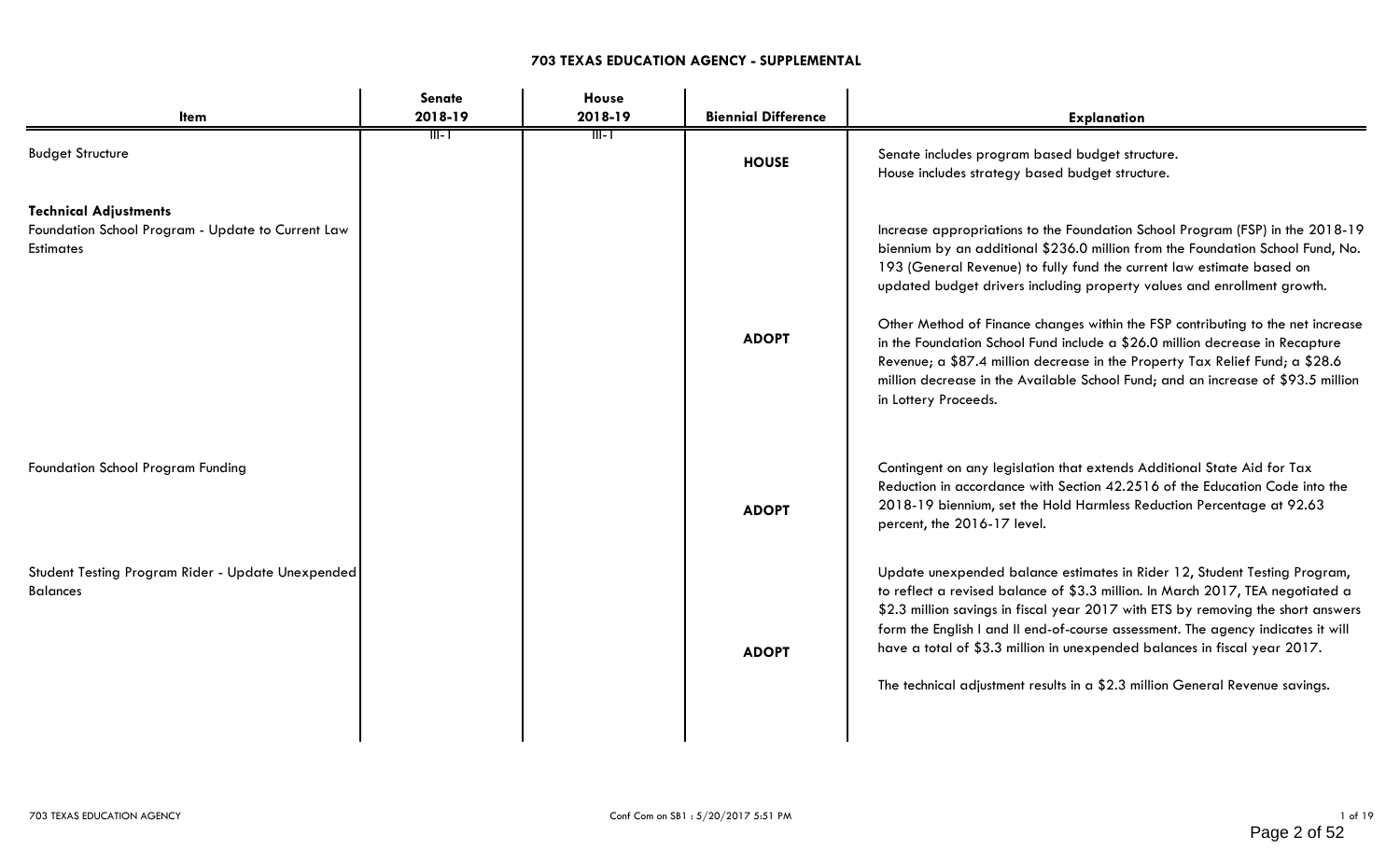| <b>Item</b>                                                               | Senate<br>2018-19 | House<br>2018-19                                                  | <b>Biennial Difference</b>                                                                                                                                                                   | <b>Explanation</b>                                                                                                                                                                                                                                                                                                                                                                                                                                                                                                                                                                                                                                                                                                                                                                                                                                                                                                                                                   |
|---------------------------------------------------------------------------|-------------------|-------------------------------------------------------------------|----------------------------------------------------------------------------------------------------------------------------------------------------------------------------------------------|----------------------------------------------------------------------------------------------------------------------------------------------------------------------------------------------------------------------------------------------------------------------------------------------------------------------------------------------------------------------------------------------------------------------------------------------------------------------------------------------------------------------------------------------------------------------------------------------------------------------------------------------------------------------------------------------------------------------------------------------------------------------------------------------------------------------------------------------------------------------------------------------------------------------------------------------------------------------|
| Juvenile Justice Department Rider - Correct<br><b>Typographical Error</b> |                   |                                                                   | <b>ADOPT</b>                                                                                                                                                                                 | Correct typographical error in Rider 28, FSP Funding for the Juvenile Justice<br>Department, to match actual appropriations. The figure \$4,599,368 will be<br>changed to \$4,559,368 for both fiscal years.<br>This technical adjustment has no fiscal impact.                                                                                                                                                                                                                                                                                                                                                                                                                                                                                                                                                                                                                                                                                                      |
| Number of Full-Time-Equivalents (FTEs)<br>Appropriations Made in Riders   | 886.0             | 878.0 in 2018<br>1,470,200,000<br>\$<br>$(1,875,000,000)$ \$<br>S | <b>Adopted</b><br>and 882.0 in 2019 880.0 FTEs in 2018 and<br>884.0 in 2019.<br>\$<br>1,470,200,000 a.<br><b>Bill contingency list.</b><br>1,875,000,000 b.<br><b>Bill contingency list.</b> | Senate provides 8.0 FTEs for TEA's exceptional item request to support<br>maintenance of the Texas Student Data System (TSDS) and 3.0 FTEs for TEA's<br>exceptional item request to protect students from inappropriate educator<br>relationships. See corresponding Senate Riders 71 and 72.<br>House provides 1.0 FTE for the Collaborative Dual Credit Program Evaluation<br>(see corresponding House Rider 69); 2.0 FTEs for cybersecurity in fiscal year<br>2018; and 6.0 FTEs for cybersecurity in 2019.<br>House provides an additional \$1.47 billion in General Revenue for the<br>Foundation School Program (FSP).<br>House provides a decrease of \$1.875 billion in General Revenue to defer the<br>August 2019 FSP payment to school districts until September 2019.<br>Both of the above provisions are contingent on enactment of House Bill 21, or<br>similar legislation, and a statutory basis for the deferral of the August 2019<br>FSP payment. |
| Foundation School Program (Property Value Decline)                        |                   | \$75,000,000                                                      |                                                                                                                                                                                              | House provides \$75.0 million/biennium from the Economic Stabilization Fund<br>for the Foundation School Program, Property Value Decline.                                                                                                                                                                                                                                                                                                                                                                                                                                                                                                                                                                                                                                                                                                                                                                                                                            |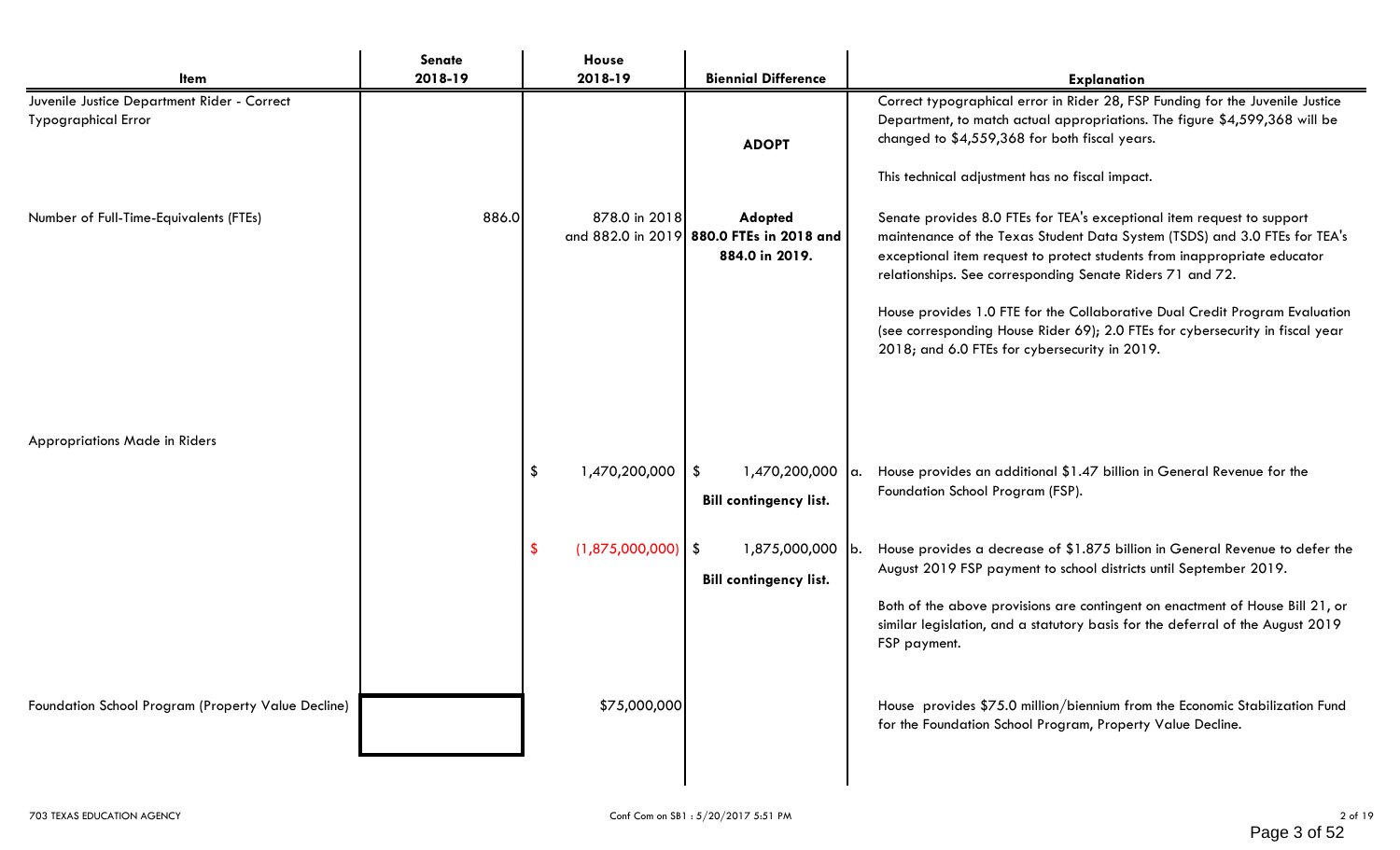| Item                                                               | Senate<br>2018-19       |               | House<br>2018-19    |          | <b>Biennial Difference</b>                                                                       | <b>Explanation</b>                                                                                                                                                                                                                             |
|--------------------------------------------------------------------|-------------------------|---------------|---------------------|----------|--------------------------------------------------------------------------------------------------|------------------------------------------------------------------------------------------------------------------------------------------------------------------------------------------------------------------------------------------------|
| A.1.1 FSP - Equalized Operations                                   | \$<br>40,809,500,000    | $\frac{1}{3}$ | 41,157,000,000   \$ |          | 347,500,000                                                                                      | Senate includes a decrease of \$300 million in Foundation School Funds related                                                                                                                                                                 |
| Program: Foundation School Program - Maintenance<br>and Operations | \$<br>40,809,500,000 \$ |               | 41,157,000,000 \$   |          | 347,500,000                                                                                      | to a contingent distribution to the Available School Fund by the School Land<br>Board of an unspecified amount. (See Rider 77, Rider Packet Page 24).                                                                                          |
|                                                                    |                         |               |                     |          |                                                                                                  | House includes a decrease of \$300 million in Foundation School Funds and an<br>increase of \$300 million in Available School Funds, contingent on distribution by<br>the School Land Board. (See Rider 75, Rider Packet Page 24.)             |
|                                                                    |                         |               |                     |          |                                                                                                  | House maintains \$47.5 million for the New Instructional Facilities Allotment.<br>Senate eliminates funding for this purpose.                                                                                                                  |
|                                                                    |                         |               |                     |          |                                                                                                  |                                                                                                                                                                                                                                                |
| A.2.1 Statewide Educational Programs                               | $320,743,446$ \ \\$     |               | $461,060,223$ \$    |          | 140,316,777                                                                                      |                                                                                                                                                                                                                                                |
| a. Program: Adult Charter School                                   | \$<br>$1,000,000$ \$    |               | $2,000,000$ \$      |          | $1,000,000$ a.                                                                                   | Senate decreases General Revenue Funds by \$1.0 million compared to 2016-<br>17 funding.                                                                                                                                                       |
|                                                                    |                         |               |                     |          |                                                                                                  | House maintains funding at the 2016-17 funding level.                                                                                                                                                                                          |
| b. Program: Early Childhood School Readiness                       | $26,900,000$ \$         |               | 30,400,000          | <b>S</b> | $3,500,000$ b.                                                                                   | Senate decreases General Revenue Funds by \$3.5 million, compared to 2016-<br>17 funding levels, with additional program funding of \$22.7 million through an<br>interagency contract with the Texas Workforce Commission.                     |
|                                                                    |                         |               |                     |          |                                                                                                  | House maintains program funding at the 2016-17 funding level.                                                                                                                                                                                  |
| c. Program: Enhanced Prekindergarten Capacity                      | \$                      | $\sqrt[6]{2}$ | $146,955,193$ \$    |          | $146,955,193$ c.<br><b>See Conference</b><br><b>Committee Revisions</b><br>and Additions on page | House increases General Revenue Funds by \$117.0 million, compared to 2016-<br>17 funding levels, for Enhanced Prekindergarten Capacity. Funding is provided<br>on the basis of eligible prekindergarten students in average daily attendance. |
|                                                                    |                         |               |                     |          | 20.                                                                                              |                                                                                                                                                                                                                                                |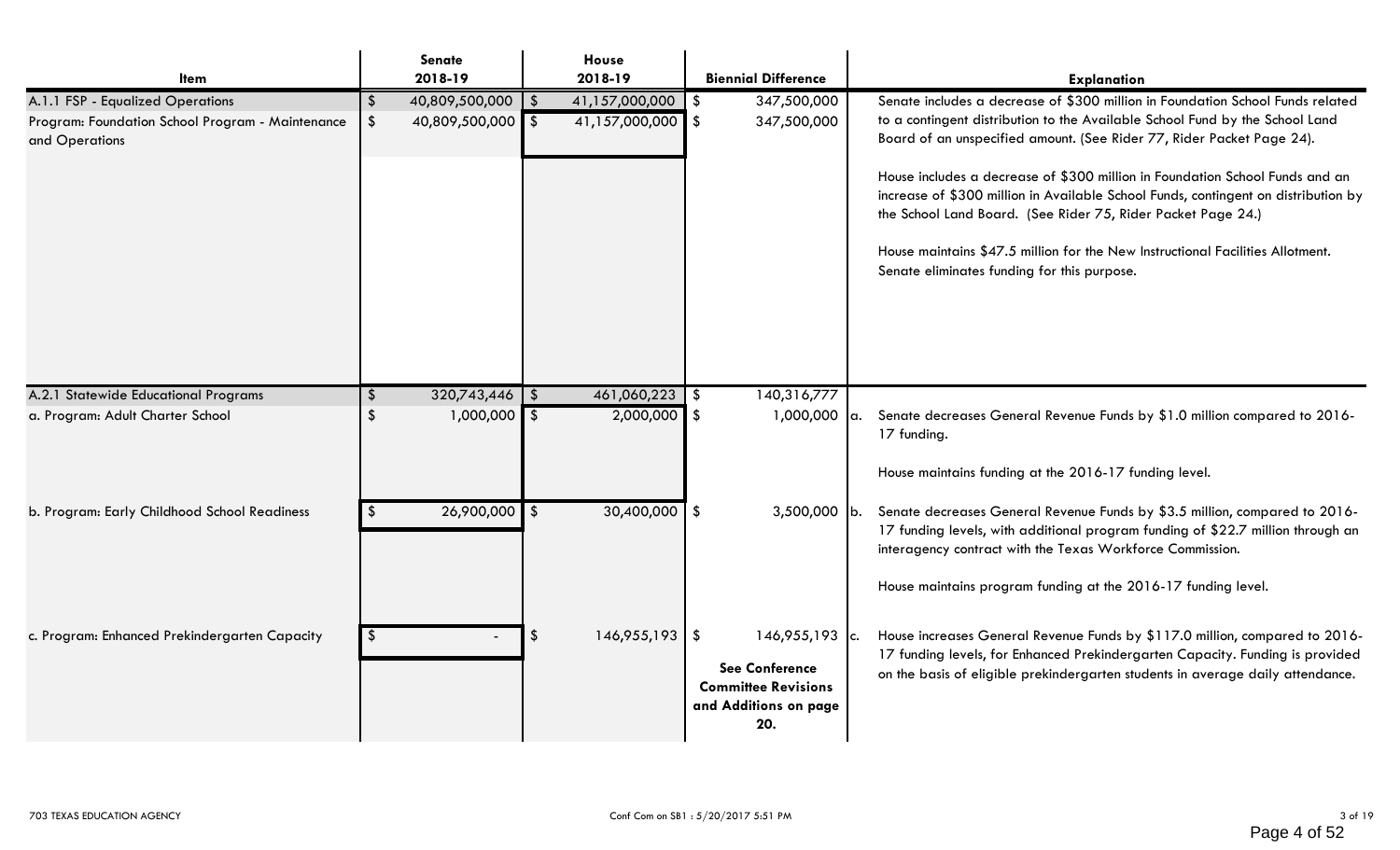| Item                                                       | Senate<br>2018-19                | House<br>2018-19 | <b>Biennial Difference</b>                                                                                       | <b>Explanation</b>                                                                                                                                                                                                                                                                                          |
|------------------------------------------------------------|----------------------------------|------------------|------------------------------------------------------------------------------------------------------------------|-------------------------------------------------------------------------------------------------------------------------------------------------------------------------------------------------------------------------------------------------------------------------------------------------------------|
| d. Program: Public-Private Prekindergarten<br>Partnerships | $65,000,000$ \$<br>\$            | $\blacksquare$   | 65,000,000 d.<br>\$                                                                                              | Senate increases General Revenue Funds by \$65.0 million for a new program<br>to provide quality support and guidance to districts and charters to implement<br>prekindergarten programs. Of this total, \$40.0 million is appropriated in<br>Article III and \$25.0 million is appropriated in Article IX. |
|                                                            |                                  |                  | <b>See Conference</b><br><b>Committee Revisions</b><br>and Additions on page<br>20.                              |                                                                                                                                                                                                                                                                                                             |
| e. Program: Innovative Programs                            | $12,500,000$ \$<br>$\sqrt[6]{2}$ |                  | \$<br>$12,500,000$ e.                                                                                            | Senate increases General Revenue Funds by \$12.5 million to support new<br>Innovative Programs.                                                                                                                                                                                                             |
|                                                            |                                  |                  | Adopt funding of \$14.5<br>million incorporated into<br><b>Educator Excellence</b><br><b>Innovation Program.</b> |                                                                                                                                                                                                                                                                                                             |
| f. Program: Literacy Achievement Academies                 | $9,000,000$ \$<br>S.             | $15,164,354$ \\$ | $6,164,354$  f.                                                                                                  | Senate decreases General Revenue Funds by \$8.8 million compared to 2016-<br>17 funding levels.                                                                                                                                                                                                             |
|                                                            |                                  |                  |                                                                                                                  | House decreases General Revenue Funds by \$2.7 million compared to 2016-<br>17 funding levels.                                                                                                                                                                                                              |
| g. Program: Mathematics Achievement Academies              | $9,000,000$ \$<br>$\sqrt{2}$     | $17,540,926$ \$  | 8,540,926 g.                                                                                                     | Senate decreases General Revenue Funds by \$13.8 million compared to 2016-<br>17 funding levels.                                                                                                                                                                                                            |
|                                                            |                                  |                  |                                                                                                                  | House decreases General Revenue Funds by \$5.3 million compared to 2016-<br>17 funding levels.                                                                                                                                                                                                              |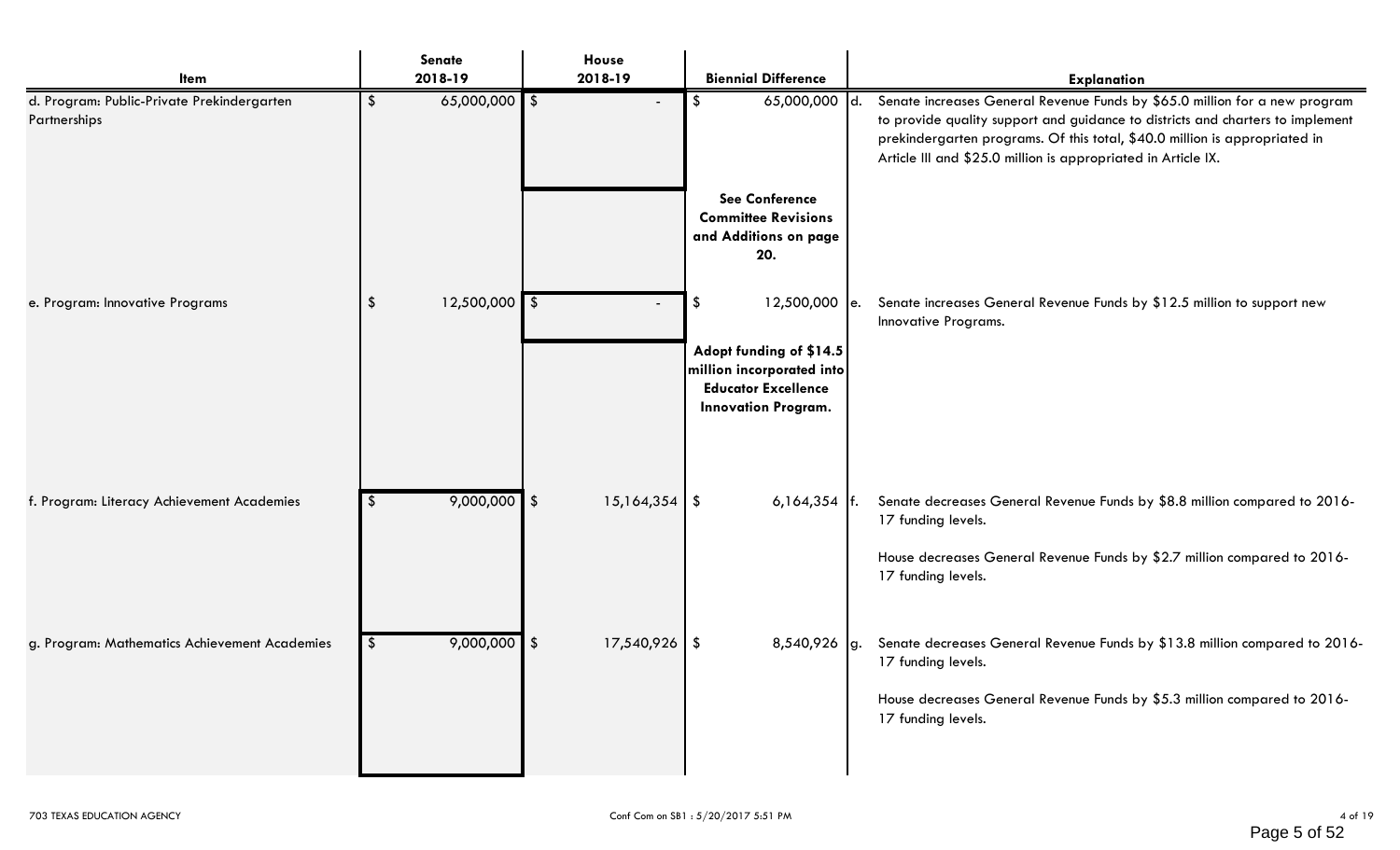| <b>Item</b>                                                              | Senate<br>2018-19                         | House<br>2018-19 | <b>Biennial Difference</b>           | <b>Explanation</b>                                                                                      |
|--------------------------------------------------------------------------|-------------------------------------------|------------------|--------------------------------------|---------------------------------------------------------------------------------------------------------|
| h. Program: Pathways in Technology Early College<br>High School (P-TECH) | $5,000,000$ \$<br>$\sqrt[6]{\frac{1}{2}}$ | $\blacksquare$   | 5,000,000 h.<br>\$                   | Senate increases General Revenue Funds by \$5.0 million to support a new<br>program.                    |
| i. Program: Reading-to-Learn (RTL) Academies                             | $5,500,000$ \$<br>$\frac{1}{2}$           | $9,287,304$ \$   | 3,787,304   i.                       | Senate decreases General Revenue Funds by \$5.6 million compared to 2016-<br>17 funding levels.         |
|                                                                          |                                           |                  |                                      | House decreases General Revenue Funds by \$1.8 million compared to 2016-<br>17 funding levels.          |
| j. Program: Student Success Initiative                                   | $9,000,000$ \$<br>-S<br>11,000,000        | 31,700,000       | <b>SENATE plus \$2.0</b><br>million. | Senate decreases General Revenue Funds by \$22.7 million compared to 2016-<br>Ii.<br>17 funding levels. |
|                                                                          |                                           |                  |                                      | House maintains funding at 2016-17 funding level.                                                       |
|                                                                          |                                           |                  |                                      |                                                                                                         |
| k. Program: Texas Academic Innovation and<br>Mentoring (AIM)             | $3,000,000$ \$<br>$\sqrt[6]{\frac{1}{2}}$ | $4,500,000$ \$   | $1,500,000$ k.                       | Senate decreases General Revenue Funds by \$1.5 million compared to 2016-<br>17 funding levels.         |
|                                                                          |                                           |                  |                                      | House maintains funding at 2016-17 funding levels.                                                      |
|                                                                          |                                           |                  |                                      |                                                                                                         |
|                                                                          |                                           |                  |                                      |                                                                                                         |
|                                                                          |                                           |                  |                                      |                                                                                                         |
|                                                                          |                                           |                  |                                      |                                                                                                         |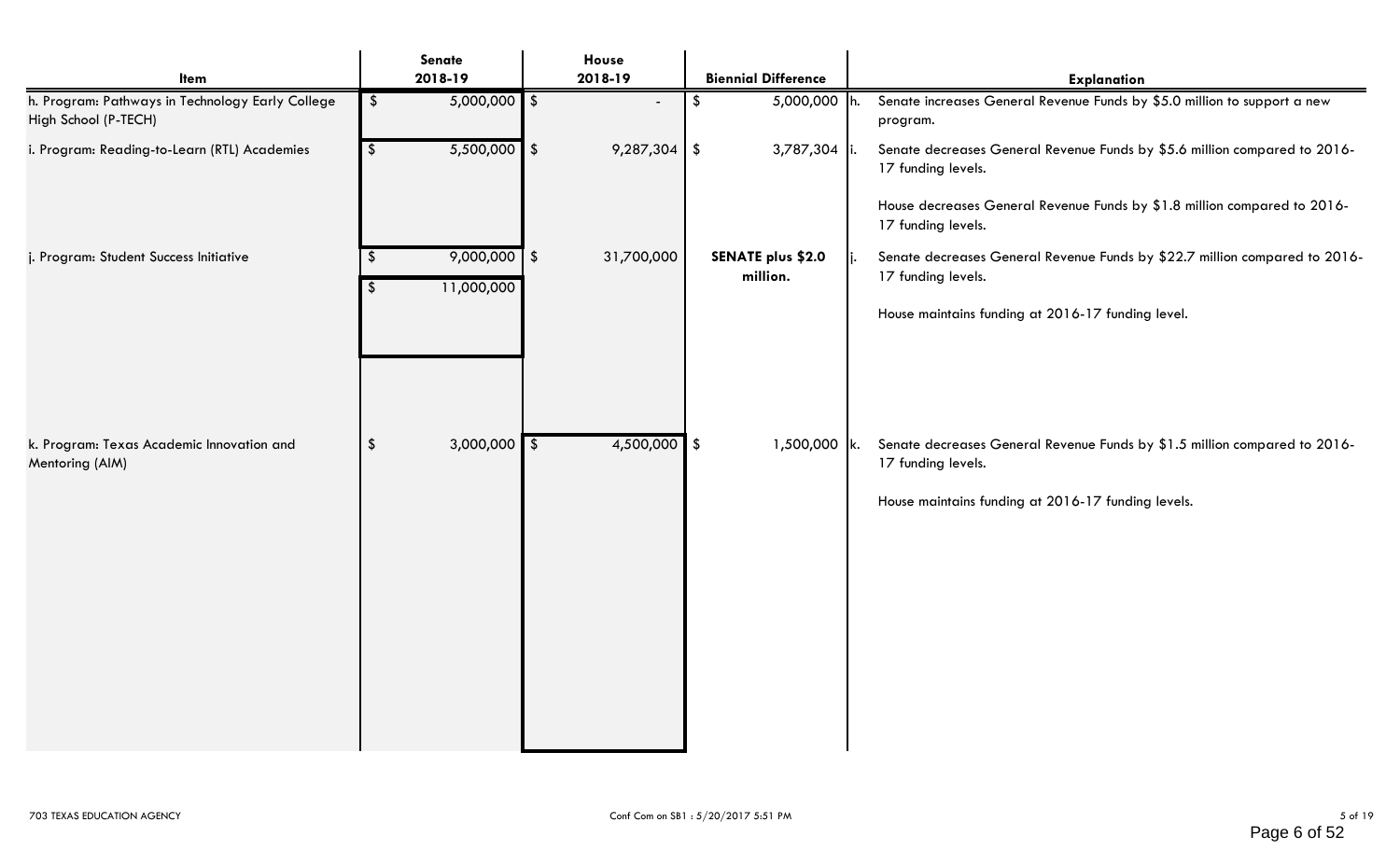| <b>Item</b>                                                                   |               | Senate<br>2018-19           |               | House<br>2018-19         |               | <b>Biennial Difference</b>                                                                                                                                                                                                                       |        | <b>Explanation</b>                                                                               |
|-------------------------------------------------------------------------------|---------------|-----------------------------|---------------|--------------------------|---------------|--------------------------------------------------------------------------------------------------------------------------------------------------------------------------------------------------------------------------------------------------|--------|--------------------------------------------------------------------------------------------------|
| I. Program: Texas Gateway                                                     | \$            | $10,731,000$ \$             |               | $14,400,000$ \$          |               | 3,669,000                                                                                                                                                                                                                                        |        | Senate decreases General Revenue Funds by \$7.3 million compared to 2016-<br>17 funding levels.  |
|                                                                               |               |                             | $\frac{1}{2}$ | 15,000,000               |               | <b>HOUSE plus \$600,000.</b><br>From the \$15.0 million<br>in funding, \$6.0 million<br>is to be used for<br>maintenance and<br>hosting; \$4.0 for<br>OnRamps; \$2.0 million<br>for UTeach; and \$3.0<br>million for Lesson Study<br>Initiative. |        | House decreases General Revenue Funds by \$3.6 million compared to 2016-<br>17 funding levels.   |
| A.2.2 Achievement Of Students At Risk                                         | $\frac{1}{2}$ | $3,184,876,976$ \ \ \$      |               | 3,186,126,976            | \$            | 1,250,000                                                                                                                                                                                                                                        |        | Senate decreases General Revenue Funds by \$1.25 million compared to 2016-<br>17 funding levels. |
| Program: Amachi                                                               | $\frac{1}{2}$ | $1,250,000$ \$<br>1,300,000 |               | 2,500,000                | \$            | 1,250,000<br><b>SENATE plus \$50,000.</b>                                                                                                                                                                                                        |        | House maintains funding at 2016-17 funding levels.                                               |
| A.2.4 School Improvement & Support Pgms                                       | $\frac{2}{3}$ | $297,533,434$ \$            |               | 302,133,434              | $\sqrt[6]{2}$ | 4,600,000                                                                                                                                                                                                                                        |        |                                                                                                  |
| a. Program: Best Buddies                                                      |               | $$0 \overline{\$}$          |               | $400,000$ \$             |               | 400,000 $ a.$                                                                                                                                                                                                                                    |        | Senate eliminates funding for the program.<br>House maintains funding at 2016-17 funding levels. |
| b. Program: Regional Education Service Centers -<br>Funding for Core Services | $\frac{2}{3}$ | $21,500,000$   \$           | $\sqrt[6]{2}$ | 25,000,000<br>23,750,000 |               | HOUSE less \$1.25<br>million.                                                                                                                                                                                                                    | $ b$ . | Senate decreases General Revenue Funds by \$3.5 million compared to 2016-<br>17 funding levels.  |
|                                                                               |               |                             |               |                          |               |                                                                                                                                                                                                                                                  |        |                                                                                                  |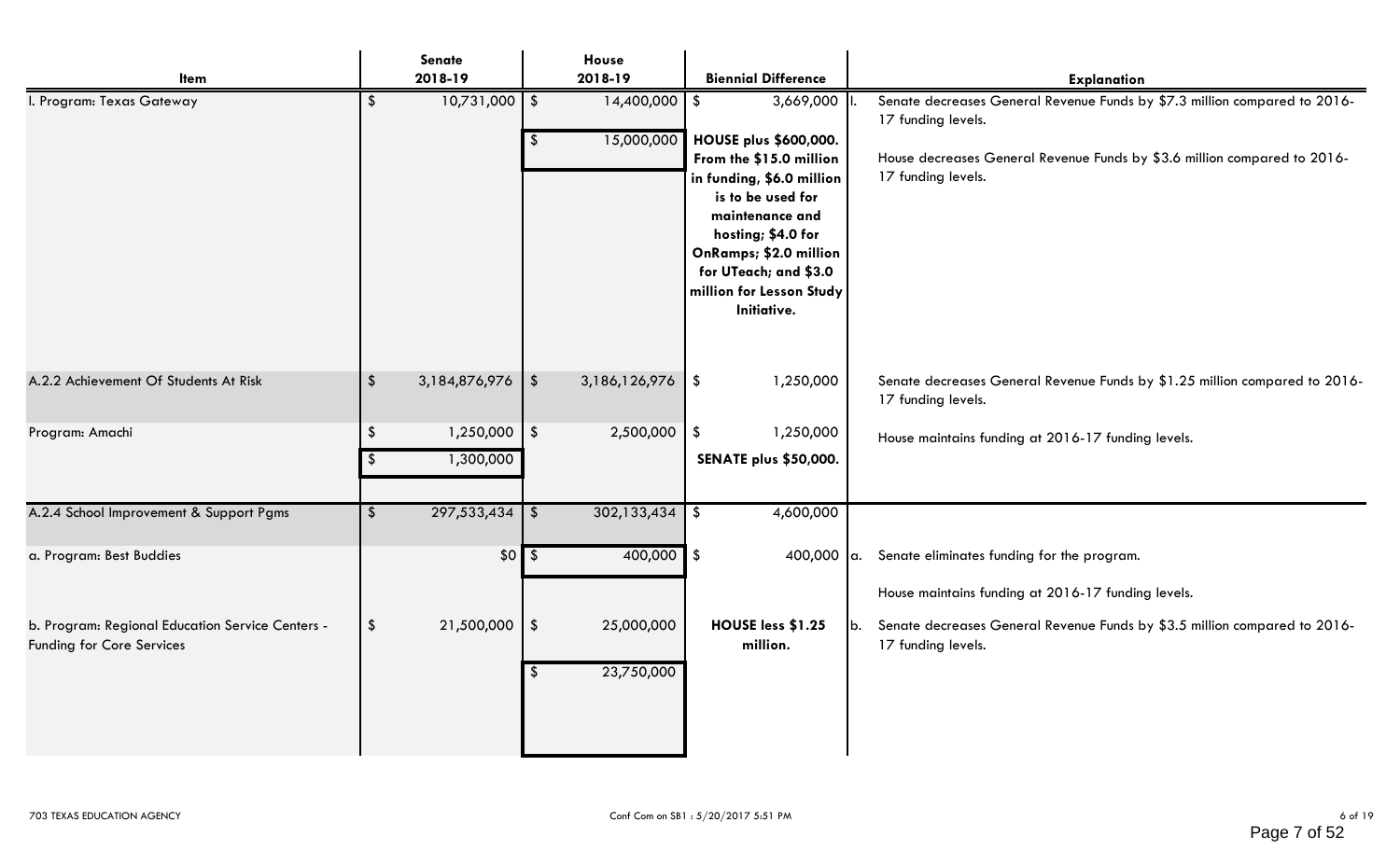| <b>Item</b>                                              |               | <b>Senate</b><br>2018-19 |      | House<br>2018-19         | <b>Biennial Difference</b>                                                                                                                                                | <b>Explanation</b>                                                                                                                                                                                                                                                                                                                                                                                                                           |
|----------------------------------------------------------|---------------|--------------------------|------|--------------------------|---------------------------------------------------------------------------------------------------------------------------------------------------------------------------|----------------------------------------------------------------------------------------------------------------------------------------------------------------------------------------------------------------------------------------------------------------------------------------------------------------------------------------------------------------------------------------------------------------------------------------------|
| c. Program: School Improvement and Governance<br>Support | \$            | 2,500,000                | - \$ | 3,200,000<br>2,850,000   | <b>HOUSE less \$350,000.</b><br>This amount includes a<br>biennial decrease of<br>\$650,000 to be used<br>instead for<br>administrative support<br>of turnaround efforts. | Senate decreases General Revenue Funds by \$1.0 million compared to 2016-<br>17 funding levels. Senate rider directs the \$1.0 million program reduction to<br>administrative support of the program, see Senate Rider 73.<br>House decreases General Revenue Funds by \$300,000 compared to 2016-17<br>funding levels. House rider directs the \$300,000 program reduction to<br>administrative support of the program, see House Rider 72. |
| B.1.1 Assessment & Accountability System                 | $\frac{1}{2}$ | $162,379,116$ \$         |      | $163,079,116$ \$         | 700,000                                                                                                                                                                   | Senate decreases General Revenue Funds by \$5.13 million compared to 2016-<br>17 funding levels. The decrease is related to a \$4.0 million reduction contingent<br>on enactment of legislation eliminating the requirement for the Texas                                                                                                                                                                                                    |
| Program: State Assessment Program                        | \$            | $99,216,032$   \$        |      | 99,916,032<br>95,916,032 | -\$<br>700,000<br>HOUSE less \$4.0<br>million. Contingency<br>rider adds \$4.0 million<br>in General Revenue if<br>legislation reducing<br>assessments is not<br>enacted. | Assessment of Academic Knowledge and Skills (TAKS) test and rider provision<br>allowing the agency to transfer \$1.0 million in unexpended balances from the<br>2016-17 biennium.<br>House decreases General Revenue Funds by \$4.43 million compared to 2016-<br>17 funding levels. The decrease includes a rider provision allowing the agency<br>to transfer \$1.0 million in unexpended balances from the 2016-17 biennium.              |
| B.2.1 Technology/Instructional Materials                 | \$            | 1,114,639,560            |      | 1,107,976,025            | 6,663,535<br>\$                                                                                                                                                           |                                                                                                                                                                                                                                                                                                                                                                                                                                              |
| a. Program: E-Rate Classroom Connectivity                |               | \$25,000,000             |      | \$25,000,000             | Adopt funding of \$25.0 $\alpha$ .<br>million.                                                                                                                            | Senate increases General Revenue Funds by \$25.0 million to support a new<br>program to assist school districts and charters for qualifying special construction<br>school projects under the E-Rate State Matching Provision. See corresponding<br>Senate Rider 68.<br>House provides \$25.0 million in Economic Stabilization Funds in Article IX for<br>State matching funds for Federal e-Rate grants.                                   |
| b. Program: Instructional Materials Allotment            | \$            | 1,068,839,560            | l Si | 1,093,176,025            | <b>SENATE plus \$10.0</b><br>million.                                                                                                                                     | Senate provides \$1,068.8 million in Instructional Materials Fund, No. 3 based<br>on a distribution rate of 44.3 percent of the transfer from the Permanent School<br>Fund (PSF) to the Available School Fund (ASF).                                                                                                                                                                                                                         |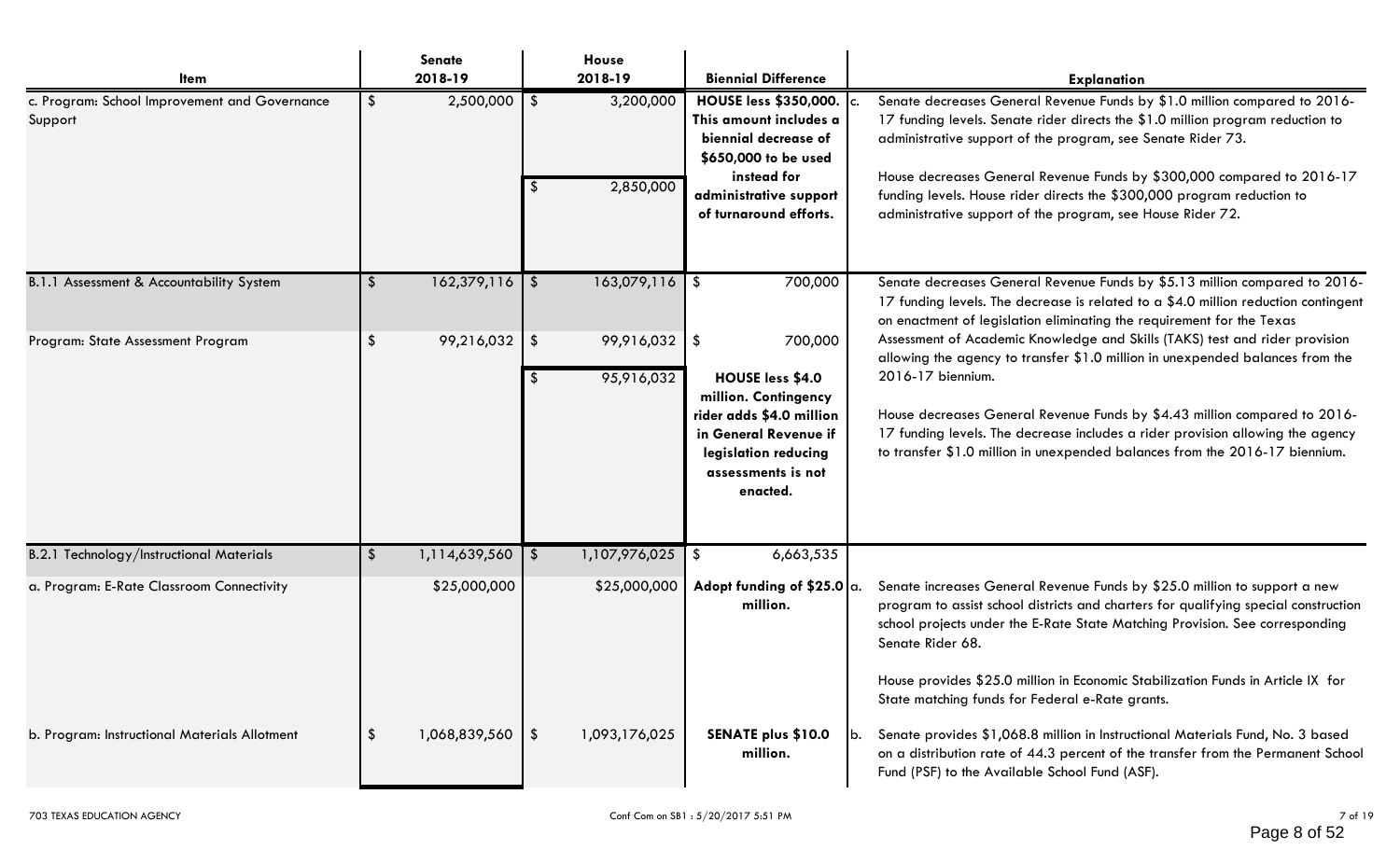|                                                 | Senate                                        | House             |                                                                                                                 |                                                                                                                                                                                                                                                          |
|-------------------------------------------------|-----------------------------------------------|-------------------|-----------------------------------------------------------------------------------------------------------------|----------------------------------------------------------------------------------------------------------------------------------------------------------------------------------------------------------------------------------------------------------|
| Item                                            | 2018-19                                       | 2018-19           | <b>Biennial Difference</b>                                                                                      | <b>Explanation</b>                                                                                                                                                                                                                                       |
|                                                 | 1,078,839,560<br>\$                           |                   |                                                                                                                 | House provides \$1,093.2 million in Instructional Materials Fund, No. 3 based on<br>a distribution rate of 44.9 percent of the transfer from the PSF to the ASF.                                                                                         |
| c. Program: Open Source Instructional Materials | $20,000,000$ \$                               | 10,000,000        | $\vert$ \$<br>$10,000,000$ c.                                                                                   | Senate increases Instructional Materials Fund, No. 3 by \$10.0 million, compared<br>to 2016-17 funding levels, and expands the subjects allowable under open<br>source instructional materials.                                                          |
|                                                 |                                               |                   |                                                                                                                 | House maintains funding at the 2016-17 biennium funding level.                                                                                                                                                                                           |
| d. Program: Virtual School Network              | $800,000$ \$<br><u>я</u>                      | 4,800,000         | $\sqrt[6]{3}$<br>4,000,000 d.                                                                                   | Senate decreases General Revenue Funds by \$7.2 million compared to 2016-<br>17 funding levels.                                                                                                                                                          |
|                                                 |                                               |                   |                                                                                                                 | House decreases General Revenue Funds by \$3.2 million compared to 2016-<br>17 funding levels.                                                                                                                                                           |
| <b>B.2.2 Health And Safety</b>                  | $23,618,736$ \$<br>$\sqrt[6]{3}$              | 23,118,736        | 500,000<br>1\$                                                                                                  |                                                                                                                                                                                                                                                          |
| a. Program: Contingency for House Bill 11       | $$0$ \ \$                                     | 1,500,000         | $1,500,000$ a.<br>-\$                                                                                           | House increases General Revenue Funds by \$1.5 million contingent on the                                                                                                                                                                                 |
|                                                 |                                               |                   | <b>Bill contingency list.</b>                                                                                   | passage of House Bill 11, 85th Legislature, or similar legislation. See House<br>Rider 70 for corresponding rider.                                                                                                                                       |
| b. Program: FitnessGram Program                 | 2,000,000                                     | \$0               | $2,000,000$ b.<br>\$                                                                                            | Senate maintains funding at the 2016-17 funding levels.                                                                                                                                                                                                  |
|                                                 |                                               |                   |                                                                                                                 | House eliminates funding for the program.                                                                                                                                                                                                                |
| <b>B.2.4 Windham School District</b>            | $105,620,840$ \$<br>$\sqrt[6]{3}$             | 103,000,000       | HOUSE plus \$1.4<br>million. Funding is<br>provided for the 1.5<br>percent employer<br>retirement contribution. | Senate increases General Revenue Funds by \$2.6 million, compared to 2016-<br>17 funding levels. See corresponding Senate Rider 70, Expansion of Windham<br>School District Programs, for funding details.<br>House maintains funding at 2016-17 levels. |
| Program: Windham School District                | $\sqrt[6]{\frac{1}{2}}$<br>$105,620,840$ \ \$ | 103,000,000       |                                                                                                                 |                                                                                                                                                                                                                                                          |
|                                                 |                                               | 104,400,000<br>-S |                                                                                                                 |                                                                                                                                                                                                                                                          |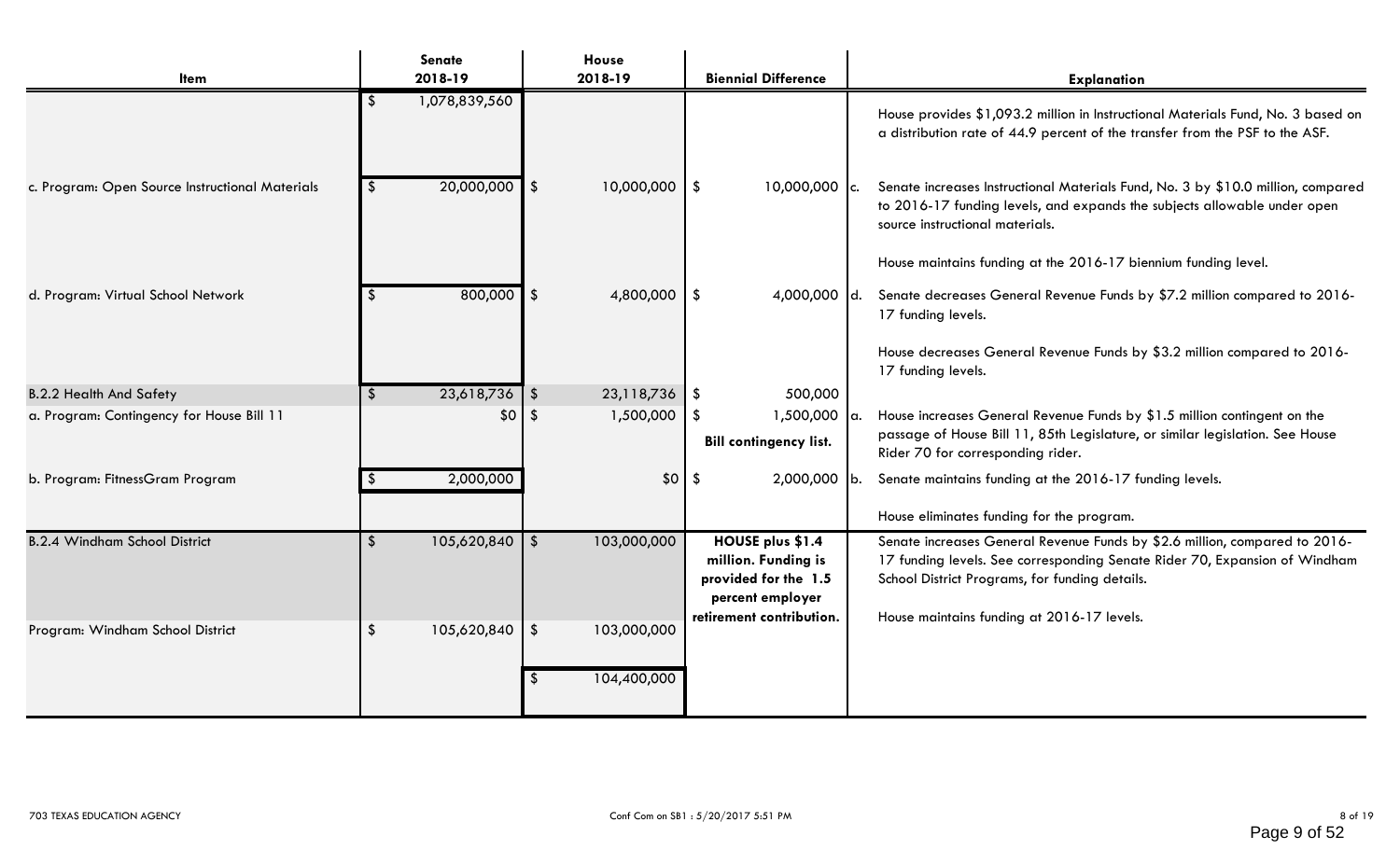| <b>Item</b>                                               | <b>Senate</b><br>2018-19                                   | House<br>2018-19            | <b>Biennial Difference</b>                                                                                                       | <b>Explanation</b>                                                                                                                                                                                                                                                                                                                                |
|-----------------------------------------------------------|------------------------------------------------------------|-----------------------------|----------------------------------------------------------------------------------------------------------------------------------|---------------------------------------------------------------------------------------------------------------------------------------------------------------------------------------------------------------------------------------------------------------------------------------------------------------------------------------------------|
| <b>B.3.1 Improving Educator Quality/LDRSP</b>             | $391,624,582$ \$<br>\$                                     | 393,624,582                 | <b>SENATE less 1.0</b><br>million. From the \$29.0<br>million in funding, \$5.0<br>million is to be used for<br>educator quality | Senate decreases General Revenue Funds by \$2.0 million compared to 2016-<br>17 funding levels.<br>House maintains funding at the 2016-17 funding levels.                                                                                                                                                                                         |
| Program: Educator Excellence Innovation Program           | $30,000,000$   \$<br>$\sqrt[6]{\frac{1}{2}}$<br>29,000,000 | 32,000,000                  | purposes; \$2.0 million<br>for Humanities Texas;<br>and \$14.5 million for<br><b>Innovative Programs.</b>                        |                                                                                                                                                                                                                                                                                                                                                   |
| <b>B.3.2 Agency Operations</b>                            | 133,394,385<br>$\boldsymbol{\hat{\zeta}}$                  | 131,447,513<br>l \$         | 1,946,872<br>$\vert$ \$                                                                                                          |                                                                                                                                                                                                                                                                                                                                                   |
|                                                           |                                                            |                             |                                                                                                                                  |                                                                                                                                                                                                                                                                                                                                                   |
| a. Program: Accreditation and School Improvement          | $\sqrt{2}$<br>12,832,001                                   | 12,232,001<br>$\frac{1}{2}$ | $\vert \$$<br>$600,000$ a.                                                                                                       | Senate increases General Revenue Funds by \$1.0 million for agency<br>administrative support to effectively implement HB 1842, 84th Legislature. See<br>corresponding Senate Rider 73.                                                                                                                                                            |
|                                                           |                                                            | 12,582,001<br>\$            | HOUSE plus \$350,000.<br>This funding provides<br>\$650,000 for<br>administrative support<br>of turnaround efforts.              | House increases General Revenue Funds by \$300,000 for administrative<br>support for school improvement and \$100,000 for administrative support for<br>Communities in Schools. See corresponding House Rider 72, Administrative<br>Support for School Improvement and Governance.                                                                |
| b. Program: Complaints, Investigations and<br>Enforcement | 3,614,150<br>\$<br>3,495,204                               | 3,223,016                   | SENATE less \$118,946. b.<br>This funding provides<br>for two additional<br>investigators at a<br>biennial cost of<br>\$272,188. | Senate increases General Revenue Funds by \$391,134 for TEA's exceptional<br>item request to protect students from inappropriate educator relationships. See<br>corresponding Senate Rider 71, Administrative Support to Protect Students<br>from Inappropriate Educator Relationships.<br>House maintains funding at the 2016-17 funding levels. |
|                                                           |                                                            |                             |                                                                                                                                  |                                                                                                                                                                                                                                                                                                                                                   |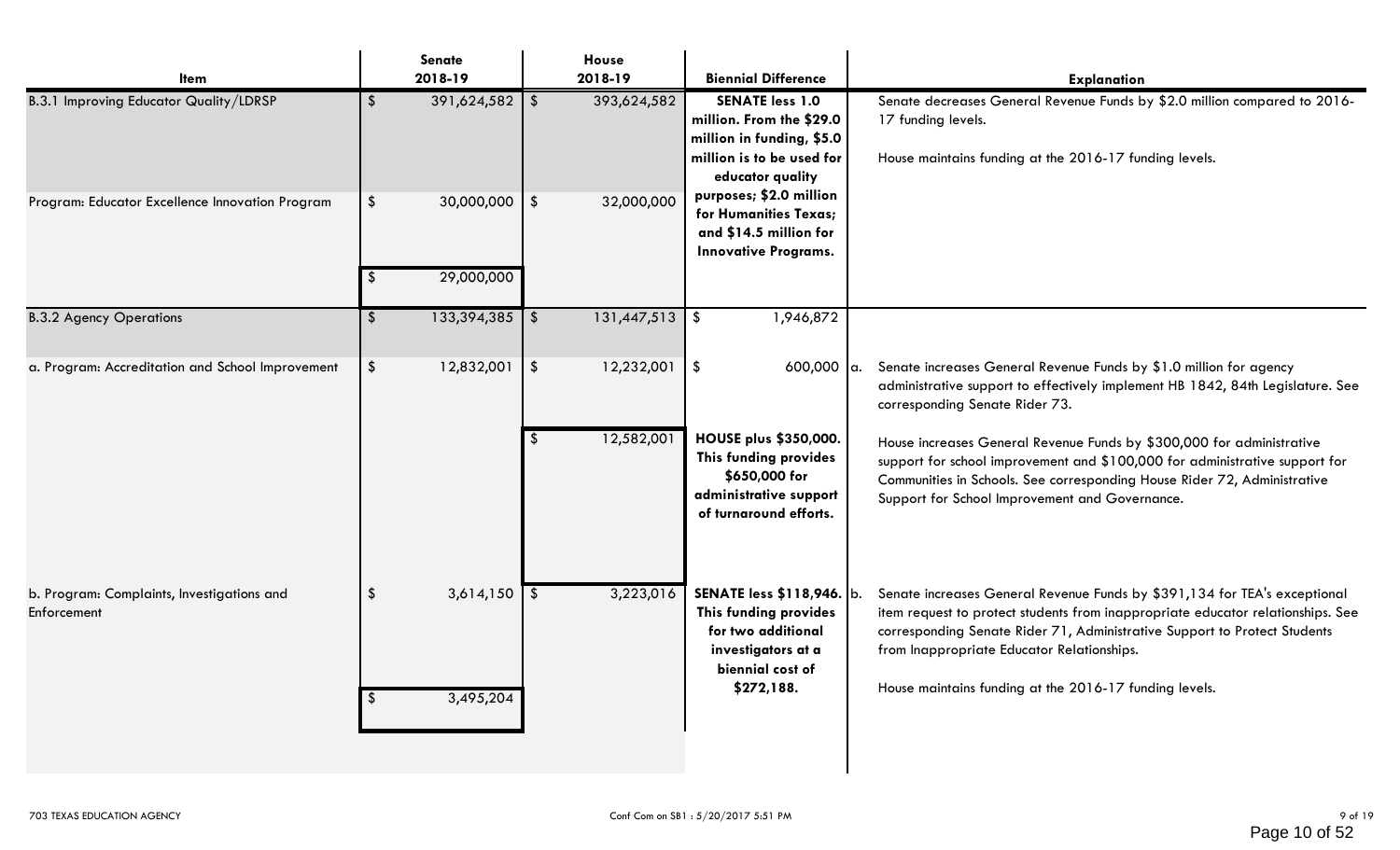| Item                                          | Senate<br>2018-19                                          | House<br>2018-19                              | <b>Biennial Difference</b>                                                                                     | <b>Explanation</b>                                                                                                                                                                                                                                                                                                                                                                                                                                                                                                                                           |
|-----------------------------------------------|------------------------------------------------------------|-----------------------------------------------|----------------------------------------------------------------------------------------------------------------|--------------------------------------------------------------------------------------------------------------------------------------------------------------------------------------------------------------------------------------------------------------------------------------------------------------------------------------------------------------------------------------------------------------------------------------------------------------------------------------------------------------------------------------------------------------|
| c. Program: Standards and Programs            | $17,290,198$ \$<br>$\boldsymbol{\mathsf{s}}$<br>17,334,460 | 16,334,460                                    | 955,738 c.<br>\$<br><b>SENATE plus \$44,262.</b>                                                               | Senate increases General Revenue Funds by \$100,000 for agency<br>administration of the Communities in Schools programs and an increase of \$1.0<br>million in General Revenue Funds for administrative support of the Student<br>Success Initiative. See corresponding Senate Rider 75, Administrative Support<br>for the Student Success Initiative.<br>House provides an increase of \$144,262 in General Revenue Funds to support<br>one full-time equivalent position for a Collaborative Dual Credit Evaluation.<br>See corresponding House Rider, 69. |
| <b>B.3.5 Information Systems - Technology</b> | $81,900,848$ \ \\$<br>$\frac{2}{3}$                        | 79,292,968                                    | 2,607,880<br>-\$                                                                                               | Senate increases General Revenue Funds by \$5.0 million to support student and<br>teacher data privacy and cybersecurity; \$1.6 million for a one-time support for<br>the maintenance of the Texas Student Data System (TSDS); and \$250,000 for<br>a networks capabilities study. Senate increases Federal Funds by \$968,000<br>within the agency's capital budget. See corresponding Senate Riders 72, 74,                                                                                                                                                |
| Program: Information Systems and Technology   | $\frac{1}{2}$<br>$81,608,720$ \$<br>79,758,720             | 79,000,840                                    | $\sqrt[6]{3}$<br>2,607,880<br><b>SENATE less \$1,850,000</b><br>plus 2.0 FTEs in 2018<br>and 6.0 FTEs in 2019. | and 76.<br>House increases General Revenue by \$5.2 million and adds 2.0 FTEs in 2018<br>and 6.0 FTEs in 2019 for cybersecurity.                                                                                                                                                                                                                                                                                                                                                                                                                             |
| Foundation School Program Funding             | III-6, Rider 3<br>Rider Packet, page III-                  | $III-5$ , Rider 3<br>Rider Packet, page III-1 | <b>Instructional Facilities</b>                                                                                | HOUSE funding for New House identifies \$47.5 million for the New Instructional Facilities Allotment.<br>Allotment and SENATE Senate provides for automatic approval of any request to transfer Foundation<br>language on fiscal year School Program funds from fiscal year 2019 to 2018 unless the Legislative Budget<br>2019 to 2018 transfer. Board or Governor issues a disapproval within 30 days.                                                                                                                                                      |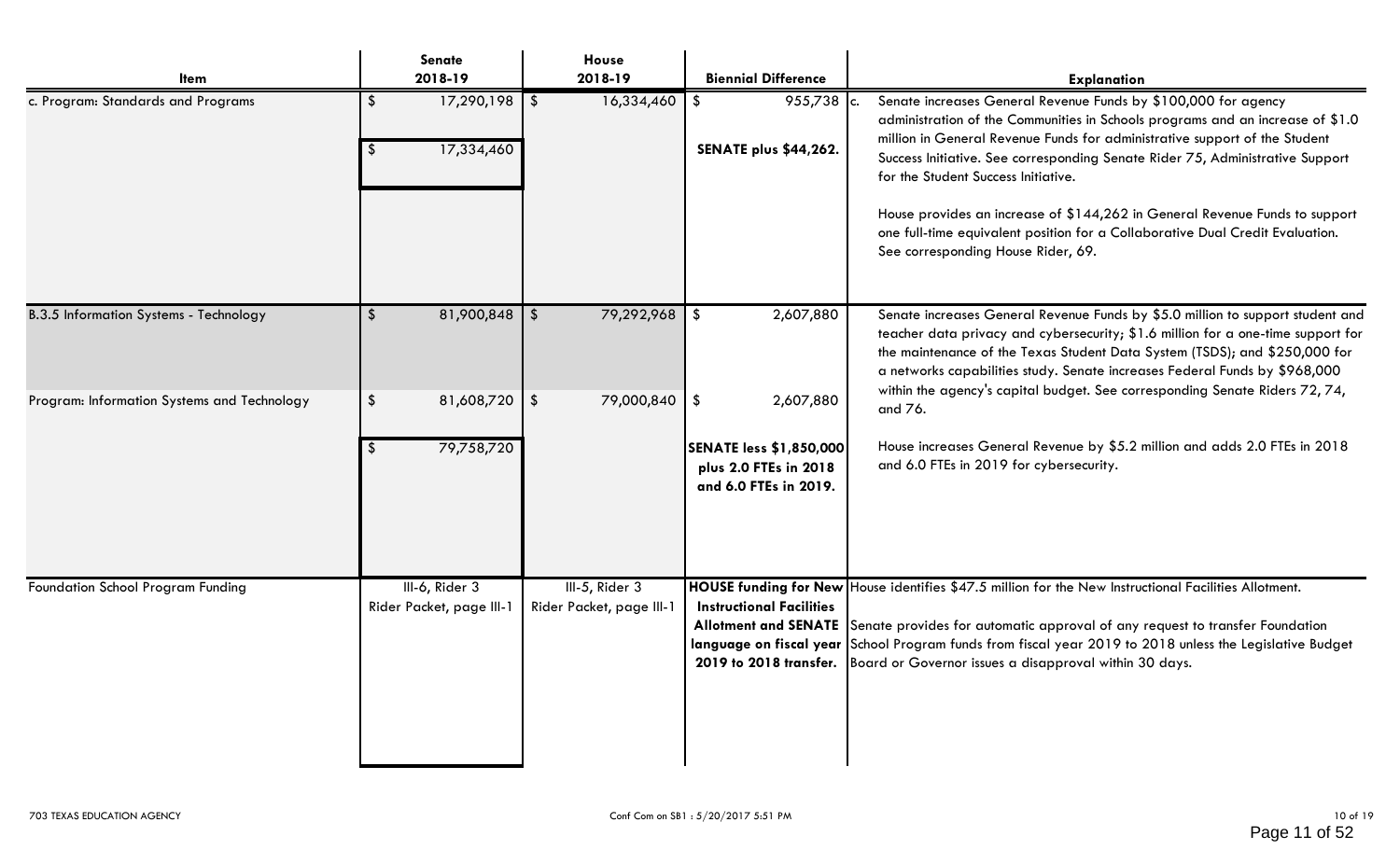|                                                                                                                                                          | <b>Senate</b>                                | House                                        |                                                                             |                                                                                                                                                                                                                                                                                                                                                                                                                                                                                                                                                                                                                                                                                                                                                          |
|----------------------------------------------------------------------------------------------------------------------------------------------------------|----------------------------------------------|----------------------------------------------|-----------------------------------------------------------------------------|----------------------------------------------------------------------------------------------------------------------------------------------------------------------------------------------------------------------------------------------------------------------------------------------------------------------------------------------------------------------------------------------------------------------------------------------------------------------------------------------------------------------------------------------------------------------------------------------------------------------------------------------------------------------------------------------------------------------------------------------------------|
| ltem                                                                                                                                                     | 2018-19                                      | 2018-19                                      | <b>Biennial Difference</b>                                                  | <b>Explanation</b>                                                                                                                                                                                                                                                                                                                                                                                                                                                                                                                                                                                                                                                                                                                                       |
| Textbooks and Instructional Materials/Instructional<br>Materials and Technology                                                                          | III-8, Rider 8<br>Rider Packet, page III-2   | III-7, Rider 8<br>Rider Packet, page III-2   | Adopt new rider<br>language clarifying the                                  | Senate rider directs \$1,068.9 million for textbooks and instructional materials.                                                                                                                                                                                                                                                                                                                                                                                                                                                                                                                                                                                                                                                                        |
|                                                                                                                                                          |                                              |                                              | legislative intent<br>regarding the timing of<br><b>SBOE</b> proclamations. | House rider directs \$1,093.2 million for textbooks and instructional materials,<br>modifies the rider title to "Instructional Materials and Technology," and adds<br>Ianguage related to the amount of State Board of Education proclamations and the<br>disbursement of money from the ASF to fund the Instructional Materials Allotment.                                                                                                                                                                                                                                                                                                                                                                                                              |
| <b>Student Testing Program</b>                                                                                                                           | III-9, Rider 12<br>Rider Packet, page III-4  | III-8, Rider12<br>Rider Packet, page III-4   |                                                                             | House rider specifies that the student testing program shall realize savings resulting<br>for legislation enacted by the Eighty-fifth Legislature, Regular Session, reducing or<br>eliminating certain assessment requirements.                                                                                                                                                                                                                                                                                                                                                                                                                                                                                                                          |
| Professional Development for the Provision of Access<br>to the General Curriculum for Students with<br>Disabilities in the Least Restrictive Environment | III-10, Rider 17<br>Rider Packet, page III-5 | III-9, Rider 17<br>Rider Packet, page III-5  |                                                                             | Senate rider specifies the Commissioner shall set-aside 10.5 percent of IDEA, Part B<br>funds in the biennium, to fund capacity building projects, including professional<br>development and support, with a focus on Response to Intervention (RTI) processes.<br>House rider specifies the Commissioner shall set-aside 15.5 percent of IDEA, Part B<br>funds in the biennium to fund capacity building projects. The rider allows for funding<br>to support the development of certain educator training materials, the establishment<br>of academies for certain staff, and the development of parent training projects,<br>with a focus on appropriately identifying students with disabilities and ensuring<br>appropriate parental participation. |
| Communities in Schools                                                                                                                                   | III-10, Rider 22<br>Rider Packet, page III-6 | III-10, Rider 22<br>Rider Packet, page III-6 | Adopt new rider<br>language clarifying the funds.<br>use of TANF funds.     | Senate rider includes "in addition" prior to specifying the amounts included in TANF                                                                                                                                                                                                                                                                                                                                                                                                                                                                                                                                                                                                                                                                     |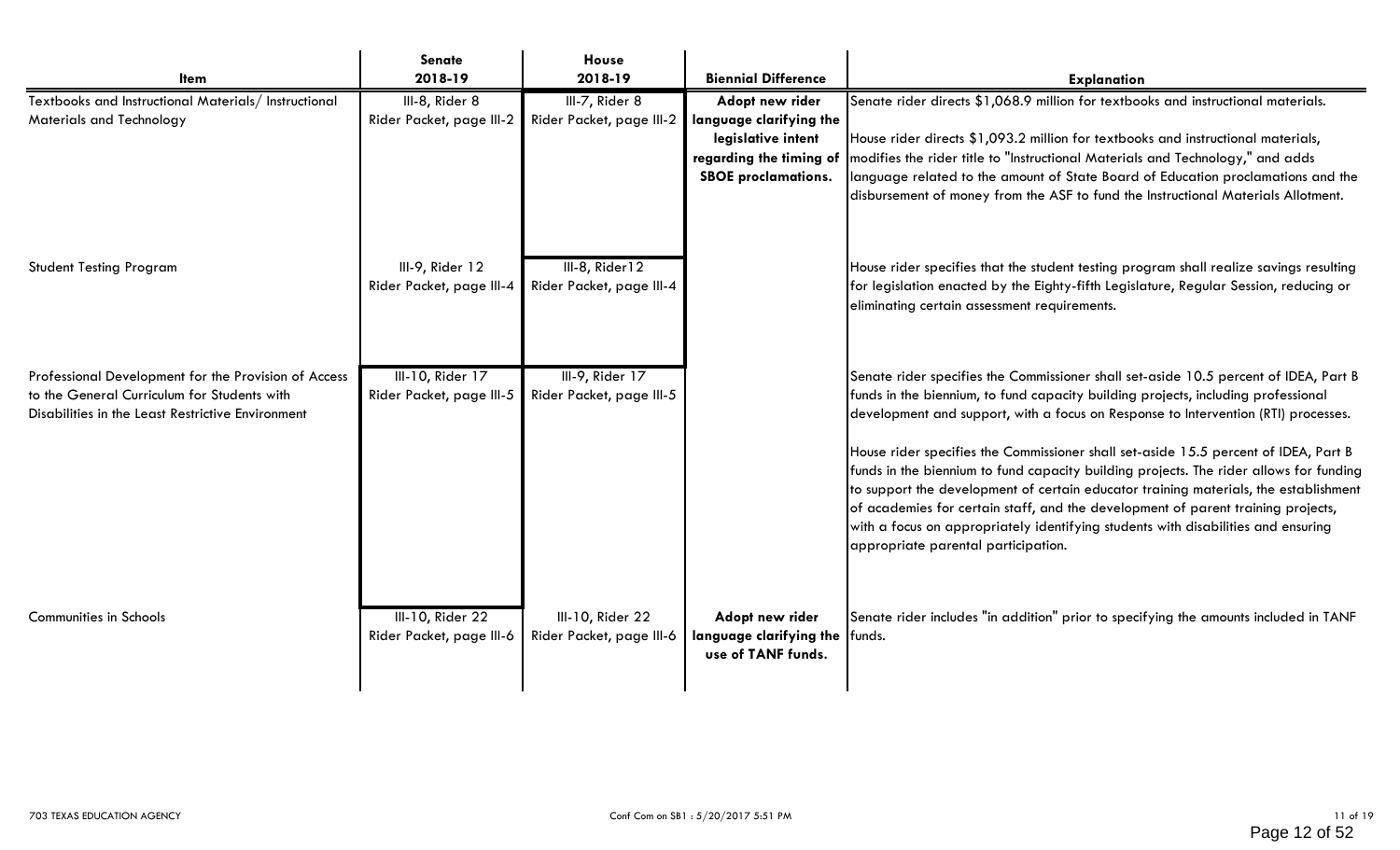|                                             | <b>Senate</b>                                | <b>House</b>                                 |                                                                          |                                                                                                                                                                                                                                                                                                                                                                                                                                                                                                                                                                                                                                                                                                                           |
|---------------------------------------------|----------------------------------------------|----------------------------------------------|--------------------------------------------------------------------------|---------------------------------------------------------------------------------------------------------------------------------------------------------------------------------------------------------------------------------------------------------------------------------------------------------------------------------------------------------------------------------------------------------------------------------------------------------------------------------------------------------------------------------------------------------------------------------------------------------------------------------------------------------------------------------------------------------------------------|
| <b>Item</b>                                 | 2018-19                                      | 2018-19                                      | <b>Biennial Difference</b>                                               | <b>Explanation</b>                                                                                                                                                                                                                                                                                                                                                                                                                                                                                                                                                                                                                                                                                                        |
| Limitation on the Transfer and Use of Funds | III-11, Rider 25<br>Rider Packet, page III-7 | III-11, Rider 25<br>Rider Packet, page III-7 |                                                                          | Senate rider requires the Commissioner to provide written notice prior to the<br>transfer of federal IDEA, Part B funds, which are set aside and reserved for state-<br>level activities and allowed for administrative purposes to administrative programs;<br>specifies that transferred funding must support the agency's administration of<br>federal IDEA, Part B programs.<br>House rider requires the Commissioner to provide written notice prior to the transfer<br>to federal IDEA discretionary funds that are allowed to be used for IDEA<br>administrative purposes.                                                                                                                                         |
| <b>Educator Quality and Leadership</b>      | III-15, Rider 41<br>Rider Packet, page III-8 | III-15, Rider 41<br>Rider Packet, page III-8 | Adopt new rider<br>language specifying<br>amounts of program<br>funding. | Senate rider directs \$30.0 million/ biennium to the Educator Quality and Leadership<br>program. The rider provides set aside funding for the following: 1) \$5.0 million/<br>biennium for standards on educator quality; and 2) \$1.0 million/biennium for<br>Humanities Texas.<br>House rider directs \$32.0 million/ biennium to the Educator Quality and Leadership<br>program. The rider provides set aside funding for the following: 1) \$5.0 million/<br>biennium for standards on educator quality and 2) \$2.0 million/biennium for<br>Humanities Texas; and 3) \$8.7 million/ biennium for grants to pay the tuition and<br>fees for certain teachers who enroll in an online professional development course. |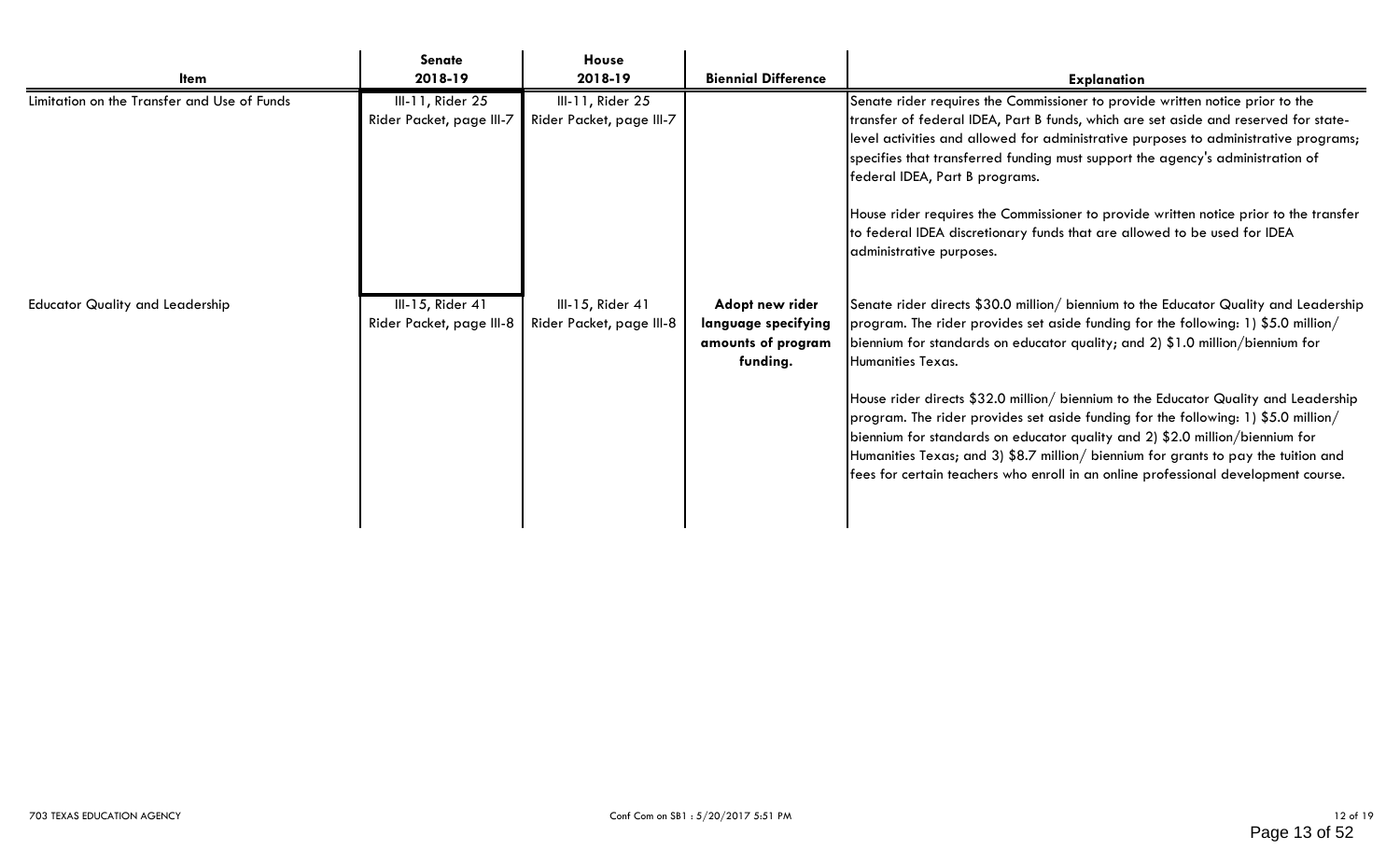| ltem                       | <b>Senate</b><br>2018-19                     | House<br>2018-19                             | <b>Biennial Difference</b> | <b>Explanation</b>                                                                                                                                                                                                                                                                                                                                                                                                                                                                                                                                                                                                                                                                                                                                                                                                                                                                                                                                                                                                                                                                                                                                                                                                                                                                                                                                                                                      |
|----------------------------|----------------------------------------------|----------------------------------------------|----------------------------|---------------------------------------------------------------------------------------------------------------------------------------------------------------------------------------------------------------------------------------------------------------------------------------------------------------------------------------------------------------------------------------------------------------------------------------------------------------------------------------------------------------------------------------------------------------------------------------------------------------------------------------------------------------------------------------------------------------------------------------------------------------------------------------------------------------------------------------------------------------------------------------------------------------------------------------------------------------------------------------------------------------------------------------------------------------------------------------------------------------------------------------------------------------------------------------------------------------------------------------------------------------------------------------------------------------------------------------------------------------------------------------------------------|
| Student Success Initiative | III-16, Rider 43<br>Rider Packet, page III-9 | III-16, Rider 43<br>Rider Packet, page III-9 |                            | Senate rider directs \$9.0 million/ biennium to the Student Success Initiative; specifies<br>that the Commissioner shall award grants to schools with high percentages of<br>students who do not perform satisfactorily on relevant state assessment, and that<br>serve the most struggling neighborhoods; and requires the Commissioner to prioritize<br>issuing awards based on applications that demonstrate a commitment to improved<br>outcomes on clear performance measures.<br>House rider directs \$31.7 million/ biennium to the Student Success Initiative and<br>specifies funds shall be used to fund scientifically validated and research-based<br>programs that target the prevention of academic failures in reading and<br>mathematics. The rider requires the Commissioner to issue a request for proposal for<br>statewide licenses to provide supplemental computer-based reading and<br>mathematics instruction to all students in grades for which accelerated instruction is<br>required; minimize duplication and maximize efficiency between the supplemental<br>mathematics and reading instruction provided through the SSI and other similar state-<br>funded reading and mathematics programs; and ensure that the mathematics and<br>reading instruction programs funded by this Act contain diagnostic tools to assess the<br>impact and effectiveness of the programs. |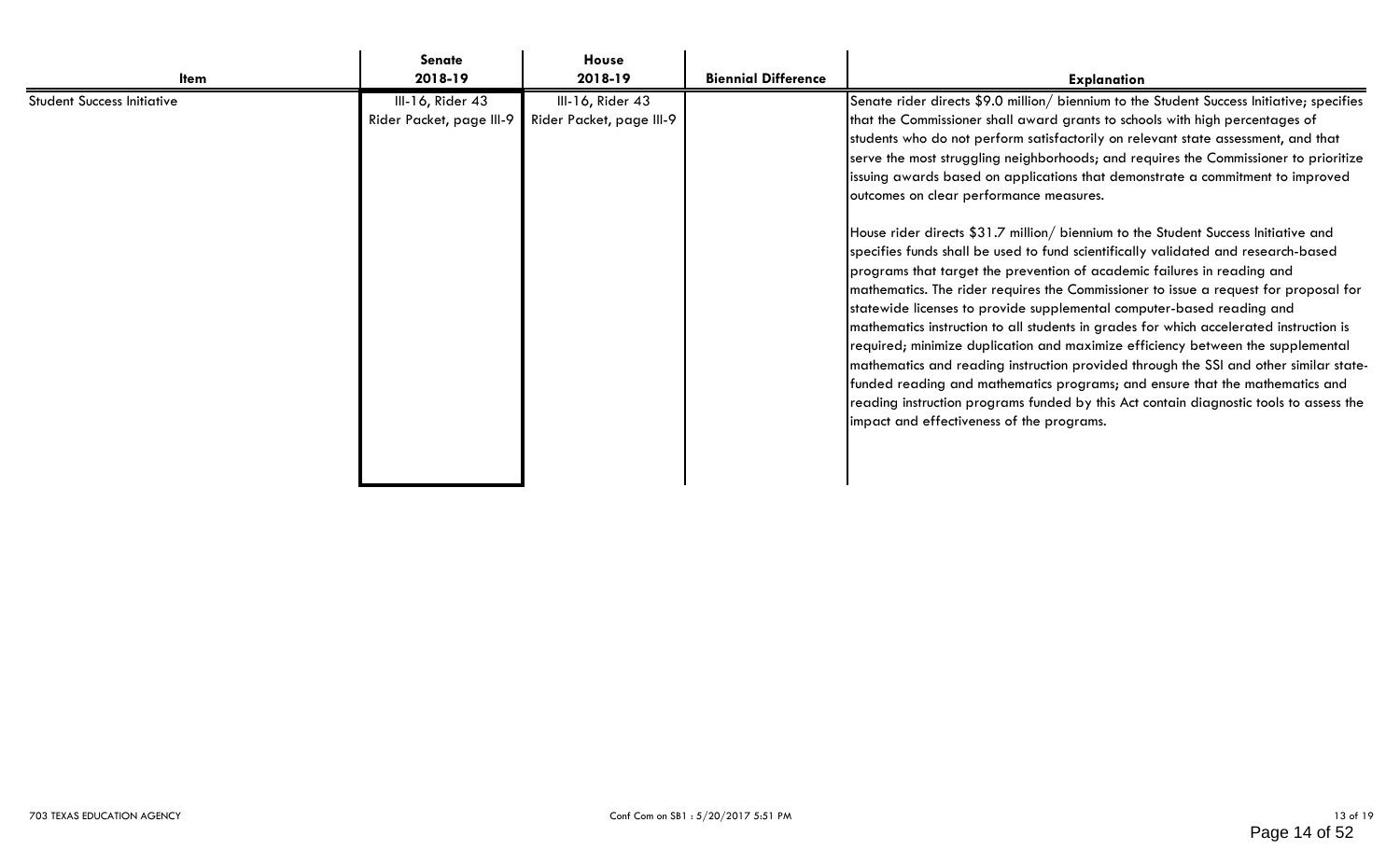|                                            | <b>Senate</b>                                                           | House            |                                                 |                                                                                                                                                                                                                                                                                                                                                                                                                                                                                                                                                                                                                                                                                                                                                                                                                                                                                                                                                                                                                                                                                                                                                                                                                                                                                                                                        |
|--------------------------------------------|-------------------------------------------------------------------------|------------------|-------------------------------------------------|----------------------------------------------------------------------------------------------------------------------------------------------------------------------------------------------------------------------------------------------------------------------------------------------------------------------------------------------------------------------------------------------------------------------------------------------------------------------------------------------------------------------------------------------------------------------------------------------------------------------------------------------------------------------------------------------------------------------------------------------------------------------------------------------------------------------------------------------------------------------------------------------------------------------------------------------------------------------------------------------------------------------------------------------------------------------------------------------------------------------------------------------------------------------------------------------------------------------------------------------------------------------------------------------------------------------------------------|
| <b>Item</b>                                | 2018-19                                                                 | 2018-19          | <b>Biennial Difference</b>                      | <b>Explanation</b>                                                                                                                                                                                                                                                                                                                                                                                                                                                                                                                                                                                                                                                                                                                                                                                                                                                                                                                                                                                                                                                                                                                                                                                                                                                                                                                     |
| <b>Texas Gateway and Online Resources</b>  | III-18, Rider 52                                                        | III-19, Rider 54 | Adopt new rider<br>intended uses of<br>funding. | Senate directs \$10.7 million/biennium to support Texas Gateway and Online<br>Rider Packet, page III-10 Rider Packet, page III-10   language specifying the Resources. The rider specifies the funding will support online educator and student<br>resources and directs the Commissioner to set aside funding for the following: 1)<br>development, management, and distribution of online educator and student<br>resources; 2) secure provisioning of user accounts; 3) the hosting and maintenance of<br>educational resources; 4) the Lesson Study initiative; and 5) development of best-<br>practice information. The rider directs the Commissioner to set-aside \$4.5<br>million/biennium for the Lesson Study Initiatives and \$2.0 million in each fiscal year<br>for On Ramps Dual Enrollment courses.<br>House directs \$14.4 million/biennium to support the development and distribution of<br>online educator and student resources and the secure provisioning, hosting, and/or<br>maintenance of educational resources made available to school districts. The rider<br>directs the Commissioner to set-aside \$2.0 million in each fiscal year for On Ramps<br>Dual Enrollment courses and \$1.0 million in each fiscal year to reimburse district<br>costs related to professional development provided by UTeach. |
| <b>Open Source Instructional Materials</b> | III-19, Rider 56<br>Rider Packet, page III-11 Rider Packet, page III-11 | III-20, Rider 60 |                                                 | Senate rider directs \$10.0 million in each fiscal year of the biennium for the<br>development of open source instructional materials and prioritizes the procurement<br>of materials in subject areas that constitute the bulk of school district purchases,<br>including subject areas aligned with the State Board of Education curriculum revision<br>schedule, and advanced secondary courses supporting the study of science,<br>technology, engineering, and mathematics.<br>House rider directs \$5.0 million in each fiscal year of the biennium for the<br>development of open source instructional materials and prioritize the development<br>of advanced secondary courses supporting the study of science, technology,<br>engineering, and mathematics.                                                                                                                                                                                                                                                                                                                                                                                                                                                                                                                                                                  |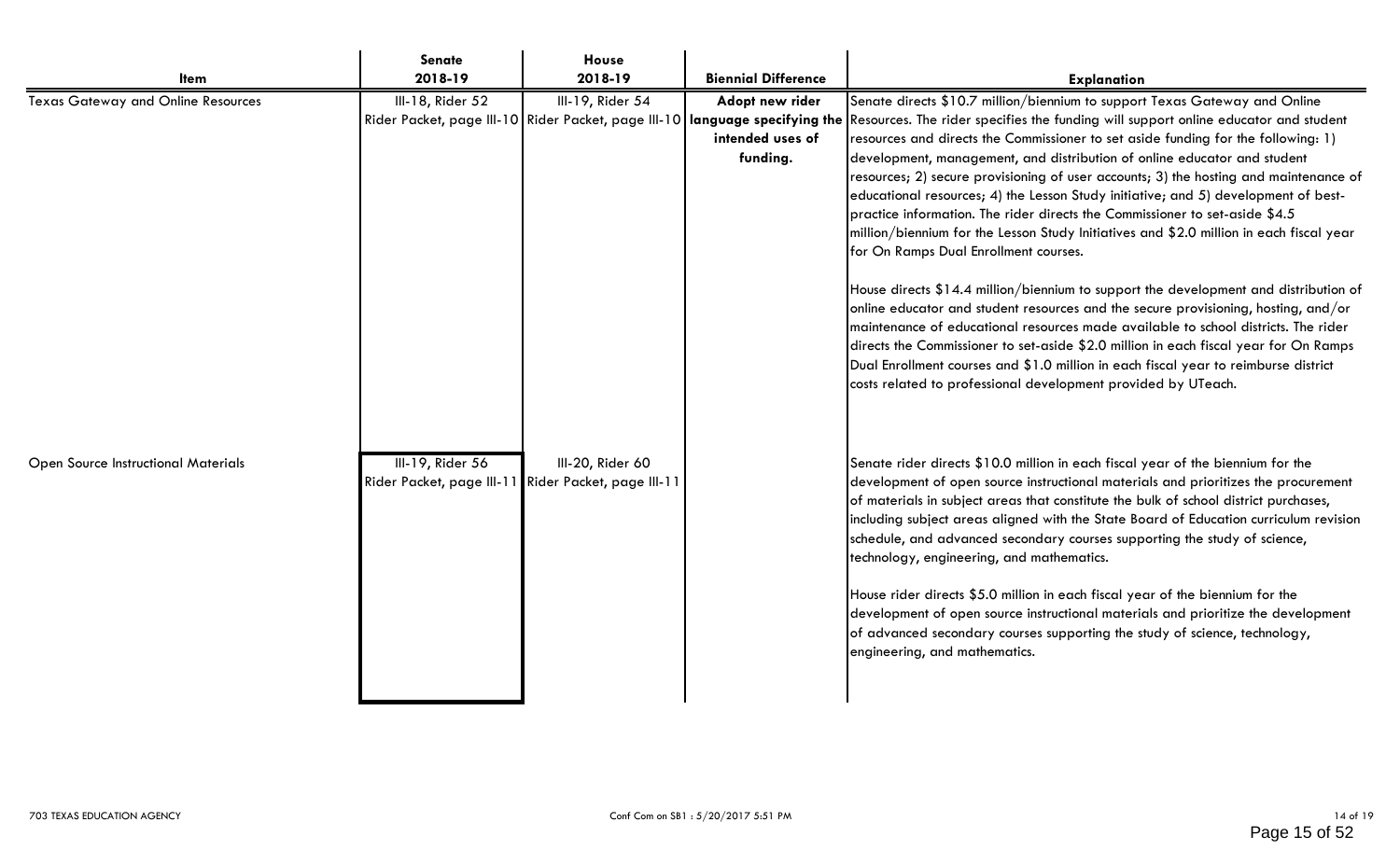| <b>I</b> tem                             | <b>Senate</b><br>2018-19                                                | House<br>2018-19                                                        | <b>Biennial Difference</b>                                                          | <b>Explanation</b>                                                                                                                                                                                                                                                                                                                                                                                                                                                                               |
|------------------------------------------|-------------------------------------------------------------------------|-------------------------------------------------------------------------|-------------------------------------------------------------------------------------|--------------------------------------------------------------------------------------------------------------------------------------------------------------------------------------------------------------------------------------------------------------------------------------------------------------------------------------------------------------------------------------------------------------------------------------------------------------------------------------------------|
| <b>Enhanced Prekindergarten Capacity</b> |                                                                         | III-20, Rider 58<br>Rider Packet, page III-11                           | <b>See Conference</b><br><b>Committee Revisions</b><br>and Additions on page<br>20. | House rider directs approximately \$147.0 million/biennium for the purpose of<br>providing supplemental funds for prekindergarten consistent with Chapter 29,<br>Subchapter E, Education Code with funds allocated on the basis of eligible<br>prekindergarten students in average daily attendance.                                                                                                                                                                                             |
| <b>Mathematics Achievement Academies</b> | III-20, Rider 59                                                        | III-20, Rider 63<br>Rider Packet, page III-12 Rider Packet, page III-12 |                                                                                     | Senate rider directs \$9.0 million/biennium to Mathematics Achievement Academies<br>for teachers of kindergarten through third grade. The rider directs the Commissioner<br>to prioritize campuses with higher percentages of students who do not perform<br>satisfactorily on relevant state assessments when selecting teachers to attend the<br>academies.                                                                                                                                    |
| Reporting on Year-Round Schools          |                                                                         | III-20, Rider 59<br>Rider Packet, page III-12                           |                                                                                     | House rider directs the agency to maintain a list of schools operating on a year-<br>round system, annually post the list to the agency's website, and annually submit the<br>list to the Governor, the Legislature, and certain legislative standing committees.                                                                                                                                                                                                                                |
| Literacy Achievement Academies           | III-20, Rider 60                                                        | III-20, Rider 64<br>Rider Packet, page III-12 Rider Packet, page III-12 |                                                                                     | Senate rider directs \$9.0 million/biennium to Literacy Achievement Academies for<br>teachers of kindergarten through third grade. The rider directs the Commissioner to<br>prioritize campuses with higher percentages of students who do not perform<br>satisfactorily on relevant state assessments when selecting teachers to attend the<br>academies.<br>House rider directs \$15.2 million/biennium to Literacy Achievement Academies for<br>teachers of kindergarten through third grade. |
| <b>Reading-to-Learn Academies</b>        | III-20, Rider 62<br>Rider Packet, page III-13 Rider Packet, page III-13 | III-21, Rider 66                                                        |                                                                                     | Senate rider directs \$5.5 million/biennium to Reading-to-Learn Academies for<br>teachers of grades 4 and 5. The rider directs the Commissioner to prioritize<br>campuses with higher percentages of students who do not perform satisfactorily on<br>relevant state assessments when selecting teachers to attend the academies.<br>House rider directs \$9.3 million/biennium to Reading-to-Learn Academies for<br>teachers of grades 4 and 5.                                                 |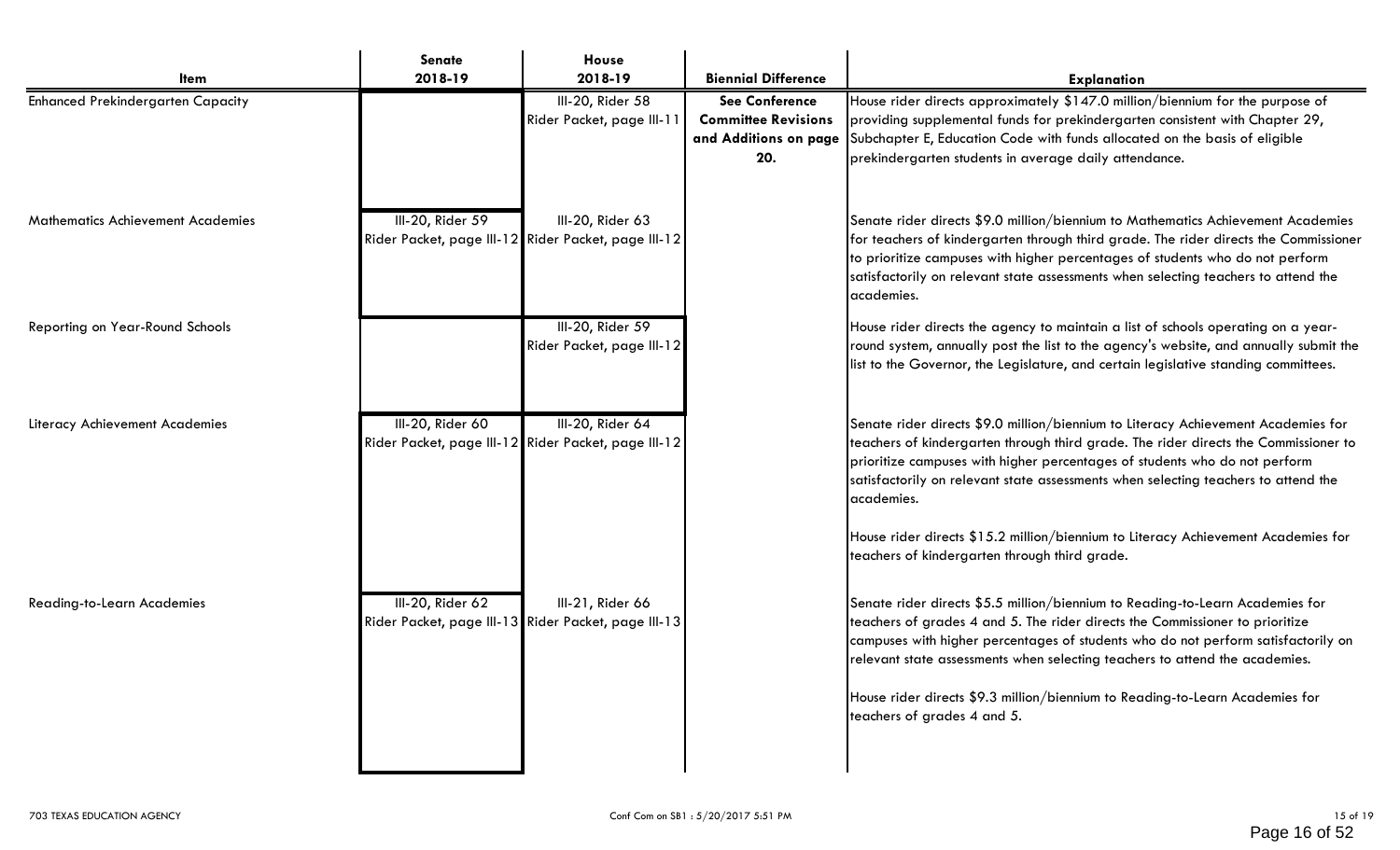| <b>Item</b>                                                   | <b>Senate</b><br>2018-19                      | House<br>2018-19                              | <b>Biennial Difference</b>                                                                                                                 | <b>Explanation</b>                                                                                                                                                                                                                                                                                                                                                                        |  |
|---------------------------------------------------------------|-----------------------------------------------|-----------------------------------------------|--------------------------------------------------------------------------------------------------------------------------------------------|-------------------------------------------------------------------------------------------------------------------------------------------------------------------------------------------------------------------------------------------------------------------------------------------------------------------------------------------------------------------------------------------|--|
| <b>FitnessGram Program</b>                                    | III-21, Rider 64<br>Rider Packet, page III-13 |                                               |                                                                                                                                            | Senate rider directs \$2.0 million for the program and specifies that the agency may<br>spend an amount not to exceed \$500,000 to use in managing and analyzing data<br>provided by school districts, and may transfer such funds to administrative programs<br>for such purposes.                                                                                                       |  |
| Pathways in Technology Early College High School (P-<br>TECH) | III-21, Rider 65<br>Rider Packet, page III-14 |                                               |                                                                                                                                            | Senate rider directs \$5.0 million/biennium to support P-TECH and specific certain<br>components required of eligible programs.                                                                                                                                                                                                                                                           |  |
| <b>Innovative Programs</b>                                    | III-22, Rider 66<br>Rider Packet, page III-15 |                                               | <b>Educator Excellence</b><br><b>Innovation Program</b><br>rider.                                                                          | Adopt funding of \$14.5 Senate rider directs \$12.5 million/biennium to support Innovative Programs that<br>million and incorporate increase achievement outcomes based on a proven and demonstrable track record<br>rider language into the of improving student, campus, and district achievement, such as Math Innovation<br>Zones, Lesson Study, and Replicating Great Options.       |  |
| <b>E-Rate Classroom Connectivity</b>                          | III-22, Rider 68<br>Rider Packet, page III-15 |                                               | Adopt new rider<br>language specifying<br>that the funds may be<br>only if the E-Rate<br>Program is extended by<br>the federal government. | Senate rider directs \$25.0 million/biennium to school districts and charters for<br>qualifying special construction school projects under the E-Rate State Matching<br>Provision or any other similar provision under the E-Rate to ensure the receipt of the<br>used in fiscal year 2019   federal E-Rate Infrastructure Program available in fiscal year 2018.                         |  |
| Public-Private Prekindergarten Partnerships                   | III-22, Rider 69<br>Rider Packet, page III-15 |                                               | <b>See Conference</b><br><b>Committee Revisions</b><br>and Additions on page<br>20.                                                        | Senate rider directs \$40.0 million/biennium, with an additional \$25.0 million<br>provided through Article IX, to support the public-private prekindergarten<br>partnerships program; directs the Commissioner to set aside funds for specific<br>purposes; and allows the agency to transfer up to \$2.5 million to support twenty<br>FTEs to provide regional support for the program. |  |
| <b>Collaborative Dual Credit Program Evaluation</b>           |                                               | III-21, Rider 69<br>Rider Packet, page III-16 |                                                                                                                                            | House rider directs \$144,262/biennium for one full-time equivalent (FTE) to conduct<br>a dual credit program evaluation collaboratively with the Texas Higher Education<br>Coordinating Board. The rider specifies activities included in the evaluation.                                                                                                                                |  |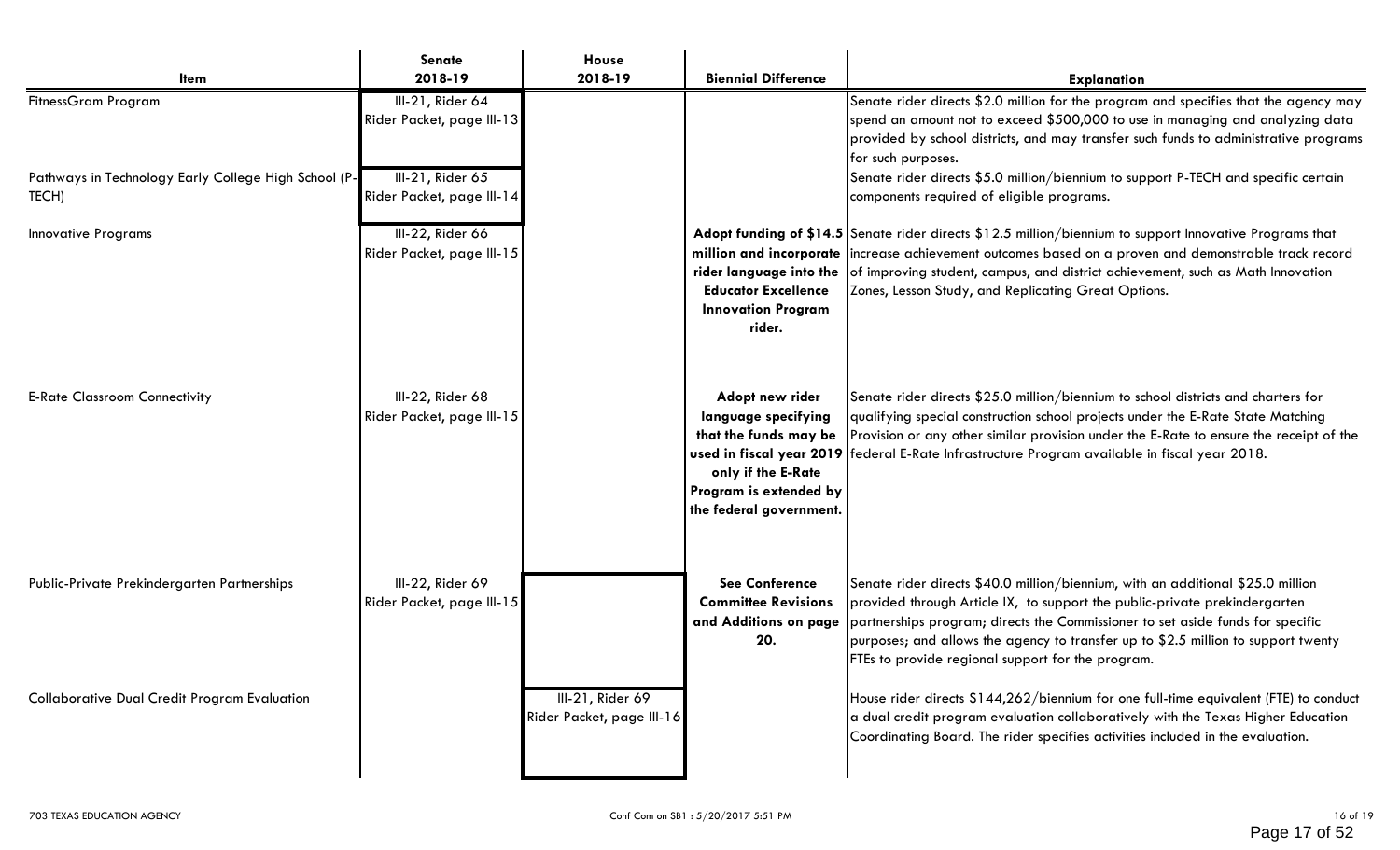| <b>I</b> tem                                                                               | <b>Senate</b><br>2018-19                         | House<br>2018-19                              | <b>Biennial Difference</b>                                                                                                           | <b>Explanation</b>                                                                                                                                                                                                                                                                                                                                                                                                      |
|--------------------------------------------------------------------------------------------|--------------------------------------------------|-----------------------------------------------|--------------------------------------------------------------------------------------------------------------------------------------|-------------------------------------------------------------------------------------------------------------------------------------------------------------------------------------------------------------------------------------------------------------------------------------------------------------------------------------------------------------------------------------------------------------------------|
| Contingency for House Bill 11                                                              |                                                  | III-22, Rider 70<br>Rider Packet, page III-17 | <b>Bill contingency list.</b>                                                                                                        | House rider directs \$1.5 million/biennium contingent on the enactment of House Bill<br>11, or similar legislation relating to the consideration of the mental health of public<br>school students and provides direction on the allocation of the funding.                                                                                                                                                             |
| Expansion of Windham School District Programs                                              | III-22-23, Rider 70<br>Rider Packet, page III-18 |                                               | Adopt new rider<br>language directing the<br>use of \$1.4 million for<br>the 1.5 percent<br>employer contribution<br>for retirement. | Senate rider directs \$2,620,840 in General Revenue Funds to support three<br>Windham School District exceptional item requests - \$1.4 million for the 1.5 percent<br>employer contribution for retirement, \$800,000 to expand vocational programming<br>for certain female offenders, and \$455,400 to expand the apprenticeship<br>program.                                                                         |
| Programs for Advanced Social and Behavioral Skills<br>Development for Children with Autism |                                                  | III-22, Rider 71<br>Rider Packet, page III-19 |                                                                                                                                      | House rider directs the Commissioner to set aside \$10.0 million/biennium out of<br>federal IDEA, Part B funds, which are set aside and reserved for state-level<br>activities, for programs that use interactive humanoid robotics for social and<br>behavioral skills development in the advanced treatment of autism to maximize<br>accessibility to the general education curriculum of children with disabilities. |
| Administrative Support to Protect Students from<br>Inappropriate Educator Relationships    | III-23, Rider 71<br>Rider Packet, page III-19    |                                               | Adopt new rider<br>language directing the<br>additional investigators.                                                               | Senate rider directs \$391,134/biennium to support two additional investigators<br>and one support staff member to address the increased case volume of<br>use of \$272,188 for two inappropriate relationships between educators and students.                                                                                                                                                                         |
| Maintenance of the Texas Student Data System<br>(TSDS)                                     | III-23, Rider 72<br>Rider Packet, page III-19    |                                               |                                                                                                                                      | Senate rider directs \$1.6 million/biennium to support ongoing maintenance of the<br>TSDS.                                                                                                                                                                                                                                                                                                                              |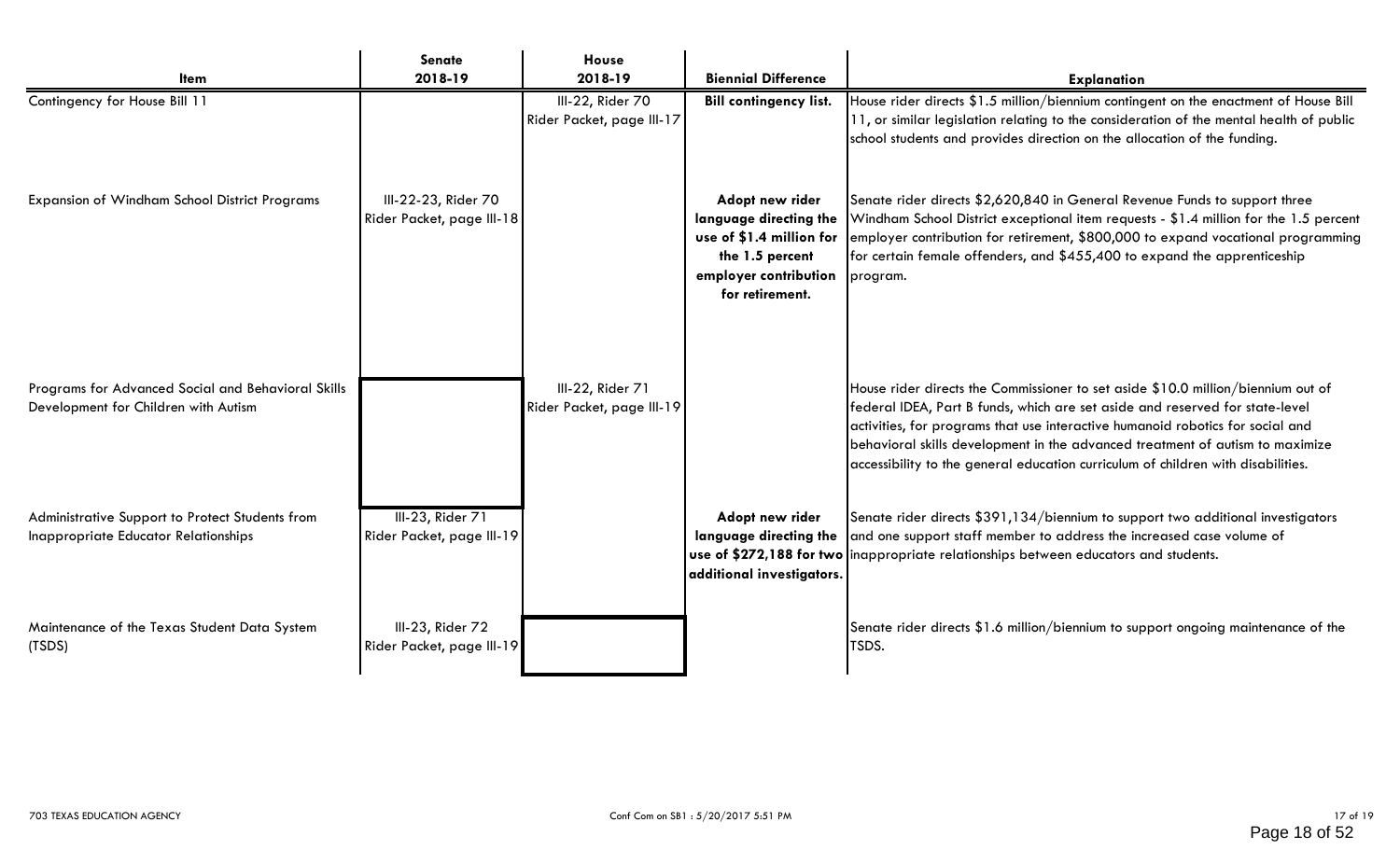| <b>Item</b>                                                     | <b>Senate</b><br>2018-19                      | House<br>2018-19                                                        | <b>Biennial Difference</b>                                                                                                             | <b>Explanation</b>                                                                                                                                                                                                                                                                                                                                                                                                                                                                                                                                                                         |  |
|-----------------------------------------------------------------|-----------------------------------------------|-------------------------------------------------------------------------|----------------------------------------------------------------------------------------------------------------------------------------|--------------------------------------------------------------------------------------------------------------------------------------------------------------------------------------------------------------------------------------------------------------------------------------------------------------------------------------------------------------------------------------------------------------------------------------------------------------------------------------------------------------------------------------------------------------------------------------------|--|
| <b>Public Education State Funding Transparency</b>              |                                               | III-22, Rider 73<br>Rider Packet, page III-19                           |                                                                                                                                        | House rider directs the agency to evaluate, for the current and prior four biennia,<br>state aid provided through the Foundation School Program for school districts per<br>student in average daily attendance and requires the agency to report certain<br>information on its external website by January 1, 2019.                                                                                                                                                                                                                                                                       |  |
| Administrative Support for School Improvement and<br>Governance | III-23, Rider 73                              | III-22, Rider 72<br>Rider Packet, page III-20 Rider Packet, page III-20 |                                                                                                                                        | Senate rider directs \$1.0 million/biennium to effectively implement turnaround<br>efforts associated with House Bill 1842, 84th Legislature and allows funds to<br>support certain activities.                                                                                                                                                                                                                                                                                                                                                                                            |  |
|                                                                 |                                               |                                                                         |                                                                                                                                        | House rider directs \$300,000/biennium to develop and implement innovative and<br>transformational turnaround efforts and continue agency efforts with school boards<br>and administrators to provide governance and turnaround assistance services to<br>certain districts and campuses and provide technical or governance assistance to<br>charter schools.                                                                                                                                                                                                                             |  |
| Contingency for House Bill 21 and Deferral<br>Legislation       |                                               | III-23, Rider 74<br>Rider Packet, page III-21                           | <b>Bill contingency list.</b>                                                                                                          | House rider increases Foundation School Fund (Fund 193) to Strategy A.1.1, FSP-<br>Equalized Operations by \$735.1 million in each fiscal year; establishes a Basic<br>Allotment of \$5,350 in each fiscal year; and decreases Foundation School Fund<br>(Fund 193) to Strategy A.1.1, FSP-Equalized Operations by \$1,875 million in fiscal<br>year 2019 contingent on enactment of HB 21, or similar legislation, and enactment<br>of legislation providing the legal basis for deferring the August 2019 Foundation<br>School Program payment to school districts until September 2019. |  |
| Support Student and Teacher Data Privacy and<br>Cybersecurity   | III-23, Rider 74<br>Rider Packet, page III-22 |                                                                         | Adopt new rider<br>language specifying<br><b>Senate funding, House</b><br>FTEs, and that the<br>funding is intended to<br>be one-time. | Senate rider directs \$5.0 million/biennium to support students and teacher data<br>privacy and cybersecurity efforts; directs the Commissioner to allocate funding<br>specific initiatives; and specifies the funding as one-time and not be included in the<br>agency's baseline budget request for the subsequent biennium.                                                                                                                                                                                                                                                             |  |
| Administrative Support for the Student Success<br>Initiative    | III-23, Rider 75<br>Rider Packet, page III-22 |                                                                         |                                                                                                                                        | Senate rider directs \$1.0 million/biennium to provide administrative support for the<br>Student Success Initiative.                                                                                                                                                                                                                                                                                                                                                                                                                                                                       |  |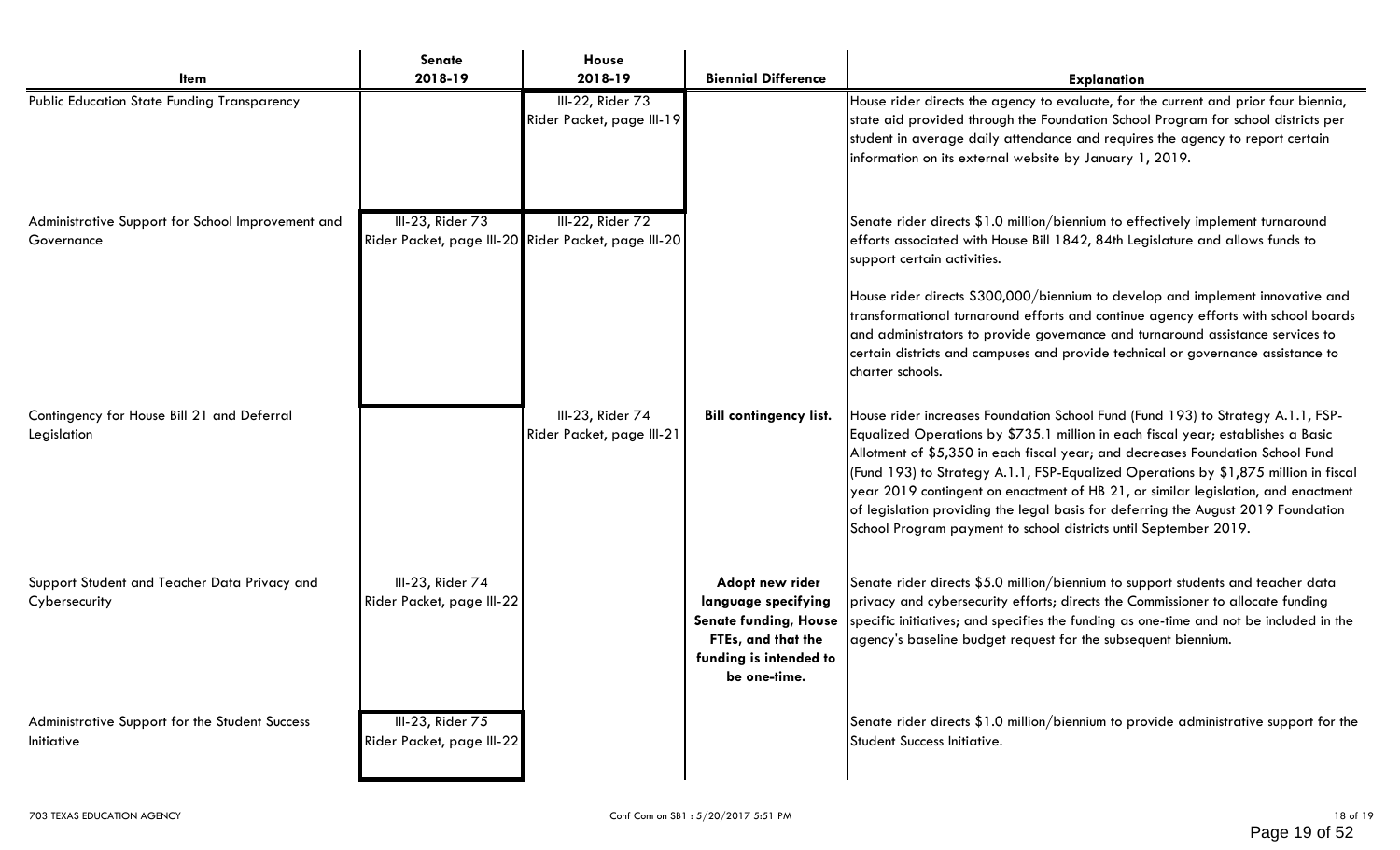|                                                                          | <b>Senate</b>                                 | House                                                                   |                                                                                        |                                                                                                                                                                                                                                                                                                                                                                                                            |
|--------------------------------------------------------------------------|-----------------------------------------------|-------------------------------------------------------------------------|----------------------------------------------------------------------------------------|------------------------------------------------------------------------------------------------------------------------------------------------------------------------------------------------------------------------------------------------------------------------------------------------------------------------------------------------------------------------------------------------------------|
| Item                                                                     | 2018-19                                       | 2018-19                                                                 | <b>Biennial Difference</b>                                                             | <b>Explanation</b>                                                                                                                                                                                                                                                                                                                                                                                         |
| Network Capabilities Study                                               | III-23, Rider 76<br>Rider Packet, page III-22 |                                                                         |                                                                                        | Senate rider requires the Commissioner to set aside \$250,000 in fiscal year 2019<br>to conduct a network capability study to measure the success of the E-Rate<br>Infrastructure Program; requires specific components of the report; and directs the<br>agency to produce the report by September 1, 2019.                                                                                               |
| FSP Funding Contingent on a Distribution to the<br>Available School Fund | III-23, Rider 77                              | III-23, Rider 75<br>Rider Packet, page III-23 Rider Packet, page III-23 |                                                                                        | Senate includes a decrease of \$300 million in Foundation School Funds related to a<br>contingent distribution to the Available School Fund by the School Land Board of an<br>unspecified amount.                                                                                                                                                                                                          |
| See also Article XI                                                      | Page XI -3                                    | Page XI-5                                                               |                                                                                        |                                                                                                                                                                                                                                                                                                                                                                                                            |
| <b>Conference Committee Revisions and Additions</b>                      |                                               |                                                                         |                                                                                        |                                                                                                                                                                                                                                                                                                                                                                                                            |
| Virtual School Network                                                   | III-17, Rider 45                              | III-17, Rider 45                                                        | <b>ADOPT</b>                                                                           | The existing rider is amended to specify that contingent on enactment of legislation<br>removing the requirement that the agency contract with an educational service<br>center for the operation of the virtual school network, the Commissioner shall use<br>agency resources and information systems to operate the network.                                                                            |
| High Quality Prekindergarten Program                                     |                                               |                                                                         | <b>ADOPT</b>                                                                           | Adopt a new rider requiring the Commissioner ensure that recipient school districts<br>and charter schools use a portion of their Foundation School Program kindergarten<br>entitlement, totaling \$236 million statewide, to implement prekindergarten consistent<br>with the requirements of a High-Quality Prekindergarten program, pursuant to the<br>provisions in Education Code, §§29.167 - 29.171. |
| <b>Teach for America</b>                                                 |                                               |                                                                         | Adopt an additional<br>\$4.0 million for a new<br>biennial total of \$11.0<br>million. |                                                                                                                                                                                                                                                                                                                                                                                                            |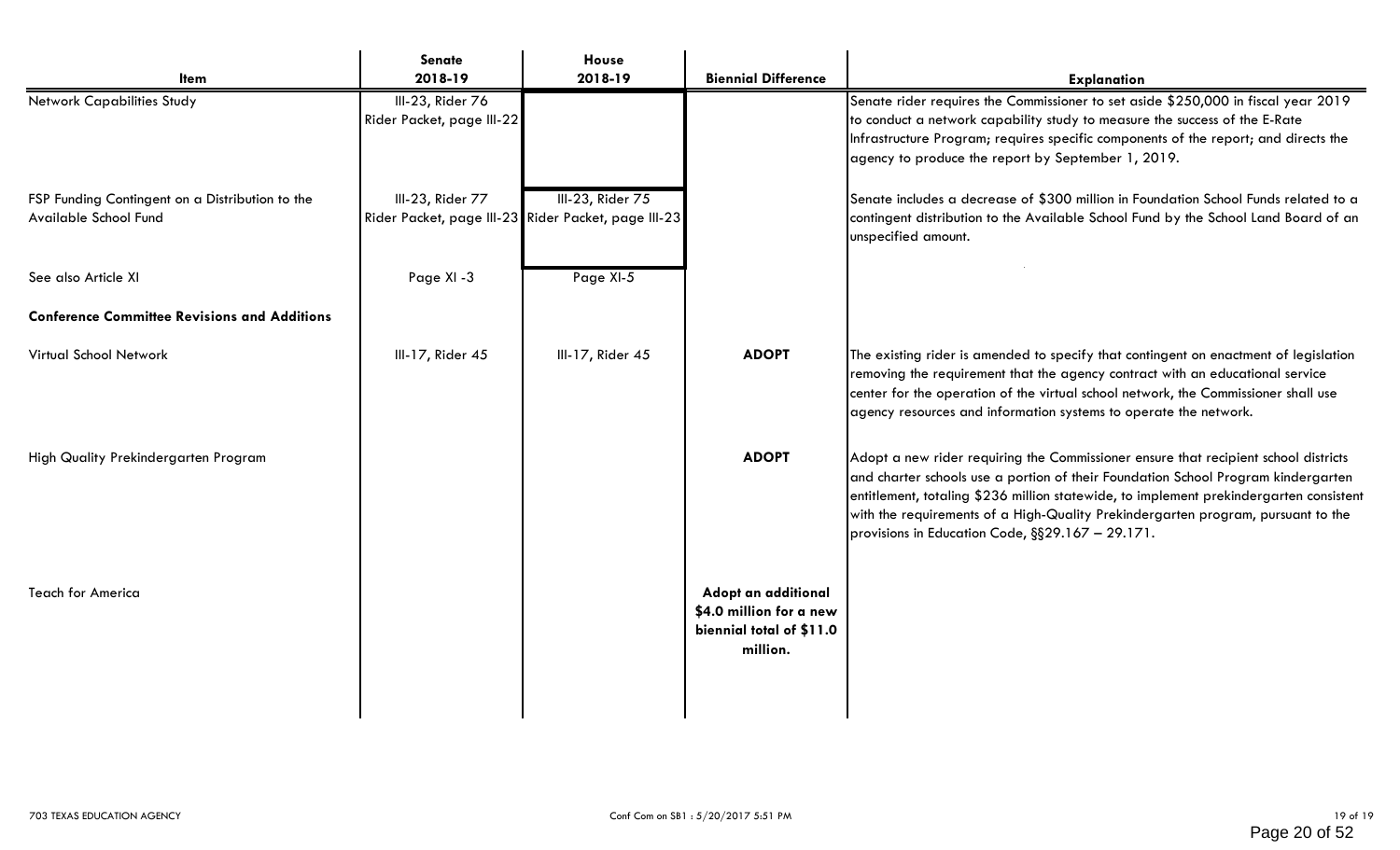### **771 SCHOOL FOR THE BLIND AND VISUALLY IMPAIRED**

| Item                                                                                         | Senate<br>2018-19 | House<br>2018-19                                                                                                                 | <b>Biennial Difference</b>                                                                                      | <b>Explanation</b>                                                                                                                                                                                                                                                                                                                                                 |
|----------------------------------------------------------------------------------------------|-------------------|----------------------------------------------------------------------------------------------------------------------------------|-----------------------------------------------------------------------------------------------------------------|--------------------------------------------------------------------------------------------------------------------------------------------------------------------------------------------------------------------------------------------------------------------------------------------------------------------------------------------------------------------|
|                                                                                              | $III-23$          | $III-23$                                                                                                                         |                                                                                                                 |                                                                                                                                                                                                                                                                                                                                                                    |
| <b>Technical Adjustment</b>                                                                  | III-26, Rider #3  | III-26, Rider $#3$                                                                                                               | <b>ADOPT</b>                                                                                                    | In Rider 3, Teacher Preparation Consortium, update text to conform to House<br>and Senate funding decisions. There is no difference between chambers on this<br>item, and there is no cost to the bill for this adjustment.                                                                                                                                        |
| Number of Full-Time-Equivalents (FTEs)                                                       | 370.5 in FY 2019  | 367.5 in FY 2018 and 367.5 in FY 2018 and HOUSE plus 4.0 FTEs in<br>372.5 in FY 2019<br>371.5 in FY 2018<br>and 376.5 in FY 2019 | each fiscal year.                                                                                               |                                                                                                                                                                                                                                                                                                                                                                    |
| <b>D.1.1 CENTRAL ADMINISTRATION</b>                                                          |                   |                                                                                                                                  |                                                                                                                 |                                                                                                                                                                                                                                                                                                                                                                    |
| Centralized Accounting and Payroll/Personnel System   \$<br>(CAPPS) / Article IX, Sec. 17.13 | $179,693$ \$      | 299,489                                                                                                                          |                                                                                                                 | Senate provides \$179,963 in General Revenue and 3.0 FTEs in fiscal year<br>2019 for CAPPS.                                                                                                                                                                                                                                                                        |
|                                                                                              |                   | Article IX, House page IX-<br>85                                                                                                 |                                                                                                                 | House appropriates \$299,489 and 5.0 FTEs from the Economic Stabilization<br>Fund in the 2018-19 biennium for CAPPS.                                                                                                                                                                                                                                               |
| See also Article IX                                                                          | Page IX-79        |                                                                                                                                  | Adopt funding of \$2.0<br>million and a new rider<br>transferring funds to the<br><b>Facilities Commission.</b> | Senate states intent to appropriate \$2,000,000 to fund a Texas Facilities<br>Commission plan to raze two aging structures on the campus and replace them<br>with a 5,000 square-foot facility for Residential Administration and Weekends<br>Home Transportation. Any funds appropriated by the Legislature would be<br>transferred to TFC to implement the plan. |
| See also Article XI                                                                          |                   | Page XI-6                                                                                                                        |                                                                                                                 |                                                                                                                                                                                                                                                                                                                                                                    |
|                                                                                              |                   |                                                                                                                                  |                                                                                                                 |                                                                                                                                                                                                                                                                                                                                                                    |
|                                                                                              |                   |                                                                                                                                  |                                                                                                                 |                                                                                                                                                                                                                                                                                                                                                                    |
|                                                                                              |                   |                                                                                                                                  |                                                                                                                 |                                                                                                                                                                                                                                                                                                                                                                    |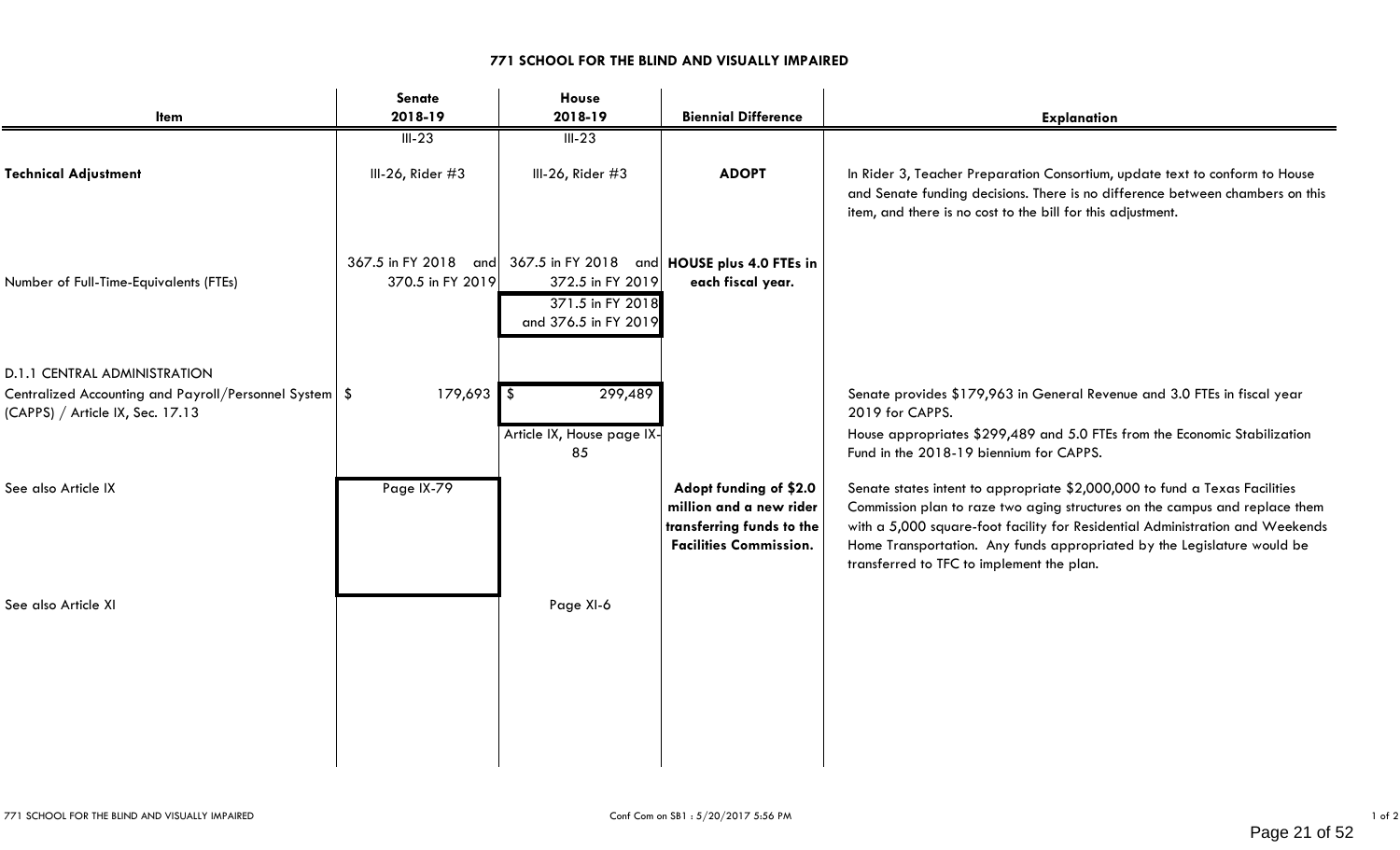| <b>Item</b>                                                | Senate<br>2018-19 | <b>House</b><br>2018-19 | <b>Biennial Difference</b>                         | <b>Explanation</b>                                                                                                                                                                                                                                                                                                                              |
|------------------------------------------------------------|-------------------|-------------------------|----------------------------------------------------|-------------------------------------------------------------------------------------------------------------------------------------------------------------------------------------------------------------------------------------------------------------------------------------------------------------------------------------------------|
| <b>Conference Committee Revisions and Additions</b>        |                   |                         |                                                    |                                                                                                                                                                                                                                                                                                                                                 |
| Additional funding of \$600,000 in the 2018-19<br>biennium |                   |                         | Adopt new rider<br>specifying the use of<br>funds. | Rider specifies that the additional funding shall be used for the following<br>purposes: \$254,580 to reduce reliance on unexpended balances of<br>appropriated receipts; \$91,460 for one additional Administrative Assistant II;<br>\$91,460 for one additional Teacher Aide II; and \$162,500 for two additional<br>Residential Instructors. |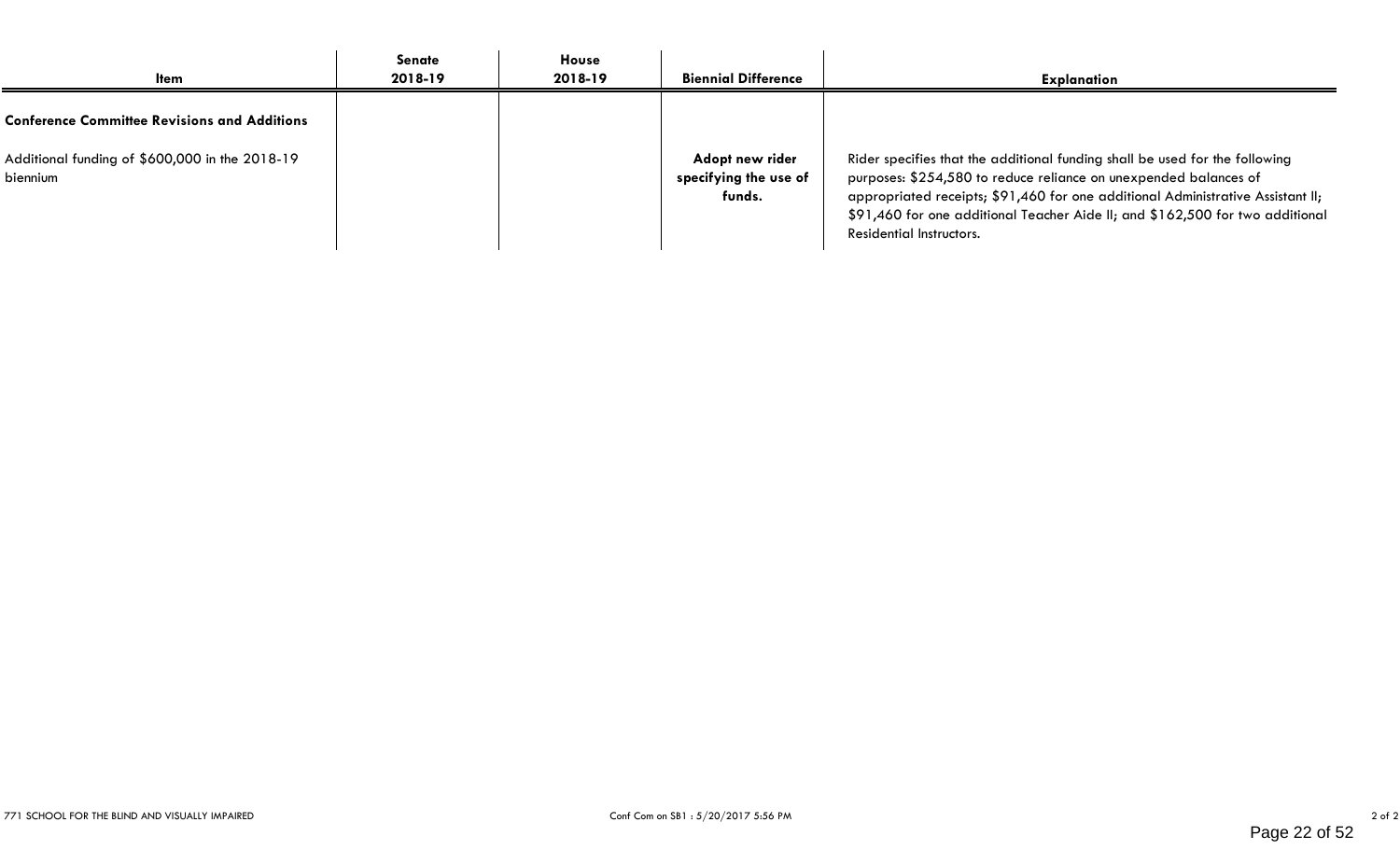### **772 SCHOOL FOR THE DEAF**

|                                                                                                                                |         | Senate          |         | House                           |               |                            |                                                                                                                                                                                                                                                                                                                  |
|--------------------------------------------------------------------------------------------------------------------------------|---------|-----------------|---------|---------------------------------|---------------|----------------------------|------------------------------------------------------------------------------------------------------------------------------------------------------------------------------------------------------------------------------------------------------------------------------------------------------------------|
| Item                                                                                                                           | 2018-19 |                 | 2018-19 |                                 |               | <b>Biennial Difference</b> | <b>Explanation</b>                                                                                                                                                                                                                                                                                               |
|                                                                                                                                |         | $III-27$        |         | $III-27$                        |               |                            |                                                                                                                                                                                                                                                                                                                  |
| Number of Full-Time-Equivalents (FTEs)                                                                                         |         | 442.1           |         | 449.1                           |               | 7.0                        |                                                                                                                                                                                                                                                                                                                  |
| <b>Cross-Strategy Agency Exceptional Item #1:</b><br>Additional Instructional and Support Services and<br>Staff                |         |                 |         |                                 |               |                            | Senate provides \$1,000,000 from General Revenue and 8.5 FTEs in the 2018-<br>19 biennium for additional instructional and support services and staff.<br>House provides \$2,033,224 from General Revenue and 15.5 FTEs in the 2018-<br>19 biennium for additional and instructional support services and staff. |
| A.1.2 RESIDENTIAL PROGRAM / Article IX, Sec.<br>17.13                                                                          |         | $9,777,763$ \$  |         | $10,539,763$   \$               |               | 762,000                    | See cross-strategy item above.<br>In addition, the House provides \$600,000 of one-time funding from the<br>Economic Stabilization Fund in the 2018-19 biennium for dormitory furniture<br>replacement.                                                                                                          |
| A.1.3 RELATED AND SUPPORT SERVICES                                                                                             |         | $12,319,273$ \$ |         | 12,762,971                      | l \$          | 443,698                    | See cross-strategy item above.                                                                                                                                                                                                                                                                                   |
| A.1.4 CAREER AND TRANSITION PROGRAMS                                                                                           |         | $3,863,598$ \$  |         | 3,983,598                       | - \$          | 120,000                    | See cross-strategy item above.                                                                                                                                                                                                                                                                                   |
| A.1.5 STUDENT TRANSPORTATION                                                                                                   |         | 4,262,646       |         | 4,423,626                       | \$            | 160,980                    | See cross-strategy item above.                                                                                                                                                                                                                                                                                   |
| <b>B.1.2 STATEWIDE OUTREACH PROGRAMS</b>                                                                                       |         | 2,960,375 \$    |         | 3,106,921                       | $\sqrt[6]{3}$ | 146,546                    | See cross-strategy item above.                                                                                                                                                                                                                                                                                   |
| <b>D.1.1 CENTRAL ADMINISTRATION</b><br>Centralized Accounting and Payroll/Personnel System<br>(CAPPS) / Article IX, Sec. 17.13 |         | $126,000$ \$    |         | 210,000                         |               |                            | Senate provides \$126,000 in General Revenue in the 2018-19 biennium for<br>CAPPS.                                                                                                                                                                                                                               |
|                                                                                                                                |         |                 |         | Article IX, House page IX<br>85 |               |                            | House provides \$210,000 from the Economic Stabilization Fund in the 2018-19<br>biennium for CAPPS.                                                                                                                                                                                                              |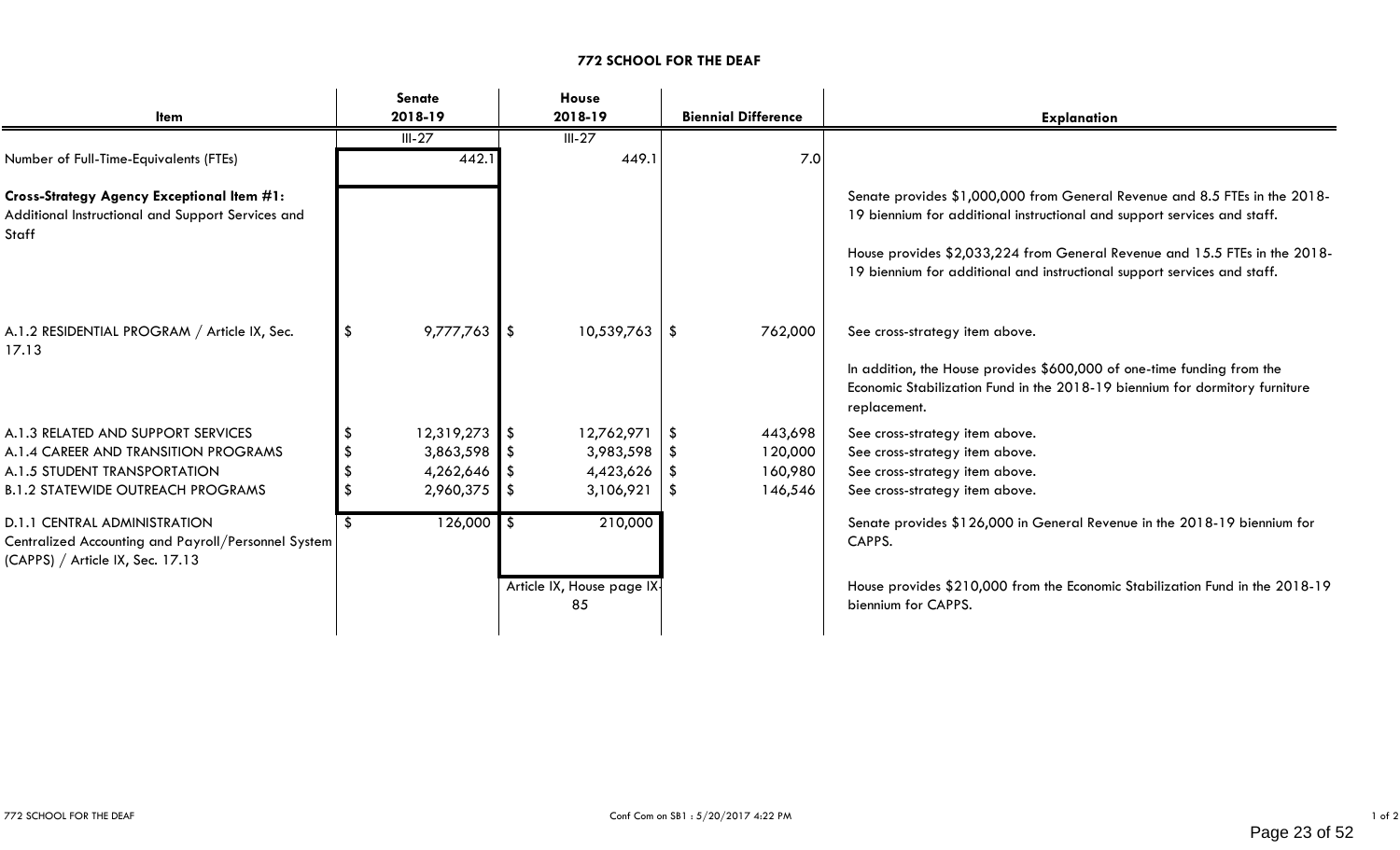| Item                        | <b>Senate</b><br>2018-19                     | House<br>2018-19 | <b>Biennial Difference</b>                                                                                 | <b>Explanation</b>                                                                                                                                                                                                                                 |
|-----------------------------|----------------------------------------------|------------------|------------------------------------------------------------------------------------------------------------|----------------------------------------------------------------------------------------------------------------------------------------------------------------------------------------------------------------------------------------------------|
| See also Article IX         | Senate page IX-79                            |                  | Adopt funding of<br>\$14.6 million and new<br>rider transferring funds<br>to the Facilities<br>Commission. | Senate states intent to provide \$14.6 million to fund Phase 1 of the Texas<br>Facilities Commission Master Plan for Texas School for the Deaf. Any funds<br>appropriated by the Legislature would be transferred to TFC to implement the<br>plan. |
| Funding for Summer Programs | III-29, Rider 4<br>Rider Packet, page III-24 | 4,200,000        |                                                                                                            | Senate specifies that out of funds appropriated in Strategy B.1.2., Statewide<br>Outreach Programs, \$722,425 of General Revenue in fiscal year 2018 and                                                                                           |
| See also Article XI         |                                              | Page XI-6        |                                                                                                            | \$723,046 of General Revenue in fiscal year 2019 shall be used to provide for<br>the continuation of Summer Programs at the school.                                                                                                                |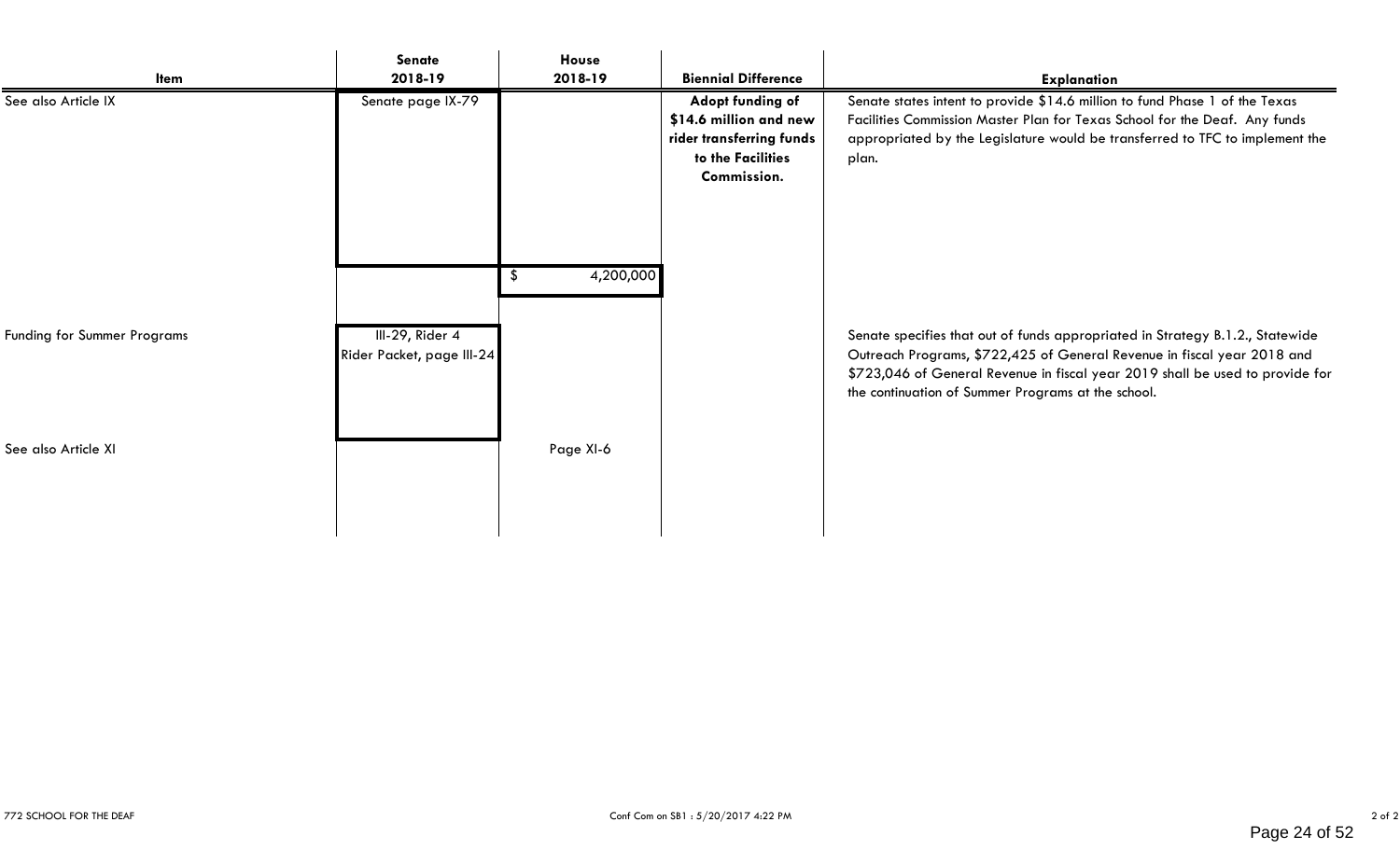### **323 TEACHER RETIREMENT SYSTEM**

| Item                                                                                     | Senate<br>2018-19          | House<br>2018-19                | <b>Biennial Difference</b>                                | <b>Explanation</b>                                                                                                                                                                                                                                                                                                                                                                                                                                                                                                                                                                                                                                                                                                                      |
|------------------------------------------------------------------------------------------|----------------------------|---------------------------------|-----------------------------------------------------------|-----------------------------------------------------------------------------------------------------------------------------------------------------------------------------------------------------------------------------------------------------------------------------------------------------------------------------------------------------------------------------------------------------------------------------------------------------------------------------------------------------------------------------------------------------------------------------------------------------------------------------------------------------------------------------------------------------------------------------------------|
| Number of Full-Time Equivalents (FTEs)                                                   | $III-30$<br>503.3          | $III-30$<br>503.3<br>524.3      | <b>HOUSE plus 21.0 FTEs</b><br>in each fiscal year        |                                                                                                                                                                                                                                                                                                                                                                                                                                                                                                                                                                                                                                                                                                                                         |
| Schedule of Exempt Positions: Salary Authority for<br>Deputy Director Investment Officer | 340,000<br>\$              | $357,000$   \$                  | 17,000<br>See Exempt Salary Issue<br><b>Docket</b>        | House adopts an increase of salary authority for the exempt salary of the<br>Deputy Director Investment Officer from \$340,000 to \$357,000 in Other Funds<br>per year to reflect a decision of the TRS Board pursuant to Rider 8 of the TRS<br>bill pattern, which authorizes the Board to set the salaries of exempt positions<br>without limitation. The Senate did not adopt the increase. TRS salaries are<br>funded by the Pension Trust Fund (Other Funds).                                                                                                                                                                                                                                                                      |
| A.2.1 RETIREE HEALTH - STATUTORY FUNDS /<br>ARTICLE IX, SEC. 17.13                       | 937,597,636<br>997,597,636 | 1,147,597,636<br>1 S            | 210,000,000<br>\$<br><b>SENATE plus \$60.0</b><br>million | Senate provides a net increase of additional funding to TRS-Care of \$290<br>million in General Revenue Funds, contingent on the enactment of Senate Bill<br>788, or similar legislation. This additional funding includes \$167.4 million to<br>fund the increase of the state contribution rate from 1.0 to 1.25 percent of<br>payroll, and a one-time additional appropriation of \$148.8 million to cover the<br>remainder of the projected TRS-Care shortfall in the 2018-19 biennium. When<br>reduced for cost containment initiatives directed by Riders 19 and 20 of the<br>Teacher Retirement System bill pattern, Committee Substitute for Senate Bill 1,<br>the net total additional funding to TRS-Care is \$290.0 million. |
|                                                                                          |                            | Article IX, House page IX<br>85 |                                                           | House appropriates \$500.0 million in Article IX, Section 17.13 from the<br>Economic Stabilization Fund for the 2018-19 biennium to ensure the solvency of<br>the TRS-Care Fund. Of this amount, \$167.4 million is to fund the increase of the<br>state contribution rate from 1.0 to 1.25 percent of payroll, and the remaining<br>\$332.6 million is to address the projected shortfall.                                                                                                                                                                                                                                                                                                                                             |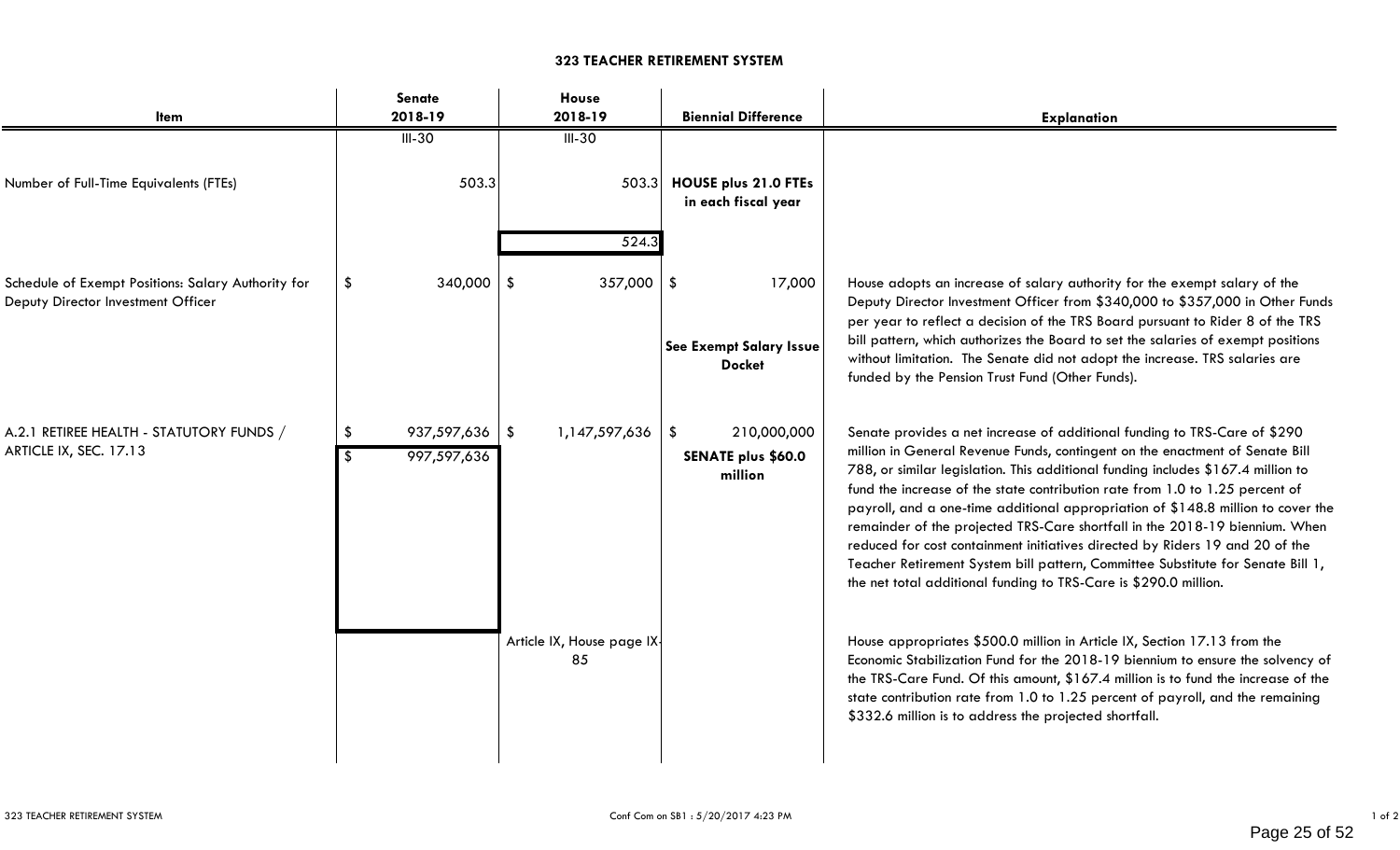| <b>Item</b>                                                           | Senate<br>2018-19                             | House<br>2018-19                              | <b>Biennial Difference</b>                                                                                                                                                                                                        | <b>Explanation</b>                                                                                                                                                                                                                                                                                                                                                                                                            |
|-----------------------------------------------------------------------|-----------------------------------------------|-----------------------------------------------|-----------------------------------------------------------------------------------------------------------------------------------------------------------------------------------------------------------------------------------|-------------------------------------------------------------------------------------------------------------------------------------------------------------------------------------------------------------------------------------------------------------------------------------------------------------------------------------------------------------------------------------------------------------------------------|
| <b>TRS-Care Shortfall</b>                                             |                                               | III-34, Rider 18<br>Rider Packet, page III-25 | -\$                                                                                                                                                                                                                               | House expresses the intent of the Legislature that resolving the long-term<br>solvency cost of TRS-Care be a shared fiscal responsibility between the state,<br>school districts, employees, and retirees.                                                                                                                                                                                                                    |
| Contingency for Senate Bill 788 - Appropriation to<br><b>TRS-Care</b> | III-34, Rider 18<br>Rider Packet, page III-25 |                                               | <b>Adopt rider reflecting</b><br>funding of \$376.2<br>million and an increase<br>of the district<br>contribution rate from<br>0.55 to 0.75 percent of<br>payroll, contingent on<br>passage of HB 3976 or<br>similar legislation. | Senate rider identifies \$316.2 million for Strategy A.2.1., Retiree Health -<br>Statutory Funds in General Revenue for the 2018-19 biennium contingent on<br>enactment of Senate Bill 788, or similar legislation relating to TRS Retiree<br>Health, by the Eighty-fifth Legislature, Regular Session, which increases the state<br>contribution from 1.0 percent to 1.25 percent of active employee payroll.                |
| <b>TRS-Care Health Care Cost Containment Initiatives</b>              | III-35, Rider 19<br>Rider Packet, page III-25 |                                               |                                                                                                                                                                                                                                   | Senate rider identifies savings of \$26.2 million in the 2018-19 biennium<br>resulting from the following cost containment initiatives: (1) ensuring full<br>enrollment of all eligible TRS-Care members into the Social Security Disability<br>and Medicare Programs, for an estimated savings of \$24.0 million; and (2)<br>implementation of value-based payment strategies, for an estimated savings of<br>\$2.2 million. |
| Medicare Enrollment for Eligible Members of TRS-<br>Care              | III-35, Rider 20<br>Rider Packet, page III-25 |                                               | $\boldsymbol{\mathsf{S}}$                                                                                                                                                                                                         | Senate directs TRS to identify members of TRS-Care who are eligible for Social<br>Security Disability or Medicare benefits, and to provide information and<br>assistance necessary for eligible members to enroll in the programs to help<br>ensure the solvency of the TRS-Care fund.                                                                                                                                        |
| See also Article XI                                                   |                                               | Page XI-6                                     |                                                                                                                                                                                                                                   |                                                                                                                                                                                                                                                                                                                                                                                                                               |
| <b>Conference Committee Revisions and Additions</b>                   |                                               |                                               |                                                                                                                                                                                                                                   |                                                                                                                                                                                                                                                                                                                                                                                                                               |
| Additional 21.0 FTEs for administrative operations                    |                                               |                                               | Adopt 21.0 FTEs and<br>\$3.3 million (Other<br>Funds)                                                                                                                                                                             | 21.0 additional FTEs include 10 Retirement Benefits Specialists; 7 developers in<br>IT to support the post-TEAM transition; 2 investment portfolio managers; one<br>benefits auditor; and one investments attorney. Administrative operations are<br>funded by the Pension Trust Fund (Other Funds).                                                                                                                          |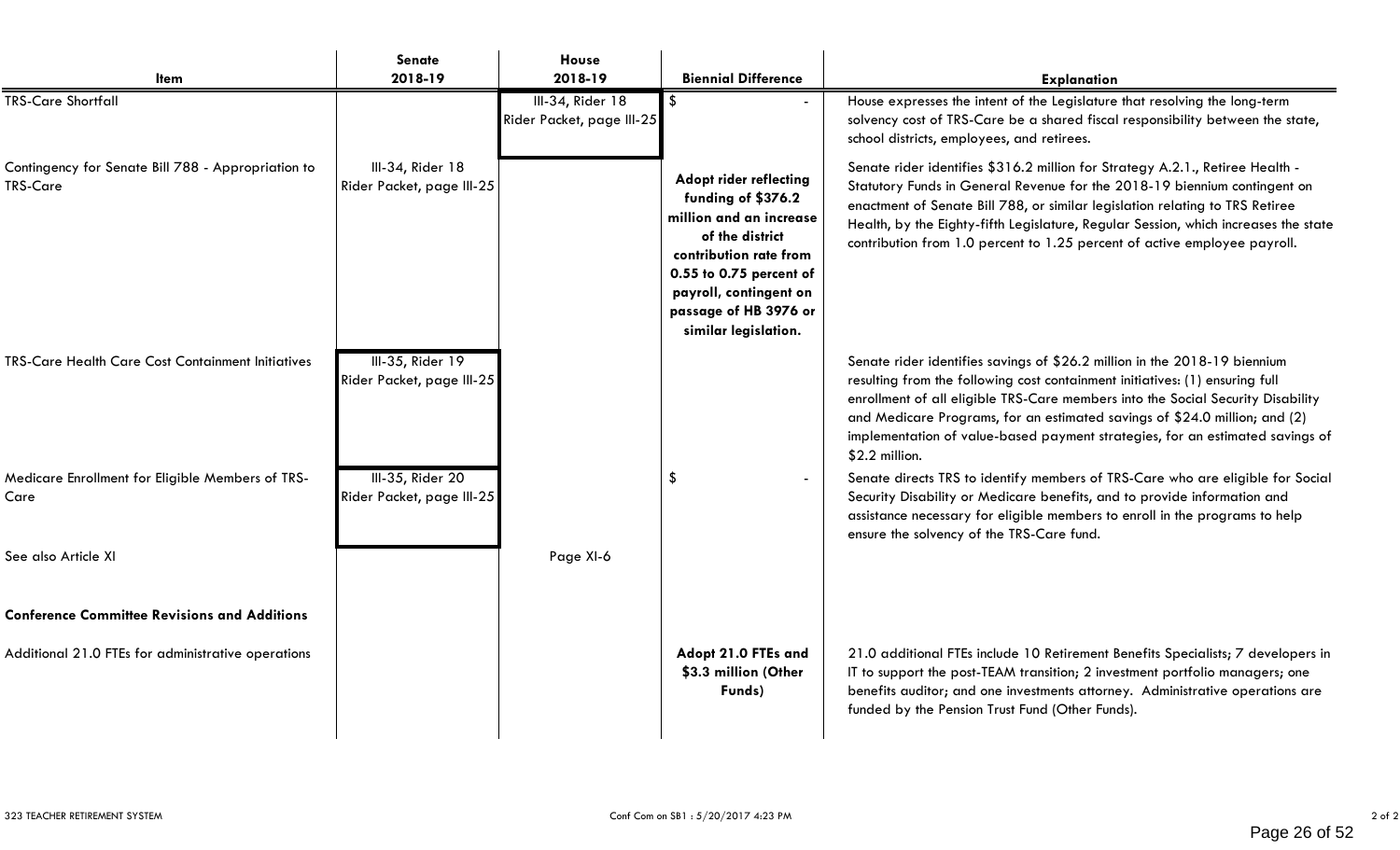### **Article III Agencies with No Issues**

| Agency                                                                               | Senate<br>2018-19 | House<br>2018-19 | <b>Biennial Difference</b> | <b>Explanation</b> |
|--------------------------------------------------------------------------------------|-------------------|------------------|----------------------------|--------------------|
| Special Provisions for the School for the Blind<br>and the School for the Deaf (S20) | $III-30$          | $III-29$         |                            |                    |
| Optional Retirement Program (32C)                                                    | $III-35$          | $III-34$         |                            |                    |
|                                                                                      |                   |                  |                            |                    |
|                                                                                      |                   |                  |                            |                    |
|                                                                                      |                   |                  |                            |                    |
|                                                                                      |                   |                  |                            |                    |
|                                                                                      |                   |                  |                            |                    |
|                                                                                      |                   |                  |                            |                    |
|                                                                                      |                   |                  |                            |                    |
|                                                                                      |                   |                  |                            |                    |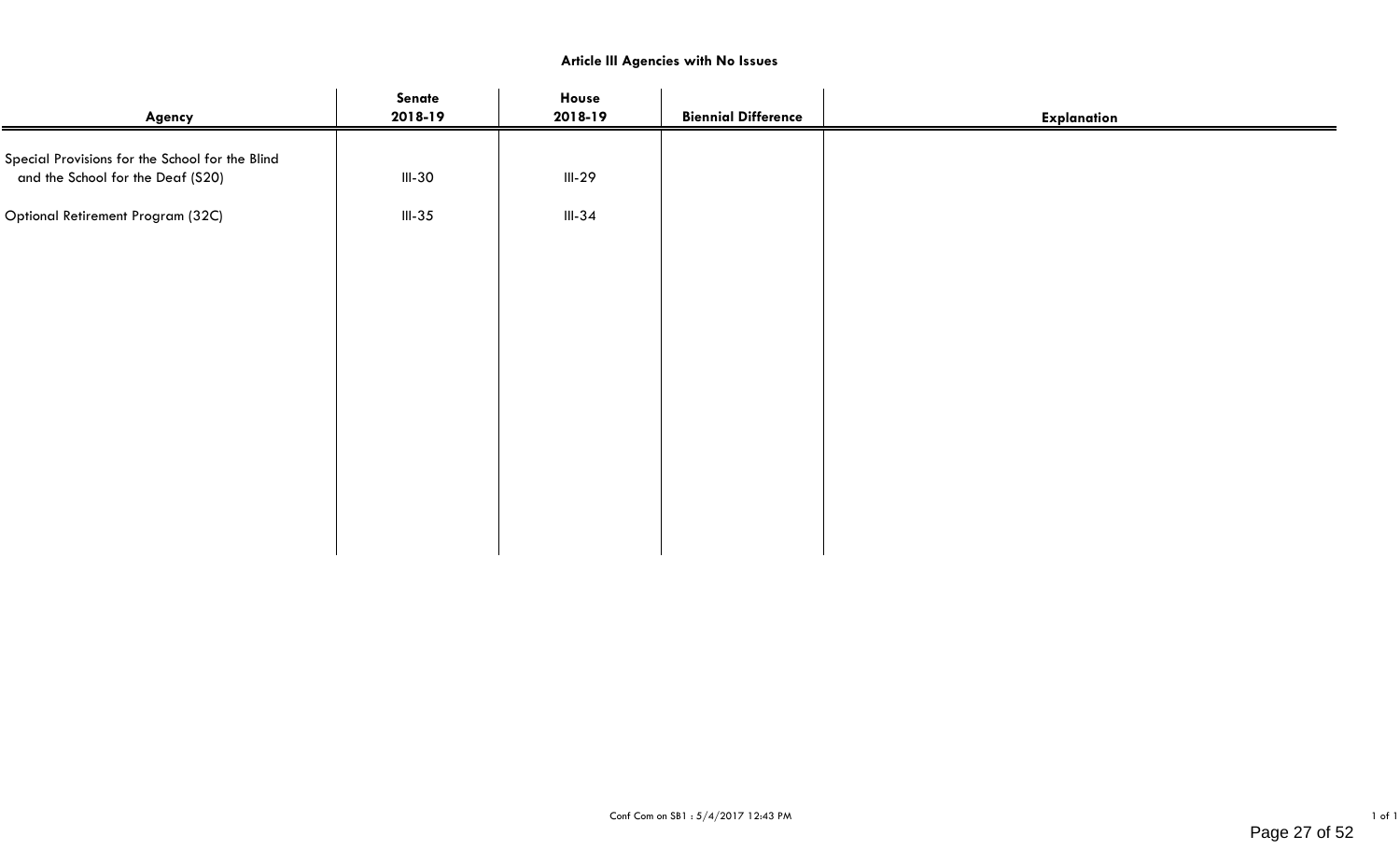| ltem                                                   | Senate<br>2018-19 | House<br>2018-19                                           | <b>Biennial Difference</b> | <b>Explanation</b>                                                                                                                                                                                                                    |
|--------------------------------------------------------|-------------------|------------------------------------------------------------|----------------------------|---------------------------------------------------------------------------------------------------------------------------------------------------------------------------------------------------------------------------------------|
| <b>Cross-Article Issue - Contract Cost Containment</b> |                   | $III-261$<br>III-261, Sec. 63<br>Rider Packet, page III-98 |                            | House reduces \$4,802,750 in General Revenue funds from Article III agencies<br>for contract cost containment pursuant to Article III, Special Provisions, Sec. 63,<br>and allocated across agencies according to Art. IX Sec. 17.10. |
| <b>Texas Education Agency</b>                          |                   | $(4, 189, 250)$ \$                                         | 4,189,250                  |                                                                                                                                                                                                                                       |
| See also Article IX                                    |                   | Page IX-80                                                 |                            |                                                                                                                                                                                                                                       |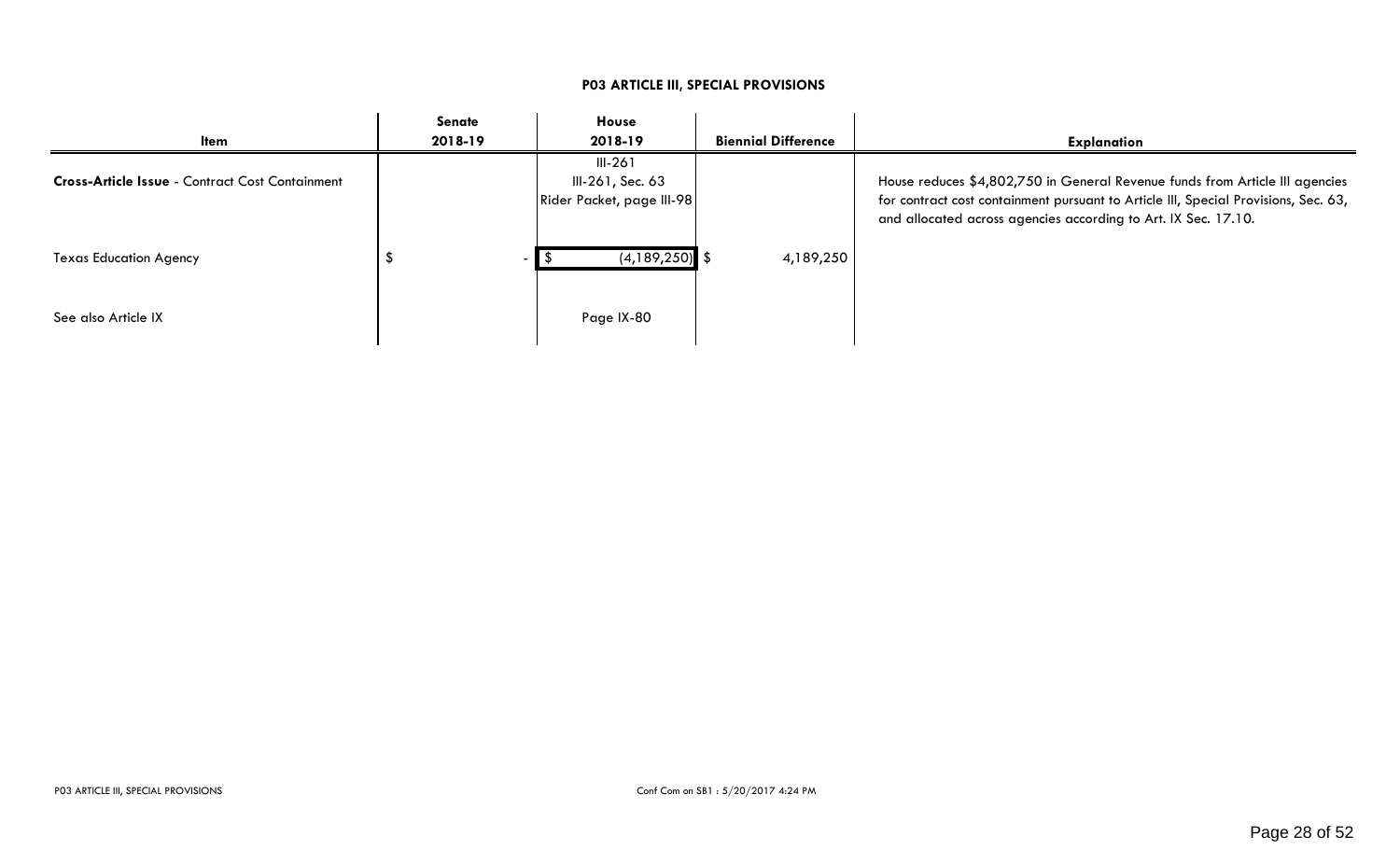Prepared by LBB Staff, 05/17/17 Prepared by LBB Staff, 05/17/17

## **Overview**

set the Hold Harmless Reduction Percentage at 92.63 percent. the extension of additional state aid for tax reduction provided to certain school districts, that would Prepare a rider, contingent on the enactment of Senate Bill 419, or similar legislation relating to set the Hold Harmless Reduction Percentage at 92.63 percent. the extension of additional state aid for tax reduction provided to certain school districts, that would Prepare a rider, contingent on the enactment of Sen ate Bill 419, or similar legislation relating to

### **Required Action Required Action**

On page III-23 of Senate Bill 1, add the following On page III-23 of Senate Bill 1, add the following new rider:

 $\vert$  $\frac{47}{5}$ accordance with §42.2516(i), the percentage certain school districts, for purposes of distributing the Foundation School Program school years. school years. 42.2516(b)(2), and 42.2516(d)(1) is 92.63 percent for the 2017-18 and the 2018-19 accordance with  $§42.2516(i)$ , the percentage applied for purposes of  $§§42.2516(b)(1)$ , <u>Additional</u> Additional State Aid for Tax Reduction appropriated elsewhere in this Act and in certain school districts, for purposes of distributing the Foundation School Program legislation relating to the extension of additional state aid for tax reduction provided to legislation relating to the extension of additional state aid for tax reduction provided to Contingency for SB 419. **Contingency for SB 419**. Contingent on enactment of Senate Bill 419, or similar 2516(b)(2). **State** and 42.2516(d)(1) is Aid for  $\mathrm{Tax}$ Contingent on enactment of Senate Bill 419, or similar Reduction appropriated  $.92.63$ percent for the applied for purposes of  $$842.2516(b)(1)$ .<br>
ercent for the 2017-18 and the 2018-19 elsewhere in this Act 2018-19 and E.

 $\overline{\phantom{0}}$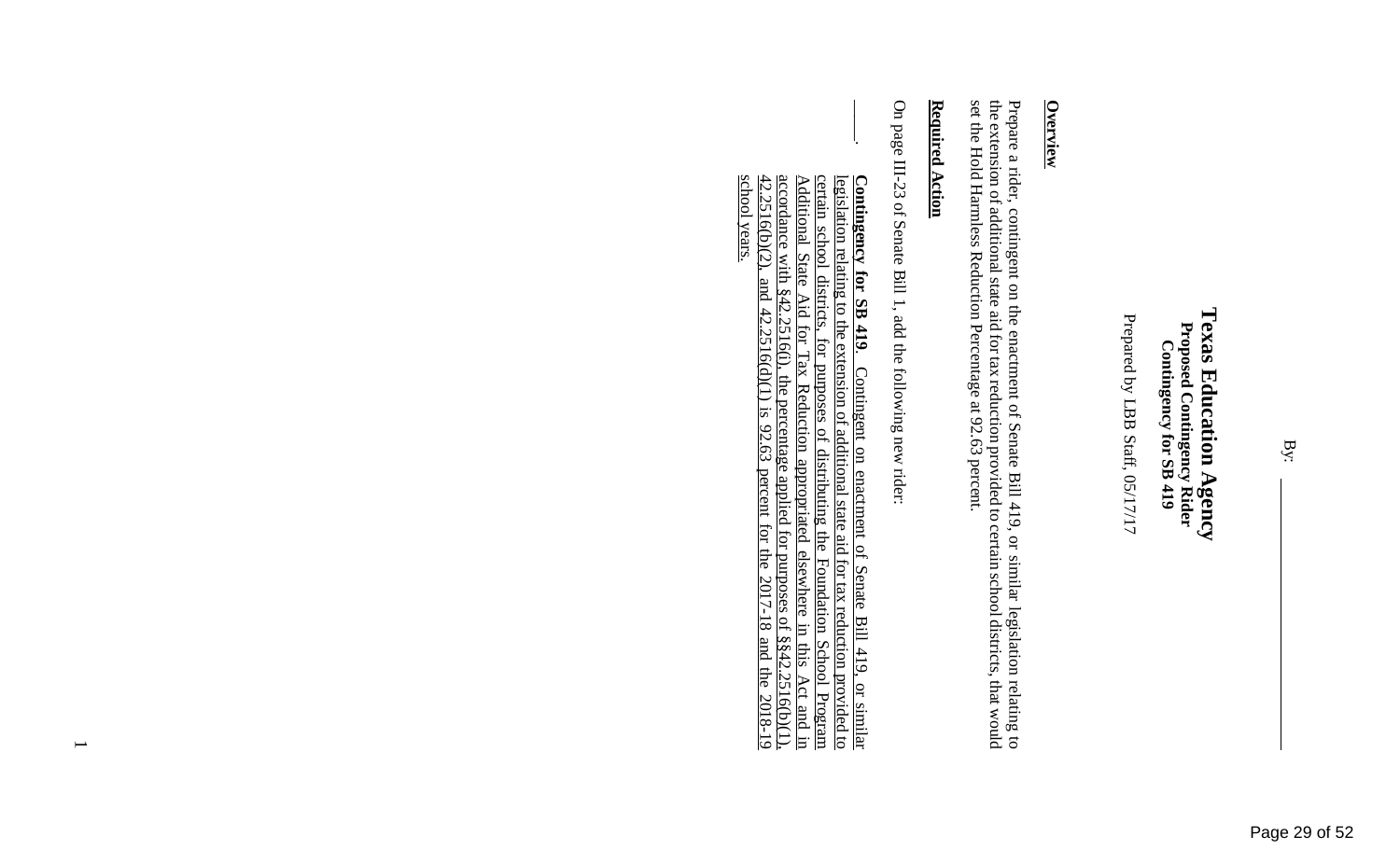### Texas Education Agency **Texas Education Agency Student Testing Program Student Testing Program Proposed Rider Proposed Rider**

Prepared by LBB Staff, May 11, 2017 Prepared by LBB Staff, May 11, 2017

Amend Rider 12, Student Testing Program, to specify **Overview**<br>Amend Rider 12, Student Testing Program, to specify the unexpended balance amount as \$3.3<br>Amend Rider 12, Student Testing Program, to specify the unexpended balance amount as \$3.3 the unexpended balance amount as \$3.3 million and include language that savings may be achieved through legislation enacted by the  $85<sup>th</sup>$ Legislature.

## **Required Action**

**Required Action**<br>On page III-8 of the Texas Education Agency bill pattern, amend the following rider: On page III-8 of the Texas Education Agency bill pa ttern, amend the following rider:

under Texas Education Code, Chapter 39, Subchapter B shall b above from General Revenue in the State Assessment Program. costs associated with developing, administering, or scoring the assessment instruments required administering, and scoring assessment instruments in the student testing program. Any remaining above in Strategy B.1.1 above from General Revenue in the State Assessment Program. under Texas Education Code, Chapter 39, Subchapter B shall be paid from amounts appropriated costs associated with developing, administering, or scoring the assessment instruments required administering, and scoring assessment instruments in the student testing program. Any remaining above in Strategy B.1.1, Assessment and Accountability System, to cover the cost of developing, \_\_\_\_\_. **Student Testing Program**. The Commissioner shall use the Federal Funds appropriated Student Testing Program. Assessment and Accountability System, to cover the cost of developing, Chapter 39, Subchapter B shall be paid from amounts appropriated The Commissioner shall use the Federal Funds appropriated

Unexpended and unobligated balances remaining in General Revenue appropriations to the State Assessment Program, as of August 31, 2017, estimated to be  $$4,000,000,000,$  are appropriated for the same purpose in fiscal yea appropriated for the same purpose in fiscal year 2018. Assessment Program, as of August 31, 2017, estimated to be  $$1,000,000,000$ , are Unexpended and unobligated balances remaining in General Revenue appropriations to the State

developing, administering, and scoring assessment instruments. developing, administering, and scoring assessment instruments. certain assessment requirements, resulting in a reduction to the amount of funding required for certain assessment requirements, resulting in a reduction to the amount of funding required for from legislation enacted by the Eighty-fifth Legislature, Regular Session, reducing or eliminating from legislation enacted by the Eighty-fifth Legislature, Regular Session, reducing or eliminating It is the intent of the Legislature that the student testing program shall realize savings resulting It is the intent of the Legislature that the student testing program shall realize savings resulting

the same purposes the same purposes. Any unexpended balances as of August 31, 2018 are hereby appropriated for fiscal year 2019 for Any unexpended balances as of August 31, 2018 are hereby appropriated for fiscal year 2019 for

 $\overline{z}$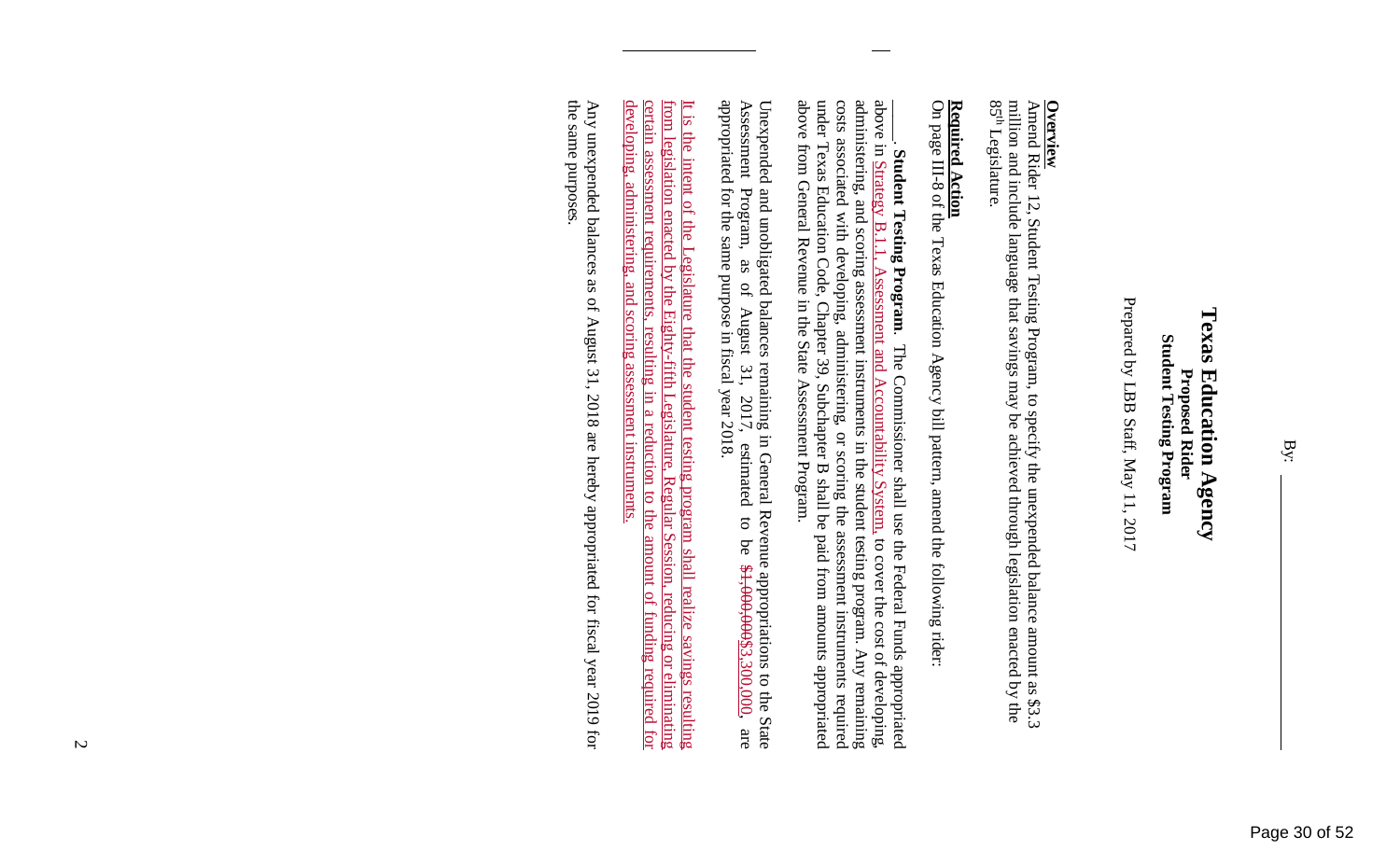### Foundation School Program Funding **Foundation School Program Funding Texas Education Agency Texas Education Agency Proposed Rider Proposed Rider**

Prepared by LBB Staff, 05/20/17 Prepared by LBB Staff, 05/20/17

## **Overview**

budget drivers, and to include funding of \$23.75 million per fiscal year for the New Instructional funding required to fully fund the Foundation School Program due to updated estimates of Update Rider 3, Foundation School Program Funding to account for the increased amount of Facilities Allotment. Facilities Allotment. budget drivers, and to include funding of \$23.75 million per fiscal year for the New Instructional funding required to fully fund the Foundation School Program due to updated estimates of Update Rider 3, Foundation School Program Funding t o account for the increased amount of

### Required **Required Action**  Action

 $\vert$ 

On page III-26 of the bill pattern for the Texas Education Agency, add the following new rider: On page III-26 of the bill pattern for the Texas Ed ucation Agency, add the following new rider:

of the Texas Education Code. the Foundation School Program. The total appropriation may not exceed the sum-certain amount. This appropriation includes allocations under Chapters 41, 42 and 46 certain amount. This appropriation includes allocations un \$21,267,700,000 in fiscal year 2019 shall represent the sum-certain appropriation to Foundation School Program Funding. Out of the funds appropriated above, 0f \$21,271,450,000 \$21,318,200,000 in fiscal year 2018 and \$21,079,450,000 of the Texas Education Code. certain amount. This appropriation includes allocations under Chapters 41, 42 and 46 the Foundation School Program. The total appropriation may not exceed the sum-\$21,267,700,000 in fiscal year 2019 shall represent the sum-certain appropriation to of \$21,271,450,000 \$21,318,200,000 in fiscal year 2018 and \$21,079,450,000 **Foundation School Program Funding**. Out of the funds appropriated above, a total Out of the funds appropriated above,  $, a total$ 

 Formula Funding: The Commissioner shall make allocations to local school districts for tax year 2017 and by  $4.89 \underline{6.77}$  percent for tax year 2018. local tax collections on which they are based, shall be increased by  $5.857.04$  percent and the final tax year 2016 property values. Property values, and the estimates of attendance and local district tax rates as determined by the Legislative Budget Board under Chapters 41, 42 and 46 based on the March 2017 estimates of average daily Formula Funding: The Commissioner shall make allocations to local school districts for tax year 2017 and by 4.89 local tax collections on which they are based, shall be increased by 5.857.04 percent and the final tax year 2016 property values. Property values, and the estimates of attendance and local district tax rates as determined by the Legislative Budget Board under Chapters 41, 42 and 46 based on the March 2017 estimates of average daily 6.77 percent for tax year 2018.

 For purposes of distributing the Foundation School Program basic tier state aid 2019. Basic Allotment is established at \$5,140 in fiscal year 2018 and \$5,140 fiscal year appropriated above and in accordance with §42.101 of the Texas Education Code, the For purposes of distributing the Foundation School Program basic tier state aid Basic Allotment is established at \$5,140 in fiscal year 2018 and \$5,140 fiscal year appropriated above and in accordance with §42.101 of the Texas Education Code, the

 For purposes of distributing the Foundation School Program enrichment tier state aid \$106.37\$106.28 in fiscal year 2019 For purposes of distributing the Foundation School Program enrichment tier state aid appropriated above and in accordance with  $$41.002(a)(2)$  and  $$42.302(a-1)(1)$  of the Texas Education Code, the Guaranteed Yield is  $$99.85$ \$106.37\$106.28 in fiscal year 2019. Texas Education Code, the Guaranteed Yield is \$99.85\$99.41 in fiscal year 2018 and appropriated above and in accordance with  $§41.002(a)(2)$  and  $§42.302(a-1)(1)$  of the

 From the amount appropriated above to the Texas Education Agency for Foundation approval of the Legislative Budget Board. formulas under Chapters 41 and 42, Texas Education Code, without the prior 42.2516, Texas Education Code, of 66.67 percent and fully fund the school funding is necessary to achieve a state compression percentage, as defined by Section the Foundation School Program or for paying the costs of school property tax relief, all other amounts appropriated from the Foundation School Fund or another source of biennium, the Commissioner may not spend more than the amount that, together with School Program - Maintenance and Operations, in each year of the 2018-19 From the amount appropriated above to the Texas Education Agency for Foundation approval of the Legislative Budget Board. formulas under Chapters 41 and 42, Texas Education Code, without the prior 42.2516, Texas Education Code, of 66.67 percent and fully fund the school funding is necessary to achieve a state compression percentage, as defined by Section the Foundation School Program or for paying the costs of school property tax relief, all other amounts appropriated from the Foundation School Fund or another source of biennium, the Commissioner may not spend more than the amount that, together with School Program - Maintenance and Operations, in each year of the 2018-19

 Out of amounts appropriated above and allocated by this rider to the Foundation Code. <u>the New Instructional Facilities Allotment under §42.158 of the Texas Education</u> School Program, \$23,750,000 in each fiscal year of the biennium is appropriated for Out of amounts appropriated above and allocated by this rider to the Foundation the New Instructional Facilities Allotment under §42.158 of the Texas Education School Program, \$23,750,000 in each fiscal year of the biennium is appropriated for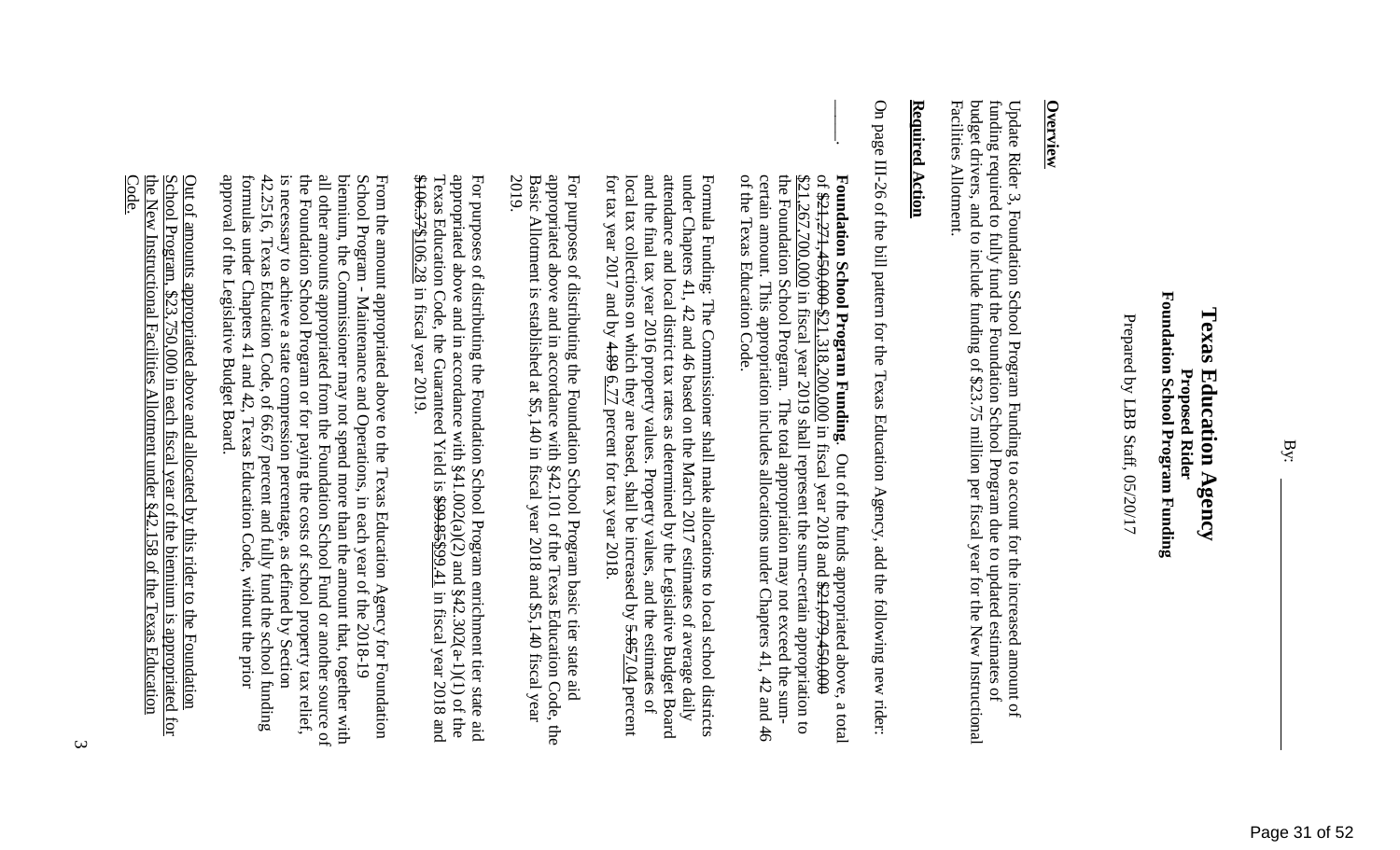To the extent necessary to avoid reductions in state aid as authorized by Texas Legislative Budget Board shall suspend the counting of the 30 business days Lieutenant Governor. Any requests for additional information made by the Committee, Chair of the Senate Finance Committee, Speaker of the House, and appropriations and forwards its review to the Chair of the House Appropriations of the Legislative Budget Board concludes its review of the request to transfer issues a written disapproval within 30 business days after the date on which the staff considered to be approved unless the Legislative Budget Board or the Governor transfer Foundation School Program funds from fiscal year 2019 to 2018 shall be approval of the Legislative Budget Board and the Governor's Office. Foundation School Program funds from fiscal year 2019 to 2018 only upon the Education Code §42.253(h), the Commissioner of Education is authorized to transfer Legislative Budget Board shall suspend the counting of the 30 business days. Lieutenant Governor. Any requests for additional information made by the Committee, Chair of the Senate Finance Committee, Speaker of the House, and appropriations and forwards its review to the Chair of the House Appropriations of the Legislative Budget Board concludes its review of the request to transfer issues a written disapproval within 30 business days after the date on which the staff considered to be approved unless the Legislative Budget Board or the Governor transfer Foundation School Program funds from fiscal year 2019 to 2018 shall be approval of the Legislative Budget Board and the Governor's Office. The request to Foundation School Program funds from fiscal year 2019 to 2018 only upon the Education Code §42.253(h), the Commissioner of Education is authorized to transfer To the extent necessary to avoid reductions in state aid as authorized by Texas The request to

 The Texas Education Agency shall submit reports on the prior month's expenditures Legislative Budget Board in cooperation with the agency. The Texas Education Agency shall submit reports on the prior month's expenditures<br>on programs described by this rider no later than the 20th day of each month to the<br>Legislative Budget Board and the Governor's Office in a Legislative Budget Board in cooperation with the agency. Legislative Budget Board and the Governor's Office in a format determined by the on programs described by this rider no later than the 20th day of each month to the

 Contingent on the Commissioner of Education identifying a budget surplus of 42.2524, or 42.2528. action pursuant to the Education Code §§7.062, 42.2517, 42.2521, 42.2522, 42.2523, the Office of the Governor in writing no later than 30 calendar days before taking any 2018-19 biennium, the Commissioner shall notify the Legislative Budget Board and Foundation School Program funds appropriated above in either fiscal year of the 42.2524, or 42.2528. action pursuant to the Education Code §§7.062, 42.2517, 42.2521, 42.2522, 42.2523, the Office of the Governor in writing no later than 30 calendar days before taking any 2018-19 biennium, the Commissioner shall notify the Legislative Budget Board and Foundation School Program funds appropriated above in either fiscal year of the Contingent on the Commissioner of Education identifying a budget surplus of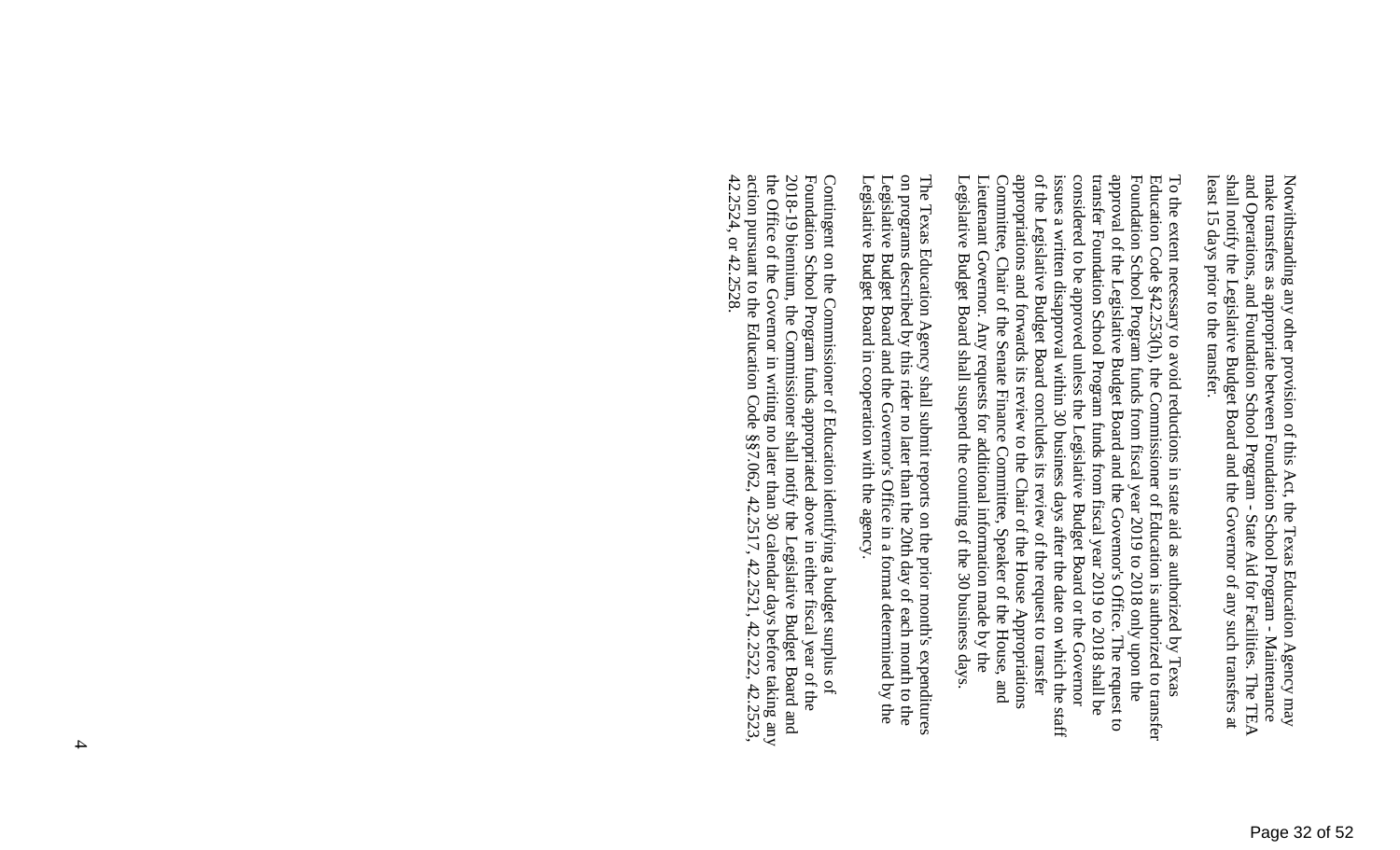Prepared by LBB Staff, May 20, 2017 Prepared by LBB Staff, May 20, 2017

**Overview**<br>Add a new contingency rider to increase General Revenue funding by \$4.0 million in Strategy B.1.1, Assessment and Accountability, contingent on the failure to enact Senate Bill 1005. B.1.1, Assessment and Accountability, contingent on the failure to enact Senate Bill 1005. Add a new contingency rider to increase General Rev enue funding by \$4.0 million in Strategy

# **Required Action**

**Required Action**<br>On page III-23 of the Texas Education Agency bill pattern, add the following new rider: On page III-23 of the Texas Education Agency bill p attern, add the following new rider:

 $\vert$ <u>fifth Legislature, Regular Session, that eliminates certain state assessment</u><br>instruments, the amounts in Strategy B.1.1, Assessment and Accountability, out of the<br><u>Foundation School Fund No. 193 are increased by \$4,000,0</u> **Contingency for Senate Bill 1005**. In addition to amounts appropriated above, and contingent on the failure to enact Senate Bill 1005, or other legislation by the Eighty-Foundation School Fund No. 193 are increased by \$4,000,000 for the 2018-19 instruments, the amounts in Strategy B.1.1, Assessment and Accountability, out of the fifth Legislature, Regular Session, that eliminates certain state assessment contingent on the failure to enact Senate Bill 1005, or other legislation by the Eighty-**Contingency for Senate Bill 1005**. In addition to amounts appropriated above, and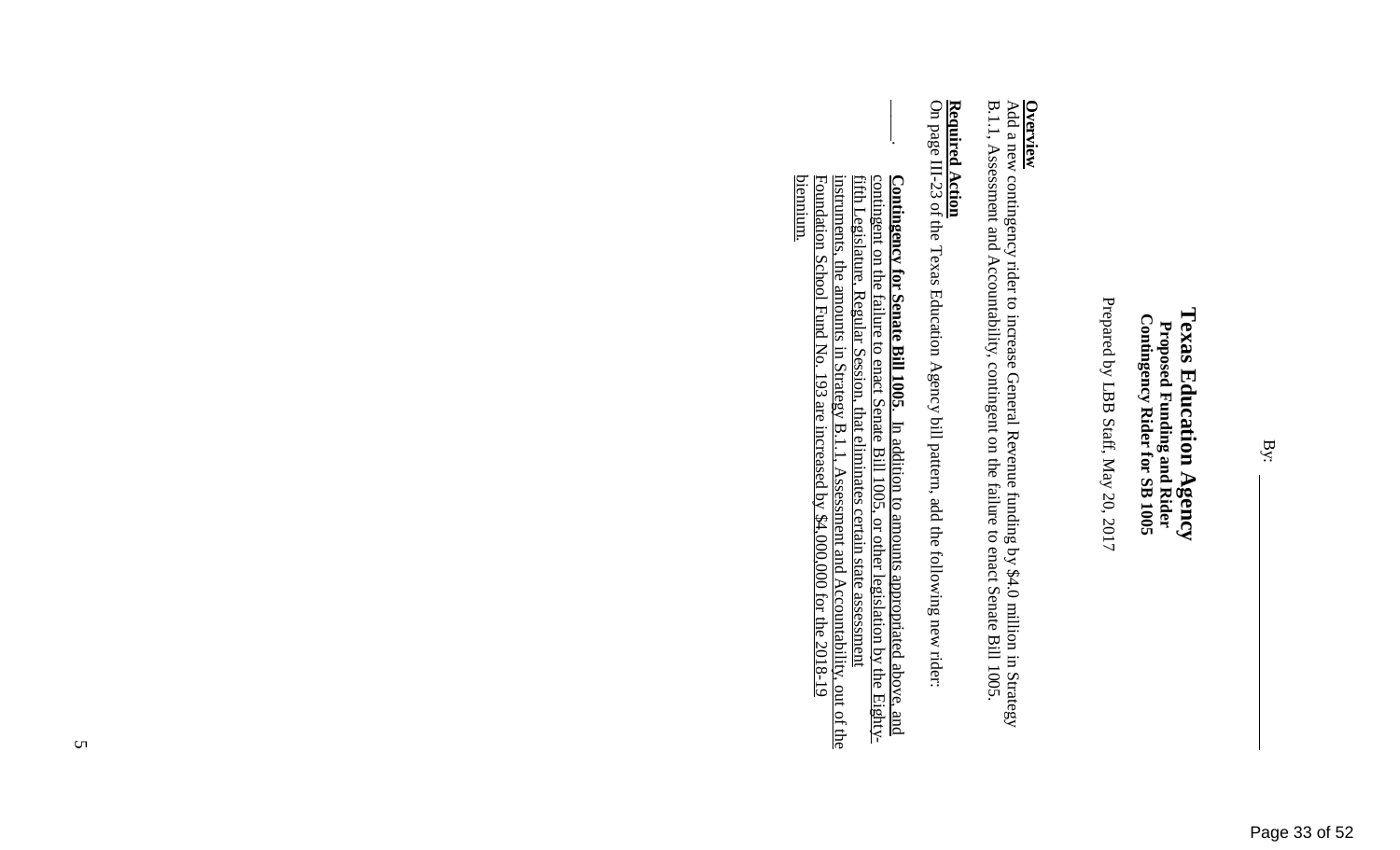### FSP Funding for the Juvenile Justice Department **FSP Funding for the Juvenile Justice Department Texas Education Agency Texas Education Agency Proposed Rider Proposed Rider**

Prepared by LBB Staff, May 11, 2017 Prepared by LBB Staff, May 11, 2017

**Overview**<br>Amend Rider 28, FSP Funding for the Texas Juvenile Justice Department, to revise funding to match actual appropriations. match actual appropriations. Amend Rider 28, FSP Funding for the Texas Juvenile Justice Department, to revise funding to

# **Required Action**

**Required Action**<br>On page III-12 of the Texas Education Agency bill pattern, amend the following rider: On page III-12 of the Texas Education Agency bill p attern, amend the following rider:

Texas Education Code §30.102 (a) for each student in average daily attendance. These amounts<br>are estimated to be <del>\$4,599,368<u>84</u></del>,559,368 in fiscal year 2018 and <del>\$4,599,36884</del>.559.368 in fiscal<br>year 2019. This transfer s and Use of Funds. maintenance and operations tax effort minus the amounts allocated to the commission pursuant to equivalent to the basic allotment that would be generated by a school district with an \$0.86 Juvenile Justice above in Strategy B.2.2, Health and Safety, the Texas Education Agency shall allocate to the Texas and Use of Funds. year 2019. This transfer shall not be subject to the limitation in Rider 25, Limitation on the Transfer are estimated to be  $$4,599,368,24,559,368$  in fiscal year 2018 and  $$4,599,368,4.559,368$  in fiscal Texas Education Code §30.102 (a) for each student in average daily attendance. These amounts maintenance and operations tax effort minus the amounts allocated to the commission pursuant to equivalent to the basic allotment that would be generated by a school district with an \$0.86 Juvenile Justice Department a prorated basic allotment of the Foundation School Program above in Strategy B.2.2, Health and Safety, the Texas Education Agency shall allocate to the Texas \_\_\_\_\_. **FSP Funding for the Texas Juvenile Justice Department**. Out of the funds appropriated FSP Funding for the Texas Juvenile Justice Department. Out of the funds appropriated Department a prorated basic allotment of the Foundation School Program

 $\sigma$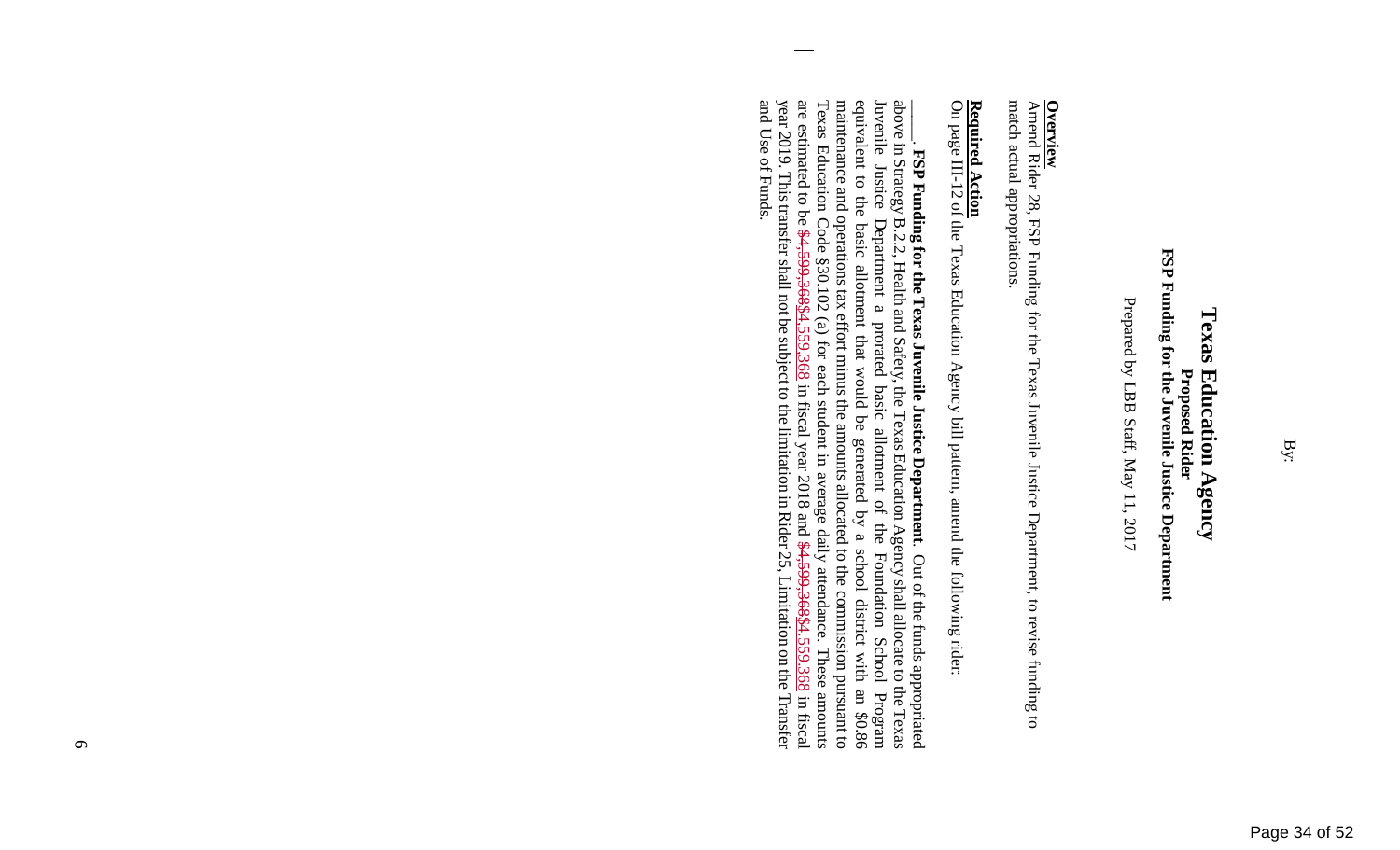### Instructional Materials and Technology **Instructional Materials and Technology**  Texas Education Agency **Texas Education Agency**  Proposed Funding and Rider **Proposed Funding and Rider**

Prepared by LBB Staff, May 8, 2017 Prepared by LBB Staff, May 8, 2017

**Overview**<br>Amend the Instruction Materials and Technology rider related to the timing associated with the<br>Amend the Instruction Materials and Technology rider related to the timing associated with the terminology to reflect the revised rider title issuance of proclamations; update the funding for the instructional materials allotment; and update terminology to reflect the revised rider title. issuance of proclamations; update the funding for the instructional materials allotment; and update Amend the Instruction Materials and Technology ride r related to the timing associated with the

# **Required Action**

**Required Action**<br>On page III-7 of the Texas Education Agency bill pattern, amend the following rider: On page III-7 of the Texas Education Agency bill pa ttern, amend the following rider:

Board of Education shall be deposited to the credit of the State Instructional Materials Fund from the State Instructional Materials Fund for each fiscal year. Penalties assessed by the State of the State Instructional Materials Fund, is sufficient to finance the sum-certain appropriation State Instructional Materials Fund is authorized in an amount which, together with other revenues for instructional materials administration, shall be paid out of the State Instructional Materials Board of Education shall be deposited to the credit of the State Instructional Materials Fund. from the State Instructional Materials Fund for each fiscal year. Penalties assessed by the State of the State Instructional Materials Fund, is sufficient to finance the sum-certain appropriation State Instructional Materials Fund is authorized in an amount which, together with other revenues Fund appropriated for that purpose. Fund appropriated for that purpose. A transfer of funds from the Available School Fund to the for instructional materials administration, shall be paid out of the State Instructional Materials Act, any amount expended pursuant to Texas Education Code, Act, any amount expended pursuant to Texas Education Code, §31.021, including expenditures \_\_\_\_\_. **Instructional Materials and Technology**. Except as explicitly allowed elsewhere in this Instructional Materials and Technology. Except as explicitly allowed elsewhere in this A transfer of funds from the Available School Fund to the §31.021, including expenditures

the Commissioner. districts and charter schools experiencing high enrollment growth according to rules adopted by year specified by the Commissioner and shall adjust the instructional materials allotment of school schools for each student enrolled in the district or charter school on a date during the preceding allocate the funds available in the State Instructional Materials Fund to school districts and charter In accordance with Texas the Commissioner. districts and charter schools experiencing high enrollment growth according to rules adopted by year specified by the Commissioner and shall adjust the instructional materials allotment of school schools for each student enrolled in the district or charter school on a date during the preceding allocate the funds available in the State Instructional Materials Fund to school districts and charter In accordance with Texas Education Code §31.0211 and §31.0214, the Commissioner shall Education Code §31.0211 and §31.0214, the Commissioner shall

allotment under Section 31.0211, Education Code, for that the most recent biennium for which the <u>allotment has been determined.</u> materials under the proclamations does not exceed 75 percent of the total instructional materials issue proclamations for instructional materials in which the total projected cost of instructional It is the intent of the legislature that for any state fiscal biennium, the State Board of Education allotment has been determined. allotment under Section 31.0211, Education Code, for that materials under the proclamations does not exceed 75 percent of the total instructional materials issue proclamations for instructional materials in which the total projected cost of instructional It is the intent of the legislature that for any st ate fiscal biennium, the State Board of Education the most recent biennium for which the

instructional materials and technology requirements when determining the disbursement of money to the available school fund and the amount of that disbursement that will be used, in accordance with Section 43.001(d), Educ Section 31.0211, Education Code. It is the intent of the legislature that the State Board of Education consider the cost of all Section 31.0211, Education Code. with Section 43.001(d), Education Code, to fund the instructional materials allotment under to the available school fund and the amount of that disbursement that will be used, in accordance instructional materials and technology requirements when determining the disbursement of money It is the intent of the legislature that the State Board of Education consider the cost of all

science, and social studies. delivery of online college readiness materials in English language arts and reading, mathematics, aside an amount not to exceed \$2,500,000 for the 2018-19 biennium for the continued support and science, and social studies. delivery of online college readiness materials in English language arts and reading, mathematics, aside an amount not to exceed \$2,500,000 for the 2018-19 biennium for the continued support and From funds appropriated from the State Instructional Materials Fund, the Commissioner may set From funds appropriated from the State Instructiona l Materials Fund, the Commissioner may set

2018-19 biennium for <del>textbooks and</del>-instructional materials and technology.  $2.1,093,176,02521,078,839,560$  from the State Instructional Materials Fund is allocated in the From funds appropriated above in Strategy B.2.1, Technology and Instructional Materials, 2018-19 biennium for textbooks and instructional materials and technology. \$1,093,176,025\$1,078,839,560 from the State Instructional Materials Fund is allocated in the From funds appropriated above in Strategy B.2.1, Te chnology and Instructional Materials,

large-type, and related materials for students with special needs \$13,500,000 in federal funds in the 2018-19 biennium is allocated for the purchase of Braille, From funds appropriated above in A.2.3, Students with Disabilities, an amount not to large-type, and related materials for students with special needs. \$13,500,000 in federal funds in the 2018-19 biennium is allocated for the purchase of Braille, From funds appropriated above in A.2.3, Students with Disabilities, an amount not to exceed exceed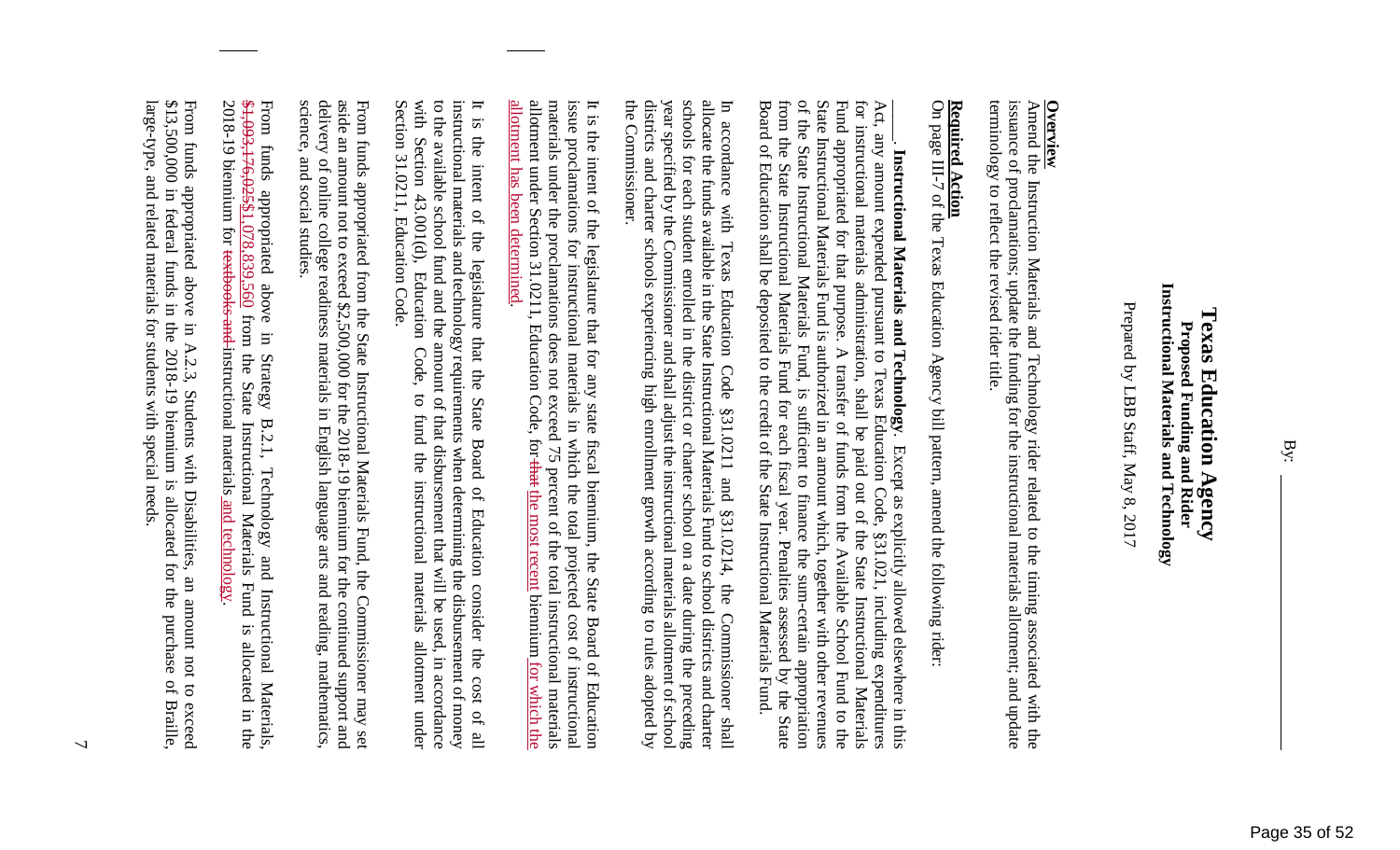The Commissioner shall provide juvenile justice alternative education programs with instructional materials necessary to support classroom instruction in those programs. The cost of the instructional materials shall be fun agency for the 2018-19 biennium. instructional materials shall be funded with State Instructional Materials Funds appropriated to the materials necessary to support classroom instruction in those programs. The cost of the The Commissioner shall provide juvenile justice alternative education programs with instructional

the midcycle review and adoption of textbooks are hereby appropriated to the Texas Education Agency for the purpose of administering the midcycle review and adoption process. Revenue from fees collected under the authority of Texas Education Code §31.0221 pertaining to Agency for the purpose of administering the midcycle review and adoption process. the midcycle review and adoption of textbooks are hereby appropriated to the Texas Education Revenue from fees collected under the authority of Texas Education Code §31.0221 pertaining to

The Texas Education Agency is hereby appropriated any balances held in the State Instructional Materials Fund on August 31, 2017 for use in fiscal year 2018 for the same purposes. Materials Fund on August 31, 2017 for use in fiscal year 2018 for the same purposes. The Texas Education Agency is hereby appropriated any balances held in the State Instructional

the same purposes. Any unexpended balances as of August 31, 2018 are hereby appropriated for fiscal year 2019 for the same purposes. Any unexpended balances as of August 31, 2018 are hereby appropriated for fiscal year 2019 for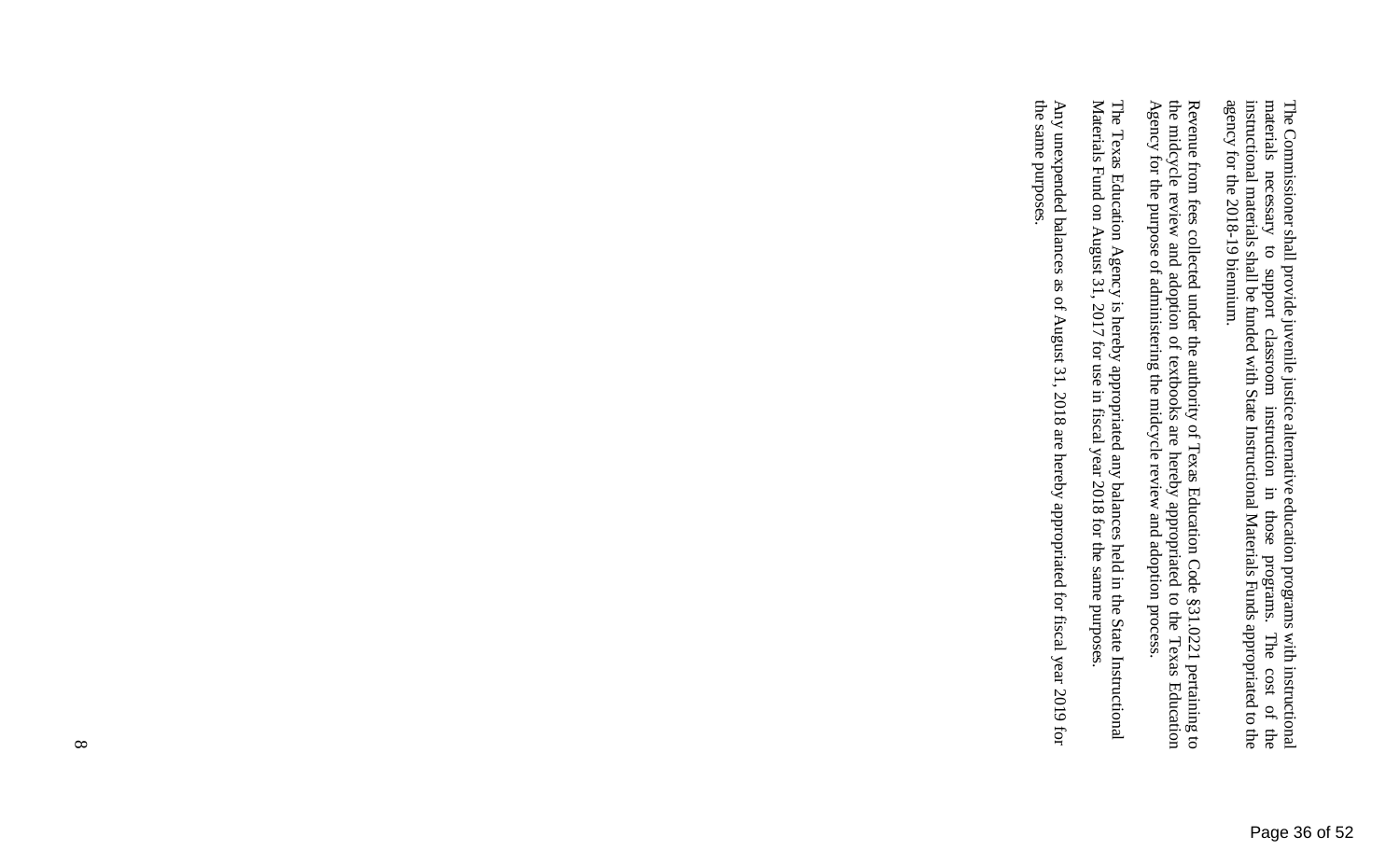### Texas Education Agency **Texas Education Agency**  Proposed Funding and Rider<br>Communities in Schools **Proposed Funding and Rider Communities in Schools**

Prepared by LBB Staff, May 8, 2017 Prepared by LBB Staff, May 8, 2017

Amend the Communities in School rider language to c **Overview**<br>Amend the Communities in School rider language to clarify the TANF funding. larify the TANF funding.

## **Required Action**

**Required Action**<br>On page III-X of the Texas Education Agency bill pattern, amend the following rider: On page III-X of the Texas Education Agency bill pa ttern, amend the following rider:

to programs in Strategies B.3.2 – year of the  $2018-19$  biennium. <u>to</u> funds appropriated aboveidentified elsewhere in this rider, \$943,892 in TANF funds is allocated funds in fiscal year 2019 is allocated for the Communities in Schools Program. Out of In addition TANF funds in fiscal year 2018 and \$15,521,815 in General Revenue and \$3,898,450 in TANF School Improvement and Support Programs, \$15,521,817 in General Revenue and \$3,898,450 in year of the 2018-19 biennium. to programs in Strategies B.3.2 – B.3.5 for administrative purposes of the program in each fiscal to funds appropriated aboveidentified elsewhere in this rider, \$943,892 in TANF funds is allocated funds in fiscal year 2019 is allocated for the Communities in Schools Program. Out ofIn addition TANF funds in fiscal year 2018 and \$15,521,815 in General Revenue and \$3,898,450 in TANF School Improvement and Support Programs, \$15,521,817 in General Revenue and \$3,898,450 in \_\_\_\_\_. **Communities in Schools.** Out of funds appropriated above to programs for Strategy A.2.4, Communities in Schools. Out of funds appropriated above to programs for Strategy A.2.4. B.3.5 for administrative purposes of the program in-each fiscal

purpose of providing administrative support for the program. Transfers made under the authority of this rider may not exceed \$100,000 for the 2018-19 biennium. TANF funds may be expended providing grants under the Communities in Schools program to Strategies B.3.2. Notwithstanding any other limitation imposed elsewhere in this Act, the Texas Education Agency may transfer General Revenue funds identified above and appropriated for the purpose of may transfer General Revenue funds iden for administrative purposes in accordance with the applicable limitations of the TANF state plan. for administrative purposes in accordance with the applicable limitations of the TANF state plan. of this rider may not exceed \$100,000 for the 2018-19 biennium. TANF funds may be expended purpose of providing administrative support for the program. Transfers made under the authority providing grants under the Communities in Schools program to Strategies B.3.2 – B.3.5 for the may transfer General Revenue funds identified above and appropriated for the purpose of Notwithstanding any other limitation imposed elsewh ere in this Act, the Texas Education Agency  $- B.3.5$  for the  $\Omega$ 

the same purpose Any unexpended balances as of August 31, 2018 are hereby appropriated to fiscal year 2019 for the same purpose. Any unexpended balances as of August 31, 2018 are hereby appropriated to fiscal year 2019 for

By: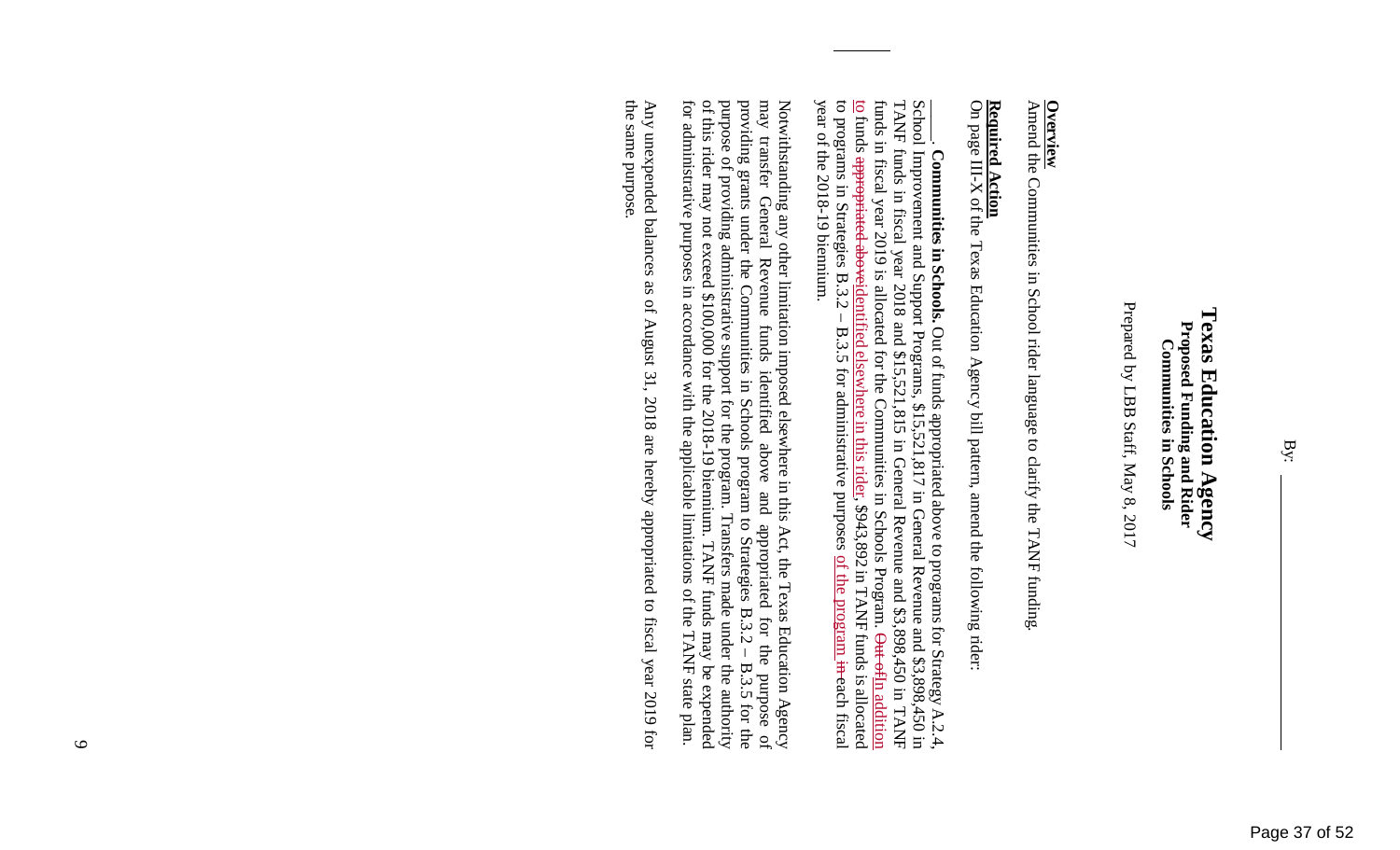Page 38 of 52

### Limitation on the Transfer and Use of Funds **Limitation on the Transfer and Use of Funds**  Texas Education Agency **Texas Education Agency**  Proposed Funding and Rider **Proposed Funding and Rider**

Prepared by LBB Staff, May 3, 2017 Prepared by LBB Staff, May 3, 2017

for administrative purposes and to limit the transfer of those funds to \$5.0 million for the biennium. **Overview**<br>Amend the Limitation on the Transfer and Use of Funds rider to specify the federal funds allowed<br>Amend the Limitation on the Transfer and Use of Funds rider to specify the federal funds allowed for administrative purposes and to limit the transfer of those funds to \$5.0 million for the biennium. Amend the Limitation on the Transfer and Use of Fun ds rider to specify the federal funds allowed

## **Required Action**

**Required Action**<br>On page III-X of the Texas Education Agency bill pattern, amend the following rider: On page III-X of the Texas Education Agency bill pa ttern, amend the following rider:

purposes of this rider, non-Foundation School Program strategies include Strategies A.2.1-A.2.4 in Goal A, Provide Education System Leadership, Guidance, and Resources, and Strategies B.1.1-<br>B.3.1 in Goal B, Provide Syste appropriations between strategies. For the purposes of this rider, the Texas Education Agency's appropriation contained in Rider 3, Foundation School Program Funding Oversight and Support; administrative strategies include Strategies B.3.2. non-administrative strategies those of the General Provisions of this Act, apply to the Texas Education Agency's transfer of appropriation contained in Rider 3, Foundation School Program Funding. appropriated for the purpose of funding the Foundation School Program consist of the sum certain B.3.1 in Goal B, Provide System Oversight and Support. For purposes of this rider, funds in Goal A, Provide Education System Leadership, Guidance, and Resources, and Strategies B.1.1 purposes of this rider, non-Foundation School Program strategies include Strategies A.2.1-A.2.4 Oversight and Support; administrative strategies include Strategies B.3.2. through B.3.6. For the Leadership, Guidance, and Resources, and Strategies B.1.1.- B.3.1. in Goal B, Provide Leadership, Guidance, and Resources, and Strategies B.1.1.- B.3.1. in Goal B, Provide System non-administrative strategies include all strategies in Goal A, Provide Education System appropriations between strategies. For the purposes of this rider, the Texas Education Agency's those of the General Provisions of this Act, apply to the Texas Education Agency's transfer of \_\_\_\_\_. **Limitation on the Transfer and Use of Funds.** Limitation on the Transfer and Use of Funds. The restrictions of this rider, rather than include  $\mathbb{E}$ strategies  $\Xi$ The restrictions of this rider, rather than Goal A, Provide Education through B.3.6. System For the System

strategy. accordance with this rider. The agency shall not transfer out of a non-Foundation School Program spent for administrative purposes unless they are first transferred to an administrative strategy in Funds appropriated to the Texas Education Agency in non-administrative strategies may not be accordance with this rider. The agency shall not transfer out of a non-Foundation School Program spent for administrative purposes unless they are first transferred to an administrative strategy in Funds appropriated to the Texas Education Agency in non-administrative strategies may not be

shall not exceed \$8 million in each fiscal year of the 2018-19 biennium. Funds appropriated to the Texas Education Agency for the purpose of funding the Foundation Such transfers from the Foundation School Program appropriation to other items of appropriation Governor of intent to transfer such funds at least 45 days prior to the execution of the transfer. Commissioner of Education provides written notice to the Legislative Budget Board and to the appropriation or expended for a non-Foundation School Program program purpose unless the School Program may not be transferred to a non-Foundation School Program program item of shall not exceed \$8 million in each fiscal year of the 2018-19 biennium. Such transfers from the Foundation School Program appropriation to other items of appropriation Governor of intent to transfer such funds at least 45 days prior to the execution of the transfer. Commissioner of Education provides written notice to the Legislative Budget Board and to the appropriation or expended for a non-Foundation School Program program purpose unless the School Program may not be transferred to a non-Foundation School Program program item of Funds appropriated to the Texas Education Agency fo r the purpose of funding the Foundation

appropriated above, from non-administrative programs to  $\underline{\text{IDEA}}$  administrative programs 45 days The Commissioner of Education will provide written notice to the Legislative Budget Board and to the Governor of intent to transfer federal funds awarded to the Texas Education Agency through the Individuals with Disabili limit referenced above. not exceed \$5 million in each fiscal year per biennium and is excluded from the \$8 million transfer of federal IDEA, Part B programs as allowed by federal regulations. This transfer is limited to may prior to the execution of the transfer. Transferred funding shall support the agency's administration reserved for state-level activities and allowed to be used for  $\overline{\text{DEA}}$  administrative purposes limit referenced above. not exceed \$5 million in each fiscal year per biennium and is excluded from the \$8 million transfer of federal IDEA, Part B programs as allowed by federal regulations. This transfer is limited to may prior to the execution of the transfer. Transferred funding shall support the agency's administration appropriated above, from non-administrative programs to  $\underline{\text{IDEA}}$  administrative programs 45 days reserved for state-level activities and allowed to be used for IDEA administrative purposes, and the Individuals with Disabilities Education Act (IDEA), Part B funds, which are set aside and to the Governor of intent to transfer federal funds awarded to the Texas Education Agency through The Commissioner of Education will provide written notice to the Legislative Budget Board and and

the Legislative Budget Board and the Governor's Office. transfer up to \$1 million of appropriated funds to an administrative strategy only upon approval of From amounts included within the \$8 million transfer allowance, the Commissioner may annually the Legislative Budget Board and the Governor's Office. transfer up to \$1 million of appropriated funds to an administrative strategy only upon approval of From amounts included within the \$8 million transfe r allowance, the Commissioner may annually

transfer and spending made under this section. The Comptroller of Public Accounts shall cooperate as necessary to assist the completion of a transfer and spending made under this section. The Comptroller of Public Accounts shall cooperate as necessary to assist the completion of a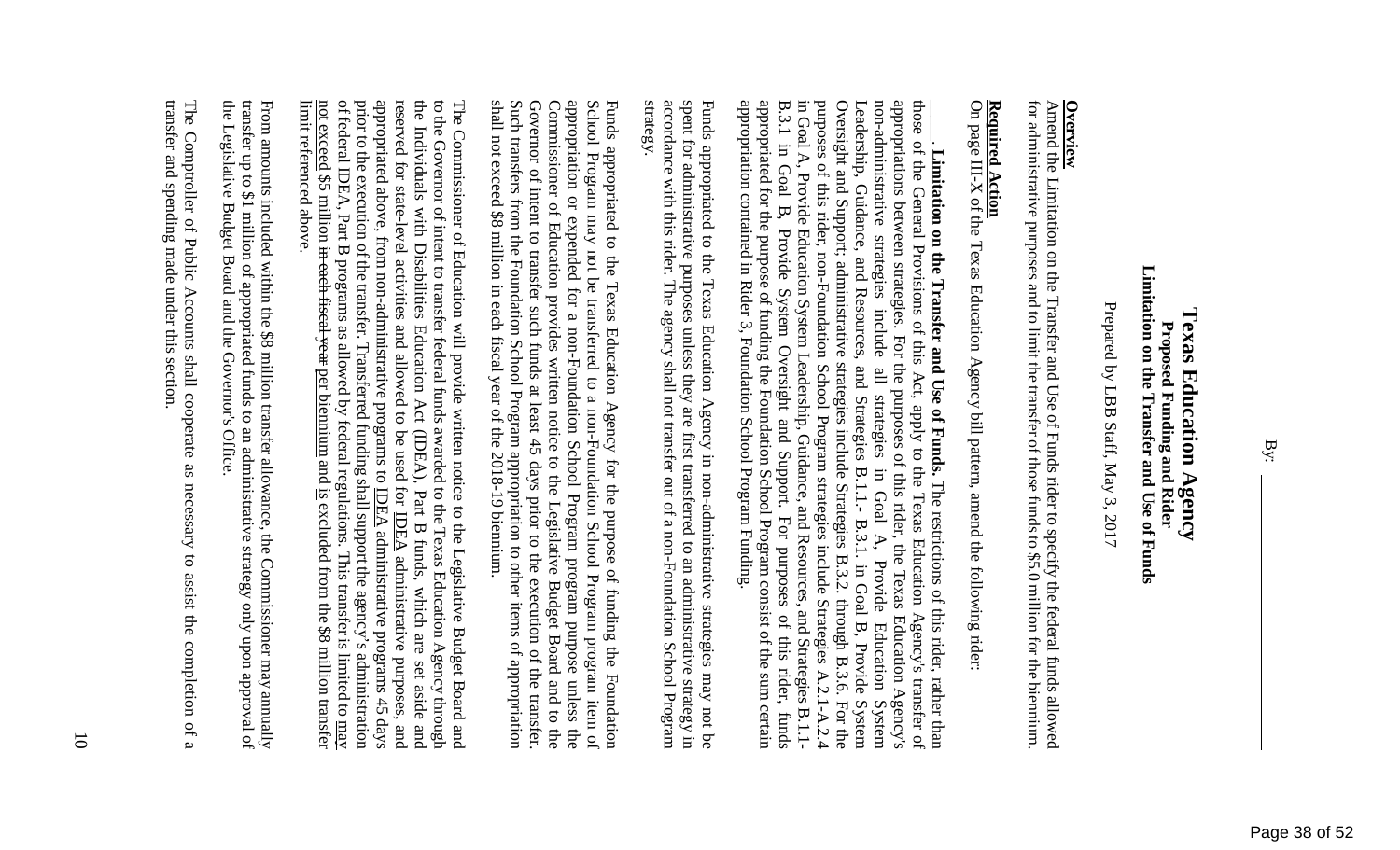### **Educator Quality and Leadership Educator Quality and Leadership**  Texas Education Agency **Texas Education Agency**  Proposed Funding and Rider<br>Proposed Funding and Rider **Proposed Funding and Rider**

Prepared by LBB Staff, May 5, 2017 Prepared by LBB Staff, May 5, 2017

\$14.5 million for Innovative Programs. including \$5.0 million for standards on educator quality; \$2.0 million for Humanities Texas; and **Overview**<br>Amend the Education Quality and Leadership rider to reflect set-aside funding for the program, \$14.5 million for Innovative Programs. including \$5.0 million for standards on educator quality; \$2.0 million for Humanities Texas; and Amend the Education Quality and Leadership rider to reflect set-aside funding for the program,

# **Required Action**

**Required Action**<br>On page III-X of the Texas Education Agency bill pattern, amend the following rider: On page III-X of the Texas Education Agency bill pa ttern, amend the following rider:

related maximizes receipt of federal grant funding for similar purposes O. The Commissioner shall ensure that funds directed by this rider are allocated in a manner that development, career pathways, and retention; or for the purpose of administering the Educator Excellence Innovation Program in accordance with Texas Education Code Chapter 21, Subchapter improved teacher and principal hiring and recruitment, mentoring, preparation including standards  $$16,000,000014,500,000$  in fiscal year 2018 and  $$16,000,000$  in fiscal year 2019 for Strategy B.3.1, Improving maximizes receipt of federal grant funding for similar purposes. O. The Commissioner shall ensure that funds directed by this rider are allocated in a manner that Excellence Innovation Program in accordance with Texas Education Code Chapter 21, Subchapter development, career pathways, and retention; or for the purpose of administering the Educator related to educator preparation and program quality, induction, evaluation, professional improved teacher and principal hiring and recruitment, mentoring, preparation including standards initiatives that will systematically transform educator quality and effectiveness statewide through initiatives that will systematically transform educator quality and effectiveness statewide through \$16,000,000\$14,500,000 in fiscal year 2018 and \$16,000,000\$14,500,000 in fiscal year 2019 for Strategy B.3.1, Improving Educator Quality and Leadership, the Commissioner shall expend \_\_\_\_\_.**Educator Quality and Leadership.** Out of General Revenue Funds appropriated above in Educator Quality and Leadership. Out of General Revenue Funds appropriated above in  $\overline{c}$ educator preparation and program quality, Educator Quality and Leadership, the Commissioner shall expend induction, evaluation, professional

following purposes: following purposes: From amounts referenced in the paragraph above, the Commissioner shall set aside funds for the From amounts referenced in the paragraph above, the Commissioner shall set aside funds for the

- 1. \$5,000,000 for the 2018-19 biennium to implement standards on educator quality, ;⊢ including standards related to educator preparation and principal quality; \$5,000,000 for the 2018-19 biennium to implement standards on educator quality, including standards related to educator preparation and principal quality;
- $\mathcal{L}$ 2. \$2,000,000 for the 2018-19 biennium for Humanities Texas to support the Teacher \$2,000,000 for the 2018-19 biennium for Humanities Texas to support the Teacher Institute program targeting teachers in their first or second year of service in geographic areas with low student achievement on state assessments; and geographic areas with low student achievement on state assessments; and Institute program targeting teachers in their first or second year of service in
- $\overline{\omega}$ 3. \$14,500,000 for the 2018-19 biennium to support Innovative Programs that support  $$14,500,000$  for the  $2018-19$  biennium to support Innovative Programs that support  $\overline{P}$ shall require any entity with which the Texas Education Agency contracts for purposes educator development or increase achievement outcomes based on a proven and<br>demonstrable track record of improving student, campus, and district achievement, data deemed necessary to assess the success of the program. such as Math Innovation Zones and Replicating Great Options. The Commissioner data deemed necessary to assess the success of the program. of administering Innovative Programs to provide any expenditure and performance shall require any entity with which the Texas Education Agency contracts for purposes such as Math Innovation Zones and Replicating Great Options. The Commissioner demonstrable track record of improving student, campus, and district achievement, educator development or increase achievement outcomes based on a proven and administering Innovative Programs to provide any expenditure and performance
- Ψ  $3. - $8,697,824$  for the 2018-19 biennium for grants to pay the tuition and fees for teachers <del>AHA</del> mentoring and subject specific assistance to that teacher. The Commissioner may only \$8,697,824 for the 2018–19 biennium for grants to pay the tuition and fees for teachers overall rating of D or F under Education Code, Section 39.054. overall rating of D or F under Education Code, Section 39.054. with an academic major or minor in that subject; or teaching at a campus assigned an with an academic major or minor in that subject; or teaching at a campus assigned an <del>teaching; teaching a subject for which the teacher does not possess a bachelor's degree</del> teaching; teaching a subject for which the teacher does not possess a bachelor's degree provide grant funds for a program providing funds to teachers in the first year of provide grant funds for a program providing funds to teachers in the first year of mentoring and subject specific assistance to that teacher. The Commissioner may only who enroll in an online professional development course designed to provide Heine- $\frac{4}{10}$ <del>online</del> professional development **eeurse** designed to **Provide**

₿ the same purpose. Any unexpended balances as of August 31, 2018 are hereby appropriated to fiscal year 2019 for Any unexpended balances as of August 31, 2018 are hereby appropriated to fiscal year 2019 for same purpose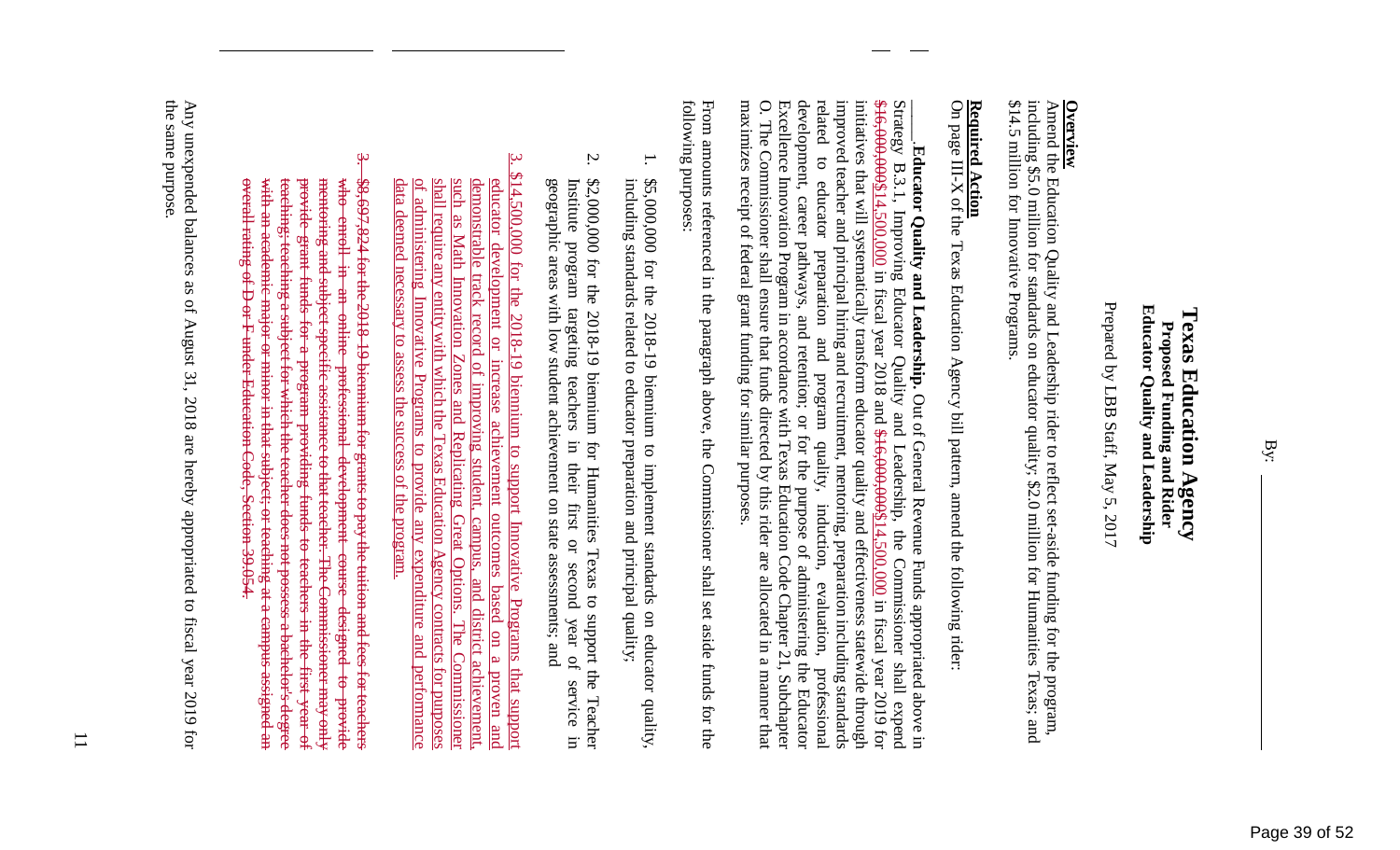Page 40 of 52

### Texas Gateway and Online **Texas Gateway and Online Resources Texas Education Agency Texas Education Agency**  Proposed Funding and Rider **Proposed Funding and Rider**  Resources

Prepared by LBB Staff, May 5, 2017 Prepared by LBB Staff, May 5, 2017

Amend the Texas Gateway and Online Resources rider **Overview**<br>Amend the Texas Gateway and Online Resources rider to specify the use of funds within the to specify the use of funds within the rider.

# **Required Action**

**Required Action**<br>On page III-X of the Texas Education Agency bill pattern, amend the following rider: On page III-X of the Texas Education Agency bill pa ttern, amend the following rider:

above following purposes: student resources. From amounts referenced above, the Commissioner shall set aside funds for the  $35,365,500,000$  in each fiscal year of the 2018-19 biennium to support online educator and following purposes: student resources. From amounts referenced above, the Commissioner shall set aside funds for the  $$5,365,500,000$  in each fiscal year of the 2018-19 biennium to support online educator and above in Strategy A.2.1, Statewide Educational Programs, the Commissioner shall allocate \_\_\_\_\_. **Texas Gateway and Online Resources**in Strategy Texas Gateway and Online Resources.  $\overline{\mathsf{c}}$ **Statewide Educational** . Out of General Revenue funds appropriated Programs. Out of General Revenue funds appropriated the Commissioner shall allocate

- ą. a. \$3,000,000 in each fiscal year of the 2018-19 biennium for the hosting, maintenance the the secure provisioning of user accounts the secure provisioning of user accounts ; development, management, and distribution of online educator and student resources and development, management, and distribution of online educator and student resources and  $.000,000$  in each fiscal year of the 2018-19 biennium for the hosting, maintenance the
- b.  $#$ the secure provisioning of user accounts; seeure provisioning of user accounts;
- ĪQ  $\frac{1}{2}$ . d.  $\frac{3}{1}$ , 500,000 in each fiscal year of the 2018-19 biennium for the Lesson Study I<del>i</del>nitiatives c. the hosting, and maintenance of educational resources made available to school districts;  $-\frac{4.51}{2}$ the hosting, and maintenance of educational resources made available to school districts;<br> $$1,500,000$  in each fiscal year of the 2018-19 biennium for the Lesson Study Linitiatives
- e. the development of best-practice information, accountability tools, and resources.  $\frac{4}{5}$ which includes teacher development of best-practice lessons and supporting tools; and which includes teacher development of best-practice lessons and supporting tools; and development of best-practice information, accountability tools, and resourc
- c. \$2,000,000 in each fiscal year of the 2018-19 biennium to reimburse districts for costs related to students taking On Ramps Dual Enrollment courses; and  $$2,000,000$  in each fiscal year of the 2018-19 biennium to reimburse districts for costs related to students taking On Ramps Dual Enrollment courses; and
- $\overline{\mathbf{p}}$ d. \$1,000,000 in each fiscal year of the 2018-19 biennium to reimburse district costs related  $$1,000,000$  in each fiscal year of the 2018-19 biennium to reimburse district costs related improving blended-learning teacher preparation  $\overline{c}$ improving blended-learning teacher preparation. to professional development provided by UTeach and other providers, focused on professional development provided by **UTeach** and other providers. focused on

₩ From amounts referenced in the paragraph above, the Commissioner shall set aside \$4,500,000 in the 2018-19 biennium for the Lesson Study Initiatives. From amounts referenced in the paragraph above, the Commissioner shall set aside \$4,500,000 in 2018–19 biemium for the Lesson Study Initiative

On Ramps Dual Enrollment courses. each fiscal From amount referenced in the paragraph above, the Commissioner shall set aside \$2,000,000 in On Ramps Dual Enrollment courses. each fiscal year of the 2018-19 biennium to reimburse districts for costs related to students taking From amount referenced in the paragraph above, the Commissioner shall set aside \$2,000,000 in year of the 2018 19 biennium to reimburse districts for costs related to students taking

<u>vear.</u> The Commissioner shall report to the Legislative Budget Board and the Office of the Governor expenditure and performance data on the programs funded by this rider by October 1 of each fiscal year. The information submitted must include: expenditure and performance data on the programs funded by this rider by October 1 of each fiscal The Commissioner shall report to the Legislative Bu The information submitted must include: dget Board and the Office of the Governor

- 1. charter schools served; the number of campuses served; the number of teachers served; and charter schools served; the number of campuses served; the number of teachers served; and Measures of program impact, including the number of school districts and open-enrollment Measures of program impact, including the number of school districts and open-enrollment
- Measures of program effectiveness, including student achievement and teacher growth; Measures of program effectiveness, including student achievement and teacher growth; the number of students served by the program. the number of students served by the program.
- $\pm 3.$ Program expenditures delineated by activity. Program expenditures delineated by activity. and

 $\mathbf{z}$ 

the same purpose the same purpose. Any unexpended balances as of August 31, 2018 are hereby appropriated to fiscal year 2019 for Any unexpended balances as of August 31, 2018 are hereby appropriated to fiscal year 2019 for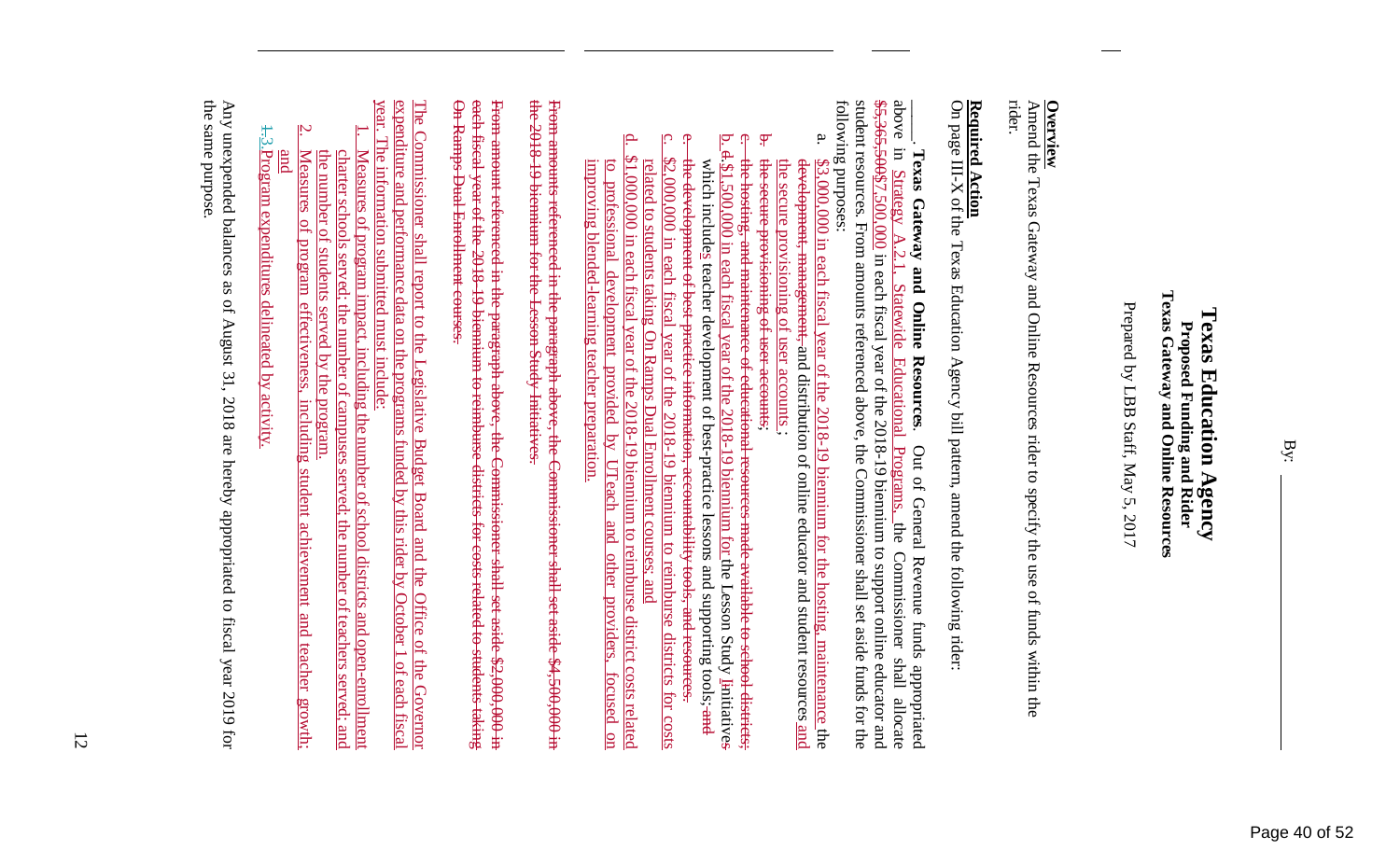**Texas Gateway and Online Resources.** Out of General Revenue funds appropriated above in Strategy A.2.1, Statewide Educational Programs, the Commissioner shall allocate \$7,500,000 in each fiscal year of the 2018-19 bienni resources. From amounts referenced above, the Commissioner shall set aside funds for the following purposes: resources. From amounts referenced above, the Commissioner shall set aside funds for the \$7,500,000 in each fiscal year of the 2018-19 biennium to support online educator and student above in Strategy A.2.1, Statewide Educational Programs, the Commissioner shall allocate \_\_\_\_\_. **Texas Gateway and Online Resources**. Out of General Revenue funds appropriated

- $\mathbf a$ a. \$3,000,000 in each fiscal year of the 2018-19 biennium for the hosting, and maintenance \$3,000,000 in each fiscal year of the 2018-19 biennium for the hosting, and maintenance accounts; of online educator and student educational resources and the secure provisioning of user of online educator and student educational resources and the secure provisioning of user
- $\mathbf{a}$ b. \$1,500,000 in each fiscal year the 2018-19 biennium for the Lesson Study Initiative which include teacher development of best-practice lessons and supporting tools; \$1,500,000 in each fiscal year the 2018-19 biennium for the Lesson Study Initiative which include teacher development of best-practice lessons and supporting tools;
- $\mathcal{O}$ c. \$2,000,000 in each fiscal year of the 2018-19 biennium to reimburse districts for costs related to students taking On Ramps Dual Enrollment courses; and  $$2,000,000$  in each fiscal year of the 2018-19 biennium to reimburse districts for costs related to students taking On Ramps Dual Enrollment courses; and
- $\mathbf{p}$ d. \$1,000,000 in each fiscal year of the 2018-19 biennium to reimburse district costs related  $$1,000,000$  in each fiscal year of the 2018-19 biennium to reimburse district costs related to professional development provided by UTeach and other providers, focused on improving blended-learning teacher preparation. improving blended-learning teacher preparation. to professional development provided by UTeach and other providers, focused on

expenditure and performance data on the programs funded by this rider by October 1 of each fiscal year. The information submitted must include: The Commissioner shall report to the Legislative Budget Board and the Office of the Governor year. The information submitted must include: expenditure and performance data on the programs funded by this rider by October 1 of each fiscal The Commissioner shall report to the Legislative Budget Board and the Office of the Governor

- 1. charter schools served; the number of campuses served; the number of teachers served; and Measures of program impact, including the number of school districts and open-enrollment the number of students served by the program. the number of students served by the program. charter schools served; the number of campuses served; the number of teachers served; and Measures of program impact, including the number of school districts and open-enrollment
- 2. and Measures of program effectiveness, including student achievement and teacher growth; Measures of program effectiveness, including student achievement and teacher growth;
- $\mathfrak{g}.$ Program expenditures delineated by activity. Program expenditures delineated by activity.

the same purpose. Any unexpended balances as of August 31, 2018 are hereby appropriated to fiscal year 2019 for the same purpose. Any unexpended balances as of August 31, 2018 are hereby appropriated to fiscal year 2019 for

13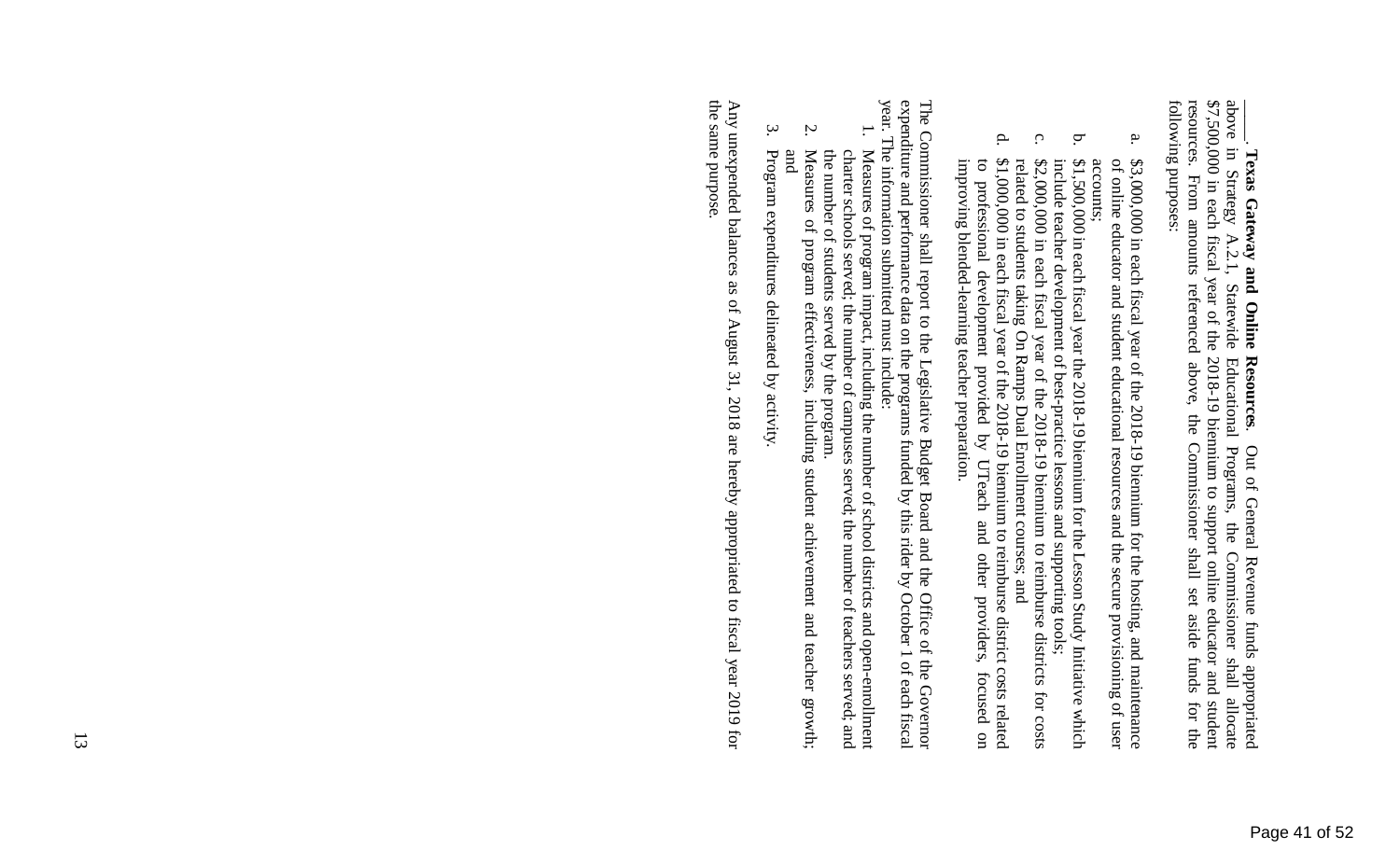### **Texas Education Agency Texas Education Agency**  E-Rate Classroom Connectivity **E-Rate Classroom Connectivity**  Proposed Funding and Rider **Proposed Funding and Rider**

Prepared by LBB Staff, May 3, 2017 Prepared by LBB Staff, May 3, 2017

**Overview**<br>Amend the E-Rate Classroom Connectivity rider to include unexpended balance authority from<br>fiscal year 2018 to 2019 only upon federal government extension of the E-Rate Infrastructure program and to require the agency to provide a status update on the funding directed by the rider. program and to require the agency to provide a status update on the funding directed by the rider. fiscal year 2018 to 2019 only upon federal government extension of the E-Rate Infrastructure Amend the E-Rate Classroom Connectivity rider to in clude unexpended balance authority from

## **Required Action**

**Required Action**<br>On page III-X of the Texas Education Agency bill pattern, amend the following rider: On page III-X of the Texas Education Agency bill pa ttern, amend the following rider:

unable to secure the funding through the federal E-Rate initiative, the \$25,000,000 will lapse at unless able to secure the funding through the federal E-Rate initiative. distribute the funding to support projects that build high-speed broadband infrastructure to and within schools. The Commissioner shall not expend the funds appropriated through this rider of the Governor on the status of the funding directed by the rider. the end of fiscal year 2018. the federal E-Rate Infrastructure Program available in fiscal year 2018. The Commissioner shall State Matching Provision or any other similar provision under the E-Rate to ensure the receipt of school districts and charters for qualifying special construction school projects under the E-Rate Technology and Instructional Materials, the Commissioner shall distribute the \$25,000,000 to of the Governor on the status of the funding directed by the rider. Program Program. By August 1, 2018, the agency shall report to the Legislative Budget Board and Office fiscal year fiscal year 2019 for the same purpose only upon federal extension of the E-Rate Infrastructure the end of fiscal year 2018. Any unexpended balances as of August 31, 2018 are appropriated for unable to secure the funding through the federal E-Rate initiative, the \$25,000,000 will lapse at unless able to secure the funding through the federal E-Rate initiative. If the Commissioner is within schools. The Commissioner shall not expend the funds appropriated through this rider distribute the funding to support projects that build high-speed broadband infrastructure to and the federal E-Rate Infrastructure Program available in fiscal year 2018. The Commissioner shall State Matching Provision or any other similar provision under the E-Rate to ensure the receipt of school districts and charters for qualifying special construction school projects under the E-Rate Technology and Instructional Materials, the Commissioner shall distribute the \$25,000,000 to \_\_\_\_\_.**E-Rate Classroom Connectivity.** E-Rate Classroom Connectivity. Out of funds appropriated above.  $\overline{\mathbf{B}}\mathbf{y}$ 2019 August for the .2018. **same** Any unexpended balances the agency shall report to the **purpose** only Out of funds appropriated above in Strategy B.2.1, upon federal extension of the  $\frac{35}{10}$  $\sqrt{2}$ August egislative Budget Board and Office  $\overline{31}$ 2018 are appropriated for If the Commissioner is  $|\mathbb{H}|$  $-$ **Rate** in Strategy B.2.1. Infrastructure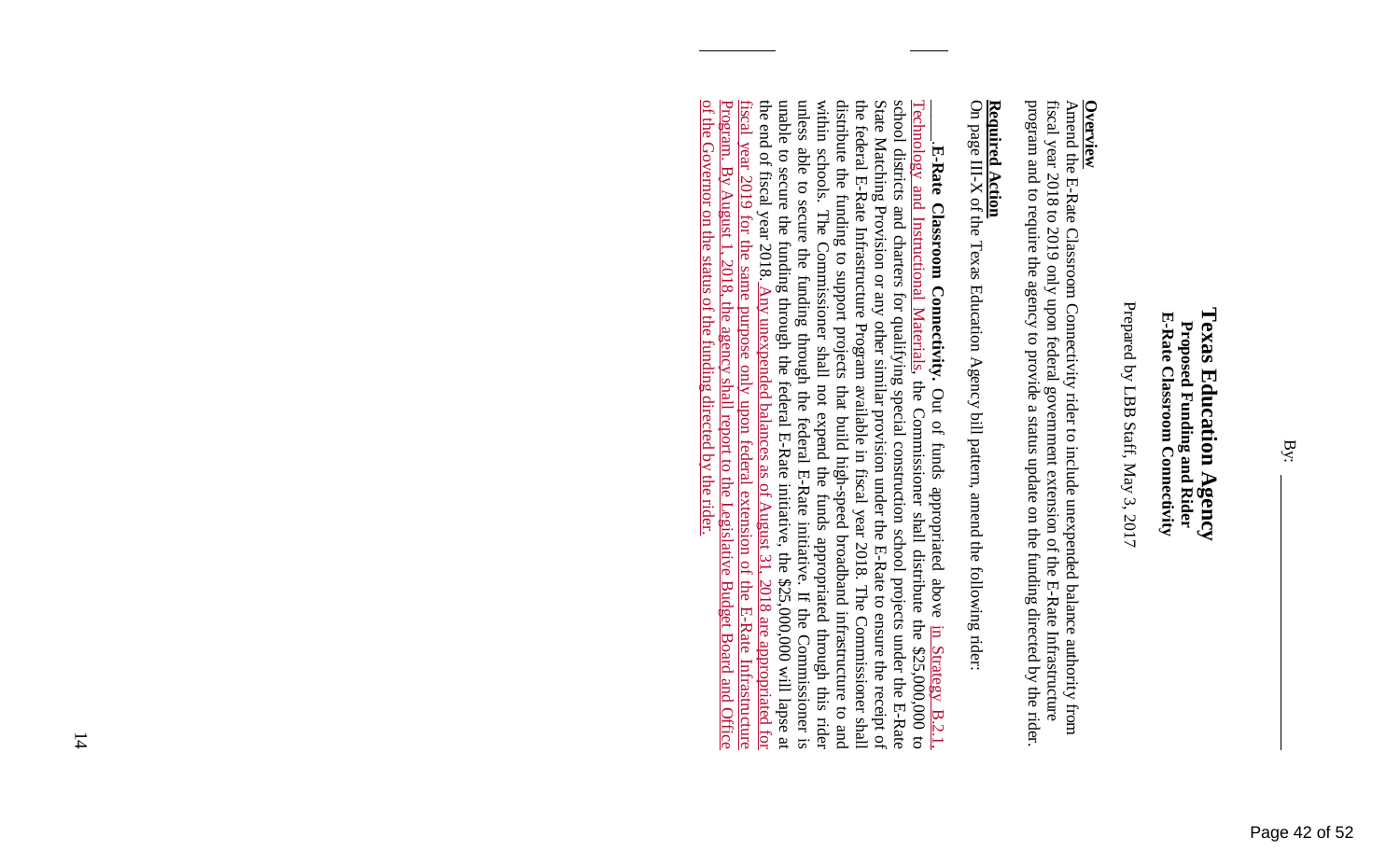## Proposed Funding and Rider<br>Expansion of Windham School District Programs **Expansion of Windham School District Programs Texas Education Agency Texas Education Agency Proposed Funding and Rider**

Prepared by LBB Staff, May 3, 2017 Prepared by LBB Staff, May 3, 2017

Amend the Expansion of Windham School District Prog **Overview**<br>Amend the Expansion of Windham School District Program rider to modify the title and specify<br>Amend the Expansion of Windham School District Program rider to modify the title and specify ram rider to modify the title and specify the additional funding only for the 1.5 percent employer contribution to the Teacher Retirement the additional funding only for the 1.5 percent employer contribution to the Teacher Retirement System.

# **Required Action**

**Required Action**<br>On page III-X of the Texas Education Agency bill pattern, amend the following rider: On page III-X of the Texas Education Agency bill pa ttern, amend the following rider:

<del>for on the job learning and Journey Worker certification in skilled occupations</del> in the<br>biennium. contribution for retirement to the Teacher Retirement System; \$800,000 to expand vocational Superintendent of Windham School District shall allocate \$1,365,440 for the 1.5 percent employer for on-the-job learning and Journey Worker certification in skilled occupations in the 2018-19 Engineering and Mathematics (STEM) jobs; and \$455,400 to expand the apprenticeship program Engineering and Mathematics (STEM) jobs; and \$455,400 to expand the apprenticeship program programming for programming for female offenders related to industry certification in Science, Technology, contribution for retirement to the Teacher Retirement System; \$800,000 to expand vocational Superintendent of Windham School District shall allocate \$1,365,440 for the 1.5 percent employer Retirement. Out of funds appropriated above **Retirement.**  $\overline{\phantom{a}}$ **Expansion of Windham School District ProgramsEmployer Contribution for**  Out of funds appropriated above in B.2.4, Windham School District, the female offenders related to industry of Windham School District  $\mathbb{E}$  $\overline{B.2.4}$ ProgramsEmployer Contribution certification in Science, Technology, Windham **School District** 2018-19 the  $\overline{a}$ <u>for</u>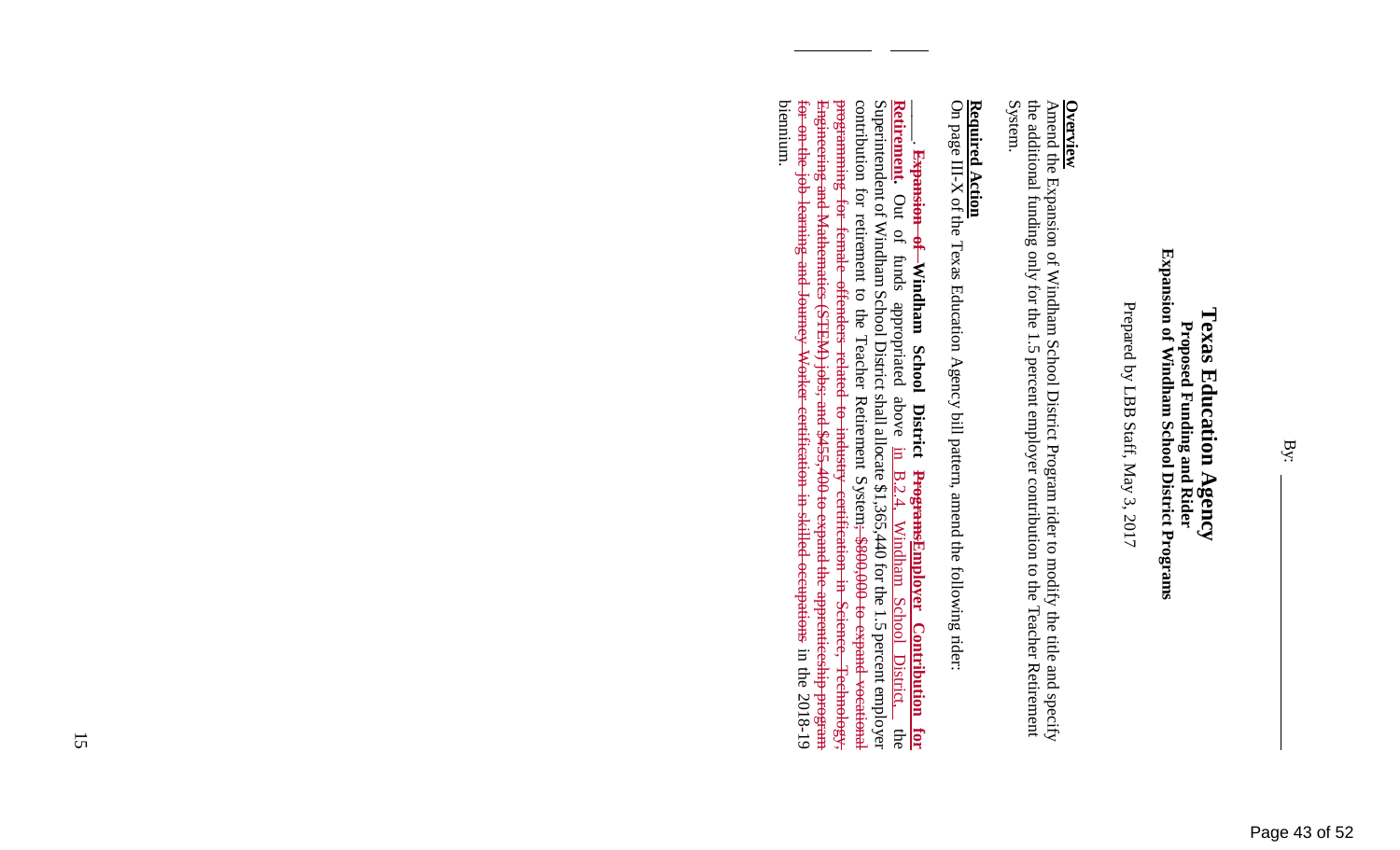Administrative Support to Proposed Funding and Rider<br>Administrative Support to Protect Students from Inappropriate Educator Relationships **Administrative Support to Protect Students from Inappropriate Educator Relationships**  Prepared by LBB Staff, May 11, 2017 **Proposed Funding and Rider** 

Modify the Administrative Support to Protect Studen **Overview**<br>Modify the Administrative Support to Protect Students from Inappropriate Educator<br>Relationships to specify that \$272,188 for the 2018-19 biennium will support two investigator ts from Inappropriate Educator Relationships to specify that \$272,188 for the 2018-19 biennium will support two investigator positions.

# **Required Action**

 $\vert$ 

**Required Action**<br>On page III-X of the Texas Education Agency bill pattern, amend the following rider: On page III-X of the Texas Education Agency bill pa ttern, amend the following rider:

relationships between educators and students. support fiscal year of the 2018-19 biennium to support two additional investigators and one Commissioner shall allocate \$195,567\\$136,094 in General Revenue funds in each Relationships. Administrative Support to Protect Students relationships between educators and students. support staff member to address the increased case volume of inappropriate fiscal year of the 2018-19 biennium to support two additional investigators and one Commissioner shall allocate \$195,567\$136,094 in General Revenue funds in each **RelationshipsAdministrative Support to Protect Students from Inappropriate Educator**  staff member . Out of funds appropriated above in  $\underline{B.3.2}$ , Agency Operations, the Out of funds appropriated above in  $\underline{B.3.2}$  $rac{1}{\sigma}$ address  $\mathop{\mathrm{the}}$ increased from Inappropriate  $case$ volume Agency Operations, the  $\vec{D}$ inappropriate **Educator**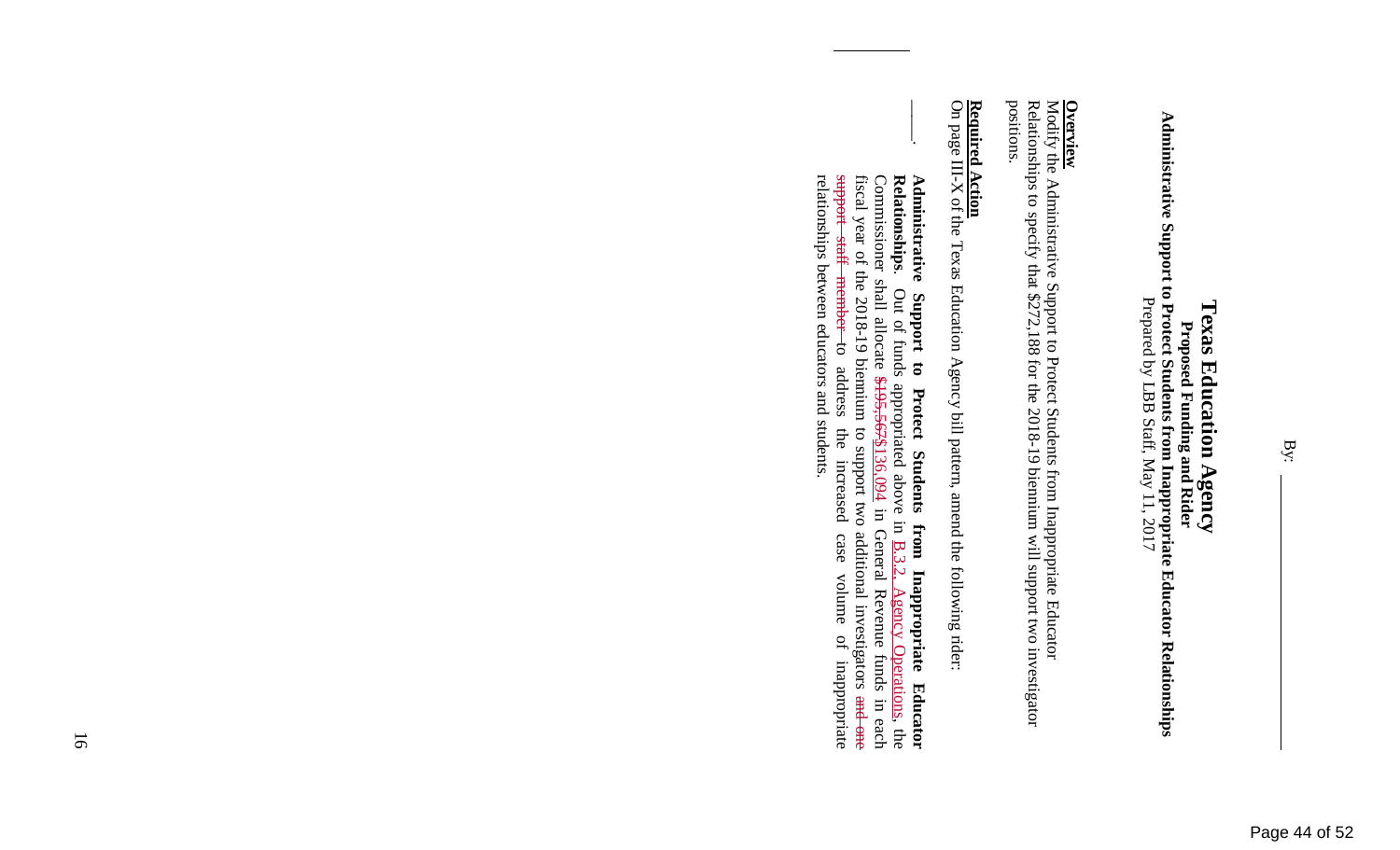Administrative Supposed Funding and Rider<br>Administrative Support for School Improvement and Governance<br>Prepared by LBB Staff, May 11, 2017 **Administrative Support for School Improvement and Governance**  Prepared by LBB Staff, May 11, 2017

Modify the Administrative Support for School Improv **Overview**<br>Modify the Administrative Support for School Improvement and Governance rider to specify<br>Modify the Administrative Support for School Improvement and Governance rider to specify ement and Governance rider to specify \$325,000 in each fiscal year of the 2018-19 biennium shall be used for support of turnaround efforts associated with House Bill 1842, 84 \$325,000 in each fiscal year of the 2018-19 biennium shall be used for support of turnaround efforts associated with House Bill 1842,  $84^{\text{th}}$  Legislature. Legislature.

# **Required Action**

 $\vert$ 

**Required Action**<br>On page III-X of the Texas Education Agency bill pattern, amend the following rider: On page III-X of the Texas Education Agency bill pa ttern, amend the following rider:

information related to Districts of Innovation. plans, and provide technical assistance, monitor, and provide best practice and comprehensive agency review of plans, hold campuses accountable for those provide technical assistance to districts developing turnaround plans, ensure timely 1842, 84th Legislature. Funds may support the following administrative activities: biennium to effectively implement turnaround efforts associated with House Bill  $$500,000$   $$225,000$  in General Revenue funds in each fiscal year of the 2018-19 appropriated in Strategy B.3.2, Agency Operations, the Commissioner shall allocate Administrative Support for School Improvement and Governance. Out of funds information related to Districts of Innovation. plans, and provide technical assistance, monitor, and provide best practice and comprehensive agency review of plans, hold campuses accountable for those provide technical assistance to districts developing turnaround plans, ensure timely 1842, 84th Legislature. Funds may support the following administrative activities: biennium to effectively implement turnaround efforts associated with House Bill  $$500,000$  in  $G$ eneral Revenue funds in each fiscal year of the 2018-19 appropriated in Strategy B.3.2, Agency Operations, the Commissioner shall allocate **Administrative Support for School Improvement and Governance**. Out of funds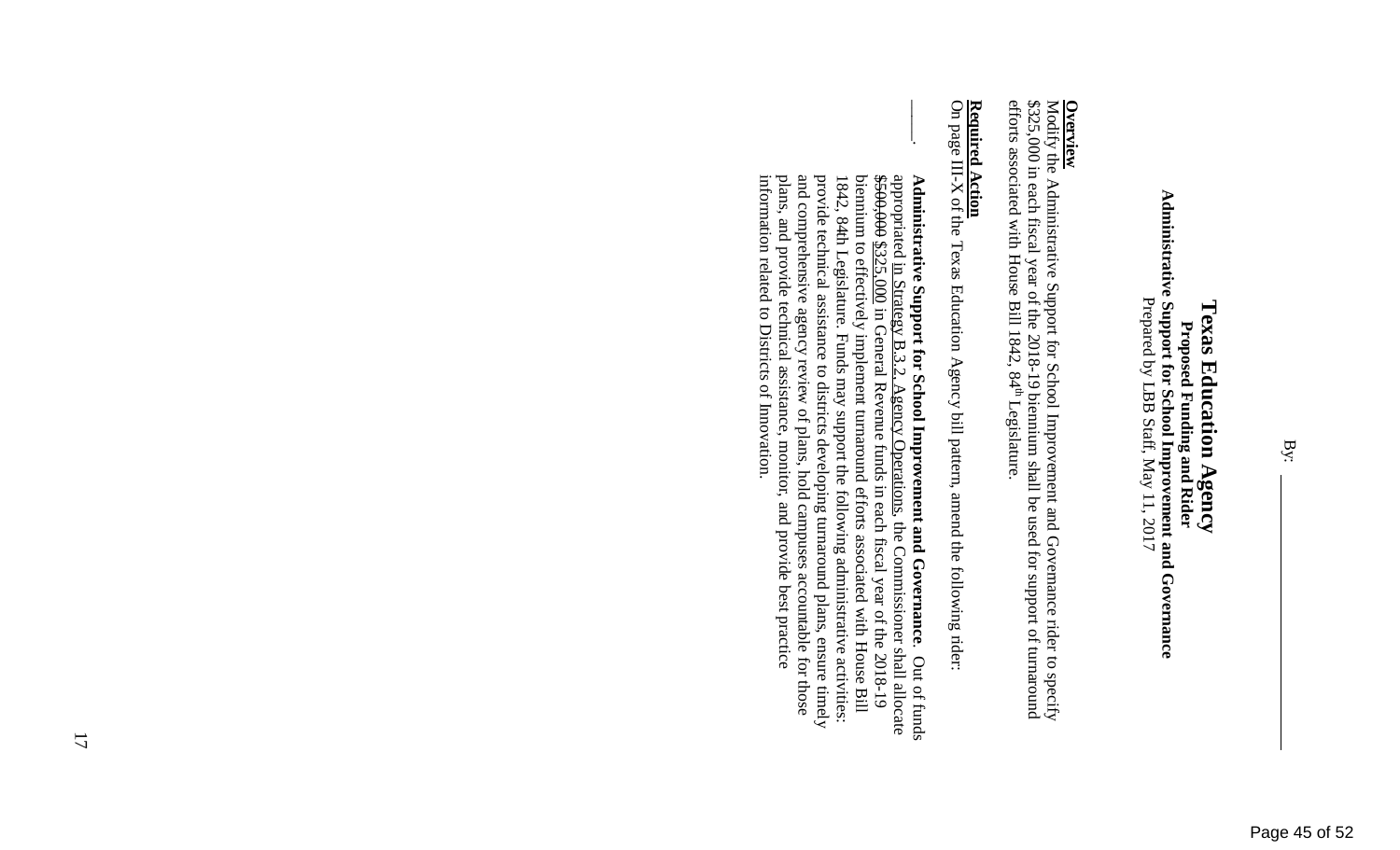Prepared by LBB Staff, May 11, 2017 Prepared by LBB Staff, May 11, 2017

## **Overview**

and full-time equivalent position decisions made by the Conference Committee Workgroup for Article III. Modify the Support Student and Teacher Data Privacy and Cybersecurity rider to reflect funding and full-time equivalent position decisions made by the Conference Committee Workgroup for Modify the Support Student and Teacher Data Privacy and Cybersecurity rider to reflect funding

# **Required Action**

**Required Action**<br>On page III-X of the Texas Education Agency bill pattern, amend the following rider: On page III-X of the Texas Education Agency bill pa ttern, amend the following rider:

 $\vert$ pattern<br>2019. T subsequent biennium. funding and shall not be included in the agency's baseline budget request for the transferring and securing the student and teacher records from closed charter schools. funding to the following initiatives: remediation of the teacher certification application;<br>addressing significant gaps in the agency's information security programs; and and teacher data privacy and cybersecurity efforts. The Commissioner shall allocate shall allocate \$2,500,000 in each fiscal year of the 2018-19 biennium to support student appropriated above in B.3.5, Information Systems and Technology, the Commissioner Support Student and Teacher Data Privacy and Cybersecurity. subsequent biennium. funding and shall not be included in the agency's baseline budget request for the 2019. The funding and full-time equivalent positions directed by this rider is one-time pattern is hereby increased by 2.0 FTE in fiscal year 2018 and 6.0 FTE in fiscal year In addition, the "Number of Full-Time Equivalents (FTE" indicated in the agency's bill transferring and securing the student and teacher records from closed charter schools. addressing significant gaps in the agency's information security programs; and funding to the following initiatives: remediation of the teacher certification application; and teacher data privacy and cybersecurity efforts. The Commissioner shall allocate shall allocate \$2,500,000 in each fiscal year of the 2018-19 biennium to support student appropriated above in B.3.5, Information Systems and Technology, the Commissioner **Support Student and Teacher Data Privacy and Cybersecurity**. Out of funds addition, the 'Number The funding and  $\underline{18}$ hereby Number of Full-Time Equivalents (FTE? indicated in the agency's bill<br>increased by 2.0 FTE in fiscal year 2018 and 6.0 FTE in fiscal year<br>g and full-time equivalent positions directed by this rider is one-time Out of funds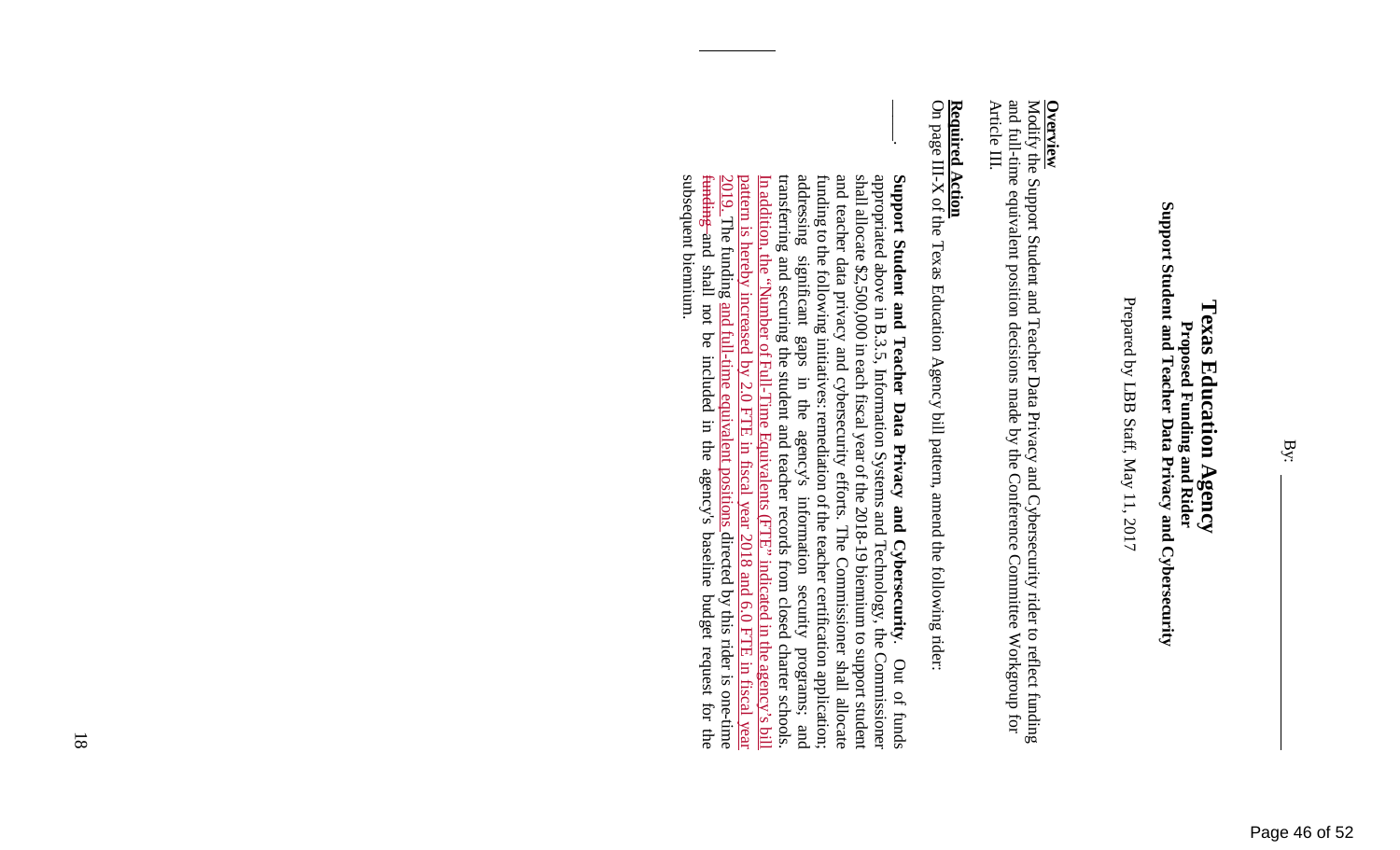### Texas Education Agency **Texas Education Agency**  Proposed Funding and Rider<br>Virtual School Network **Proposed Funding and Rider Virtual School Network**

Prepared by LBB Staff, May 6, 2017 Prepared by LBB Staff, May 6, 2017

**Overview**<br>Amend the Virtual School Network rider to direct the agency to operate and maintain the program<br>Amend the Virtual School Network rider to direct the agency to operate and maintain the program for the operation of the network. through internal resources contingent upon legislation changing the requirement for the contract for the operation of the network.. through internal resources contingent upon legislation changing the requirement for the contract Amend the Virtual School Network rider to direct th e agency to operate and maintain the program

## **Required Action**

**Required Action**<br>On page III-X of the Texas Education Agency bill pattern, amend the following rider: On page III-X of the Texas Education Agency bill pa ttern, amend the following rider:

Session, the Commissioner shall use agency resources and information systems to operate the state service center for operation of the virtual school network by the Eighty-fifth Legislature, <u>on enactment of legislation removing the requirement that the agency contract with an education</u> state virtual school network-in-aceordance General Revenue in each fiscal year of the 2018-19 biennium shall be used for the operation of a and Instructional Materials<sup>B.3.5</sup>. virtual school network. virtual school network. Session, the Commissioner shall use agency resources and information systems to operate the state service center for operation of the virtual school network by the Eighty-fifth Legislature, Regular on enactment of legislation removing the requirement that the agency contract with an education state virtual school network in accordance with Texas Education Code, Chapter 30A. Contingent General Revenue in each fiscal year of the 2018-19 biennium shall be used for the operation of a and Instructional MaterialsB.3.5, Information Systems and Technology, \$400,000 \$2,400,000 in \_\_\_\_\_.**Virtual School Network.** Virtual School Network. From funds appropriated above in Strategy B.2.1, Technology Information Systems and Technology, \$400,000 \$2,400,000 in From funds appropriated above in Strategy B.2.1, Technology with Texas Education Code, Chapter 30A Contingent Regular

In addition to the amounts above, all revenues received under the authority of Texas Education Code, Chapter 30A are hereby appropriated to the Texas Education Agency for the 2018-19 biennium for the purpose of administeri biennium for the purpose of administering the state virtual school network. Code, Chapter 30A are hereby appropriated to the Texas Education Agency for the 2018-19 In addition to the amounts above, all revenues received under the authority of Texas Education

performance data deemed necessary to assess the success of the program. **burpeses** The Commissioner may require any entity with which the Texas Education Agency contracts for performance data deemed necessary to assess the success of the program. purposes of administering the programs under this rider to provide any expenditure and The Commissioner may require any entity with which the Texas Education Agency contracts for  $\frac{1}{2}$ administering  $rac{1}{2}$ **Programs** under this rider to provide **Aue** expenditure **PHP** 

the same purpose the same purpose. Any unexpended balances as of August 31, 2018 are hereby appropriated to fiscal year 2019 for Any unexpended balances as of August 31, 2018 are hereby appropriated to fiscal year 2019 for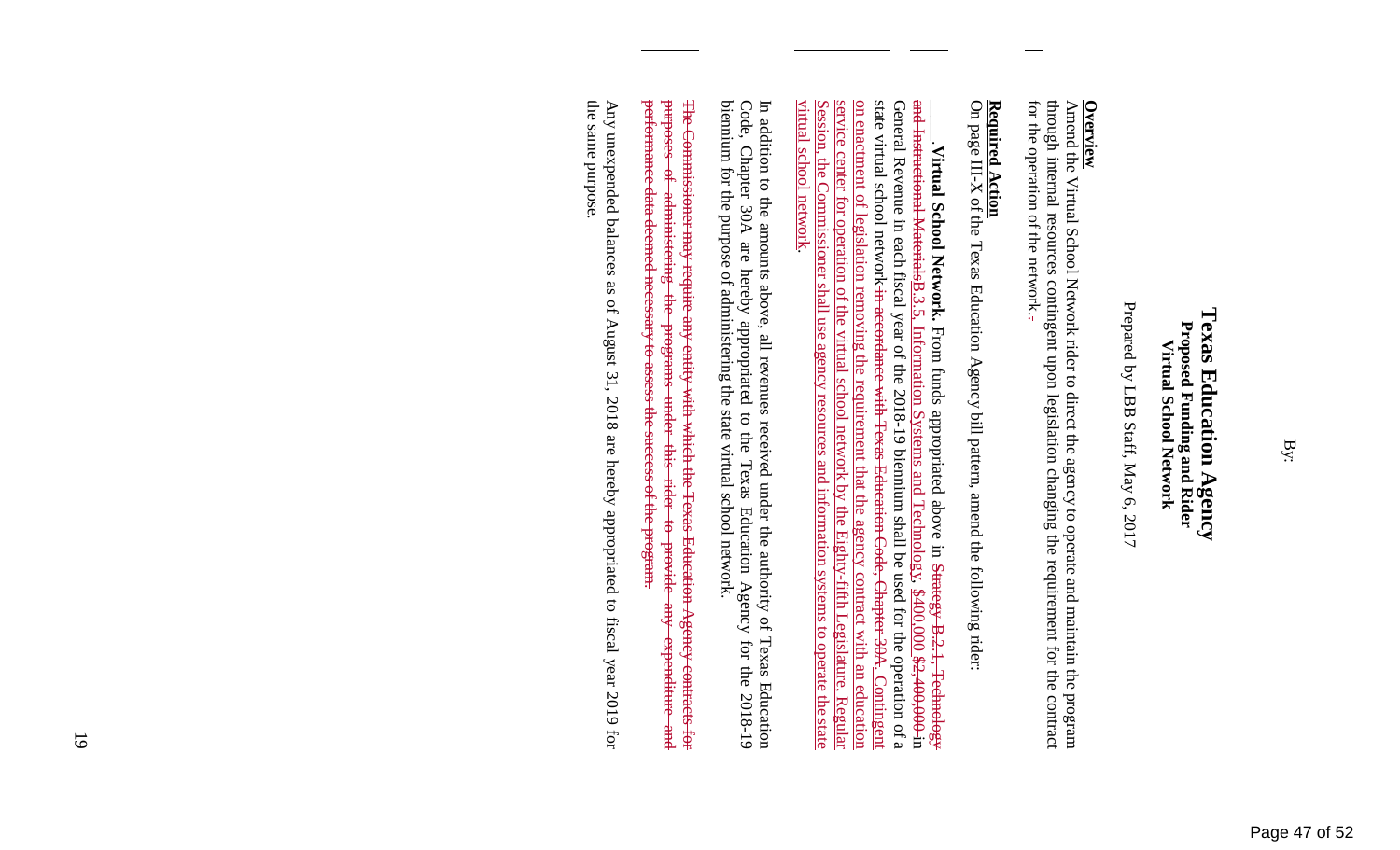## **Overview**

statewide, to implement prekindergarten consistent with the requirements of a High-Quality Prekindergarten program, pursuant to the provisions in Education Code,  $§$ §29.167 – 29.171. school districts and charter schools to use a portion of their entitlement, totaling \$236 million for the Foundation School Program, and requires the Commissioner to ensure that recipient The proposed rider identifies a portion of the \$1,580 million in prekindergarten formula funding Prekindergarten program, pursuant to the provisions in Education Code, §§29.167 – 29.171. statewide, to implement prekindergarten consistent with the requirements of a High-Quality school districts and charter schools to use a portion of their entitlement, totaling \$236 million for the Foundation School Program, and requires the Commissioner to ensure that recipient The proposed rider identifies a portion of the \$1,5 80 million in prekindergarten formula funding

### Required Action **Required Action**

On page III-23 of the bill pattern for the Texas Education Agency, add the following new On page III-23 of the bill pattern for the Texas Education Agency, add the following new rider:

entitlement, an estimated \$236 million statewide, to implement prekindergarten consistent with the requirements of a High-Quality Prekindergarten program, as established in Education Code,  $\frac{1}{8829.167 - 29.171}$ , and co **ESP Formula Funding for High-Quality Prekindergarten Programs.** Included in amounts appropriated above in Strategy  $A.1.1$ ., Foundation School Programs. Included in amounts appropriated above in Strategy  $A.1.1$ ., Founda school districts and charter schools receiving these funds shall use not less than 15 percent of their entitlement for pre-kindergarten programs. Of this amount, the Commissioner shall ensure that §§29.167 – 29.171, and consistent with the provisions of Education Code, Chapters 41 and 42. the requirements of a High-Quality Prekindergarten program, as established in Education Code, entitlement, an estimated \$236 million statewide, to implement prekindergarten consistent with school districts and charter schools receiving these funds shall use not less than 15 percent of their entitlement for pre-kindergarten programs. Of this amount, the Commissioner shall ensure that Operations, is an estimated \$1,580 million in the 2018-19 biennium for formula funding amounts appropriated above in Strategy A.1.1., Foundation School Program – Maintenance and **FSP Formula Funding for High-Quality Prekindergarten Programs**. Included in

20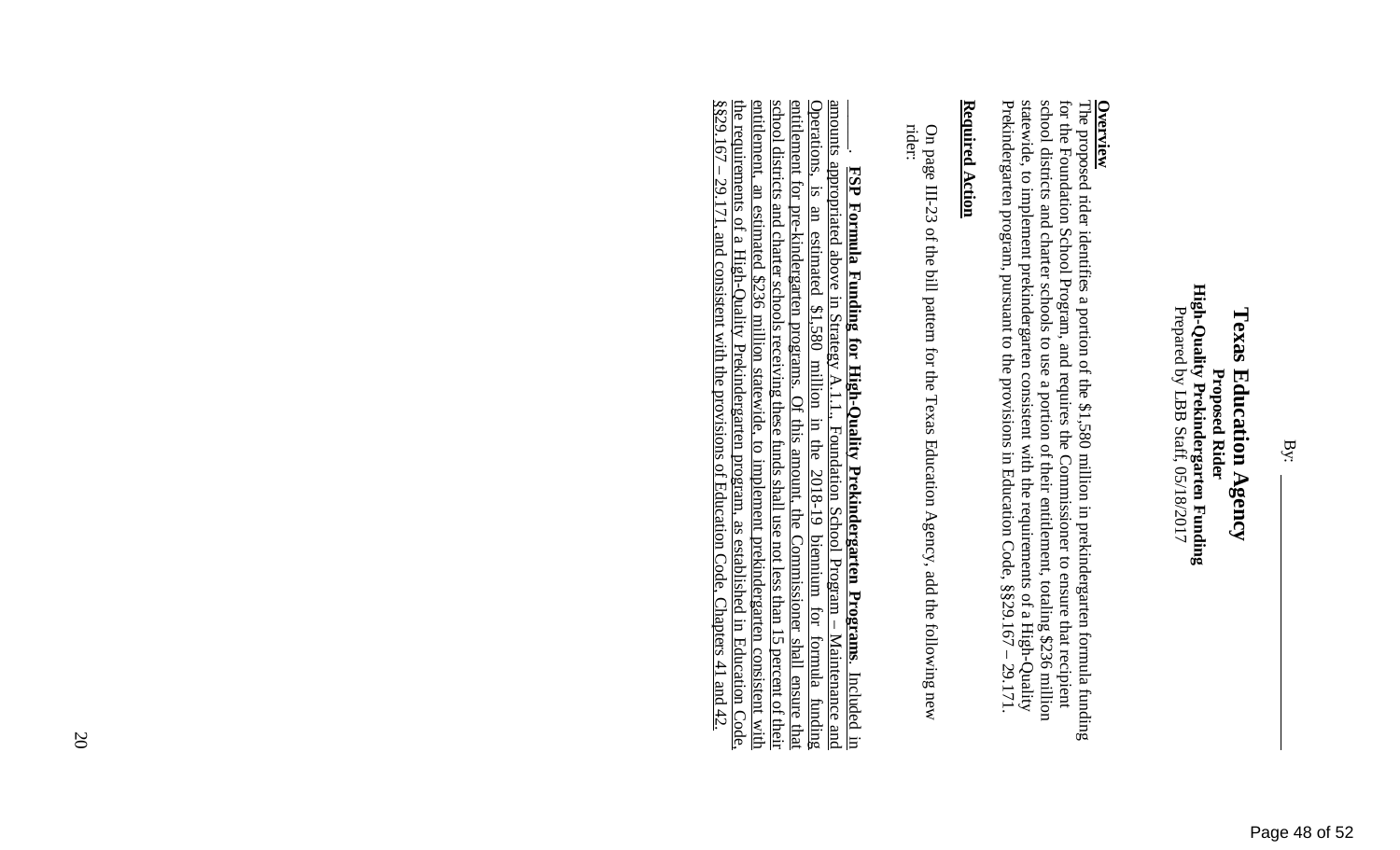## Texas School for the Blind and Visually Impaired **Texas School for the Blind and Visually Impaired**  Proposed Funding and Rider<br>Additional Funding for Staff and Operations **Additional Funding for Staff and Operations Proposed Funding and Rider**

Prepared by LBB Staff, 05/07/2017 Prepared by LBB Staff, 05/07/2017

## **Overview**

allocate \$300,000 of General Revenue in each fiscal year of the biennium to fund four new fullthe expiration of unexpended balances of appropriated receipts. time equivalent (FTE) positions in Strategies A.1.1., Classroom Instruction, and A.1.2., The following rider directs Texas School for the Blind and Visually Impaired (TSBVI) to the expiration of unexpended balances of appropriated receipts. Residential Program, as well as to support ongoing operational expenses at the school related to Residential Program, as well as to support ongoing operational expenses at the school related to time equivalent (FTE) positions in Strategies A.1.1., Classroom Instruction, and A.1.2., allocate \$300,000 of General Revenue in each fiscal year of the biennium to fund four new full-The following rider directs Texas School for the Bl ind and Visually Impaired (TSBVI) to

# **Required Action**

On page III-27 of the School for the Blind and Visu ally Impaired bill pattern, add the following **Required Action**<br>On page III-27 of the School for the Blind and Visually Impaired bill pattern, add the following<br>rider:

## allocate allocate \$600,000 of General Revenue for the following purposes: **Uses of Additional Funding Uses of Additional Funding**. Out of funds appropriated above, the agency shall **Additional Funding.** Out of funds appropriated above, the agency shall<br>\$600,000 of General Revenue for the following purposes:

 $\vert$ 

- 1. reduce reliance on unexpended balances of appropriated receipts. \$127,290 shall be used in each fiscal year to support ongoing operational expenses and \$127,290 shall be used in each fiscal year to support ongoing operational expenses and
- 2. additional full-time equivalent position of Administrative additional full-time equivalent position of Administrative Assistant II. reduce reliance on unexpended balances of appropriated receipts.<br>In Strategy A.1.1., Classroom Instruction, \$45,730 shall be used each fiscal year for one In Strategy A.1.1., Classroom Instruction, \$45,730 shall be used each fiscal year for one Assistant II
- $\mathbf{\dot{3}}$ In Strategy A.1.1., Classroom Instruction, \$45,730<br>additional full-time equivalent position of Teacher<br>In Strategy A.1.2., Residential Program, \$81,250 sl In Strategy A.1.2., Residential Program, \$81,250 shall be used each fiscal year for two additional full-time equivalent position of Teacher Aide II. In Strategy A.1.1., Classroom Instruction, \$45,730 shall be used each fiscal year for one \$45, 730 shall be used each fiscal year for one **Aide**  $\Box$
- 4. additional full-time equivalent positions of Residential Instructor. additional full-time equivalent positions of Residential Instructor. .250 shall be used each fiscal year for two

Notwithstanding Article IX, Section 14.01, the agency may spend funds directed by this rider for Legislative Budget Board. Legislative Budget Board. purposes other than those listed in this rider only with the prior written approval of the purposes other than those listed in this rider only with the prior written approval of the Notwithstanding Article IX, Section 14.01, the agency may spend funds directed by this rider for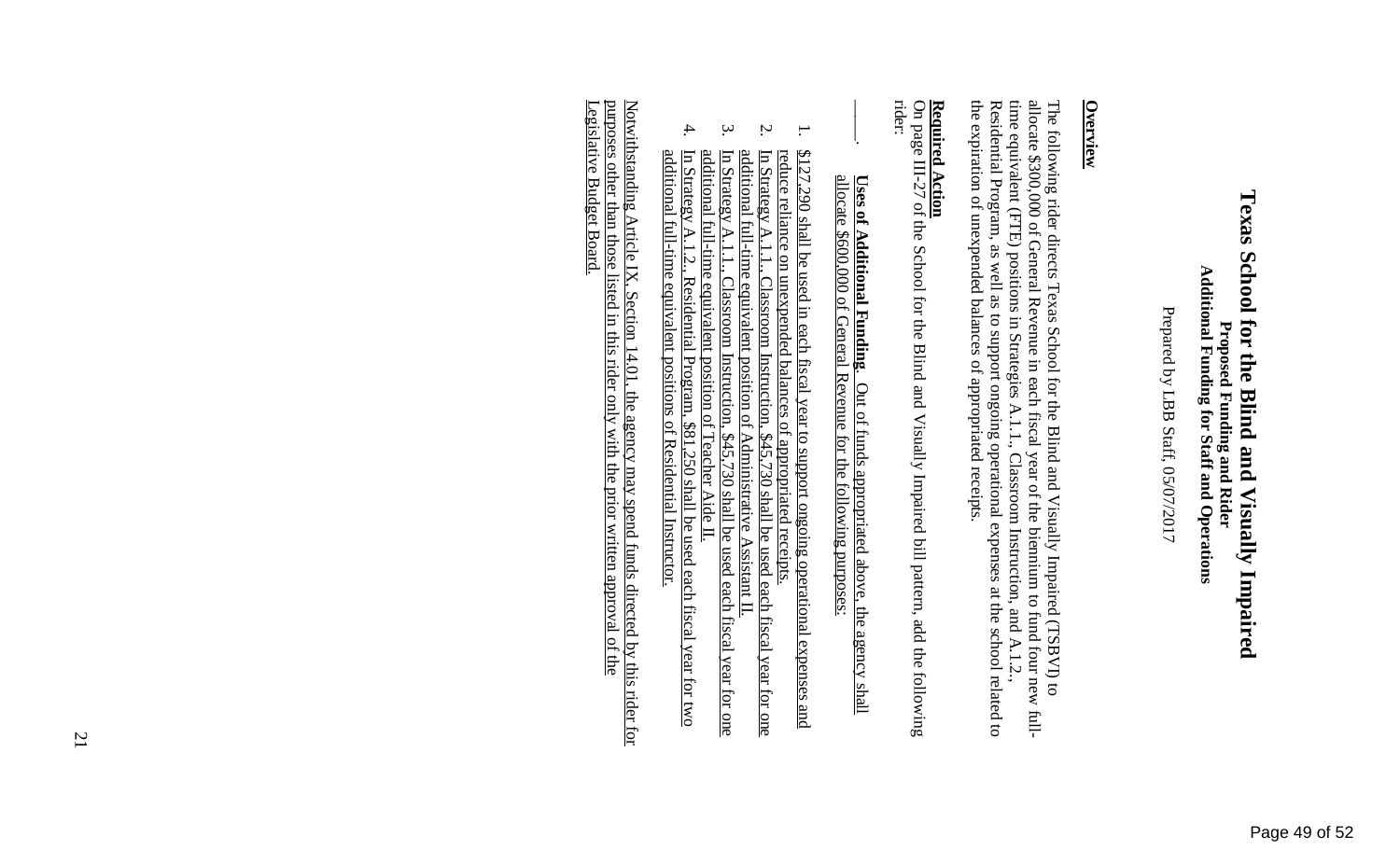Prepared by LBB Staff, 05/20/2017 Prepared by LBB Staff, 05/20/2017

Legislative session, with the intent to subsequently transfer the funds to TFC to implement the plans. **Overview**<br>The Eighty-third Legislature enacted Senate Bill 1457, which transferred responsibility for the Texas Facilities Commission directed TSD and TSBVI to make their own requests for handled following SB 1457, SB 211, and SB 836. In July 2016, the Office of the Governor and maintenance on behalf of TSBVI, indicating a precedent for how facilities requests would be In addition, in the Eighty-fourth Legislative session, TFC requested \$2.1 million for deferred session, which completed the transfer of management and maintenance responsibilities to TFC. during the Eighty-third Legislative session, and Senate Bill 836 in the Eighty-fourth Legislative facilities maintenance at School for the Blind and Visually Impaired to the Texas Facilities Legislative session, with the intent to subsequently transfer the funds to TFC to implement the facilities projects related to new construction and capital improvements during the Eighty-fifth facilities projects related to new construction and capital improvements during the Eighty-fifth the Texas Facilities Commission directed TSD and TSBVI to make their own requests for handled following SB 1457, SB 211, and SB 836. In July 2016, the Office of the Governor and maintenance on behalf of TSBVI, indicating a precedent for how facilities requests would be In addition, in the Eighty-fourth Legislative session, TFC requested \$2.1 million for deferred session, which completed the transfer of management and maintenance responsibilities to TFC. during the Eighty-third Legislative session, and Senate Bill 836 in the Eighty-fourth Legislative Commission. Similar provisions were also included in Senate Bill 211, the Sunset bill for TFC Commission. Similar provisions were also included in Senate Bill 211, the Sunset bill for TFC facilities maintenance at School for the Blind and Visually Impaired to the Texas Facilities The Eighty-third Legislature enacted Senate Bill 14 57, which transferred responsibility for

Legislature to TFC The following rider directs TSBVI to transfer facilities funding appropriated by the Eighty-fifth Legislature to TFC. The following rider directs TSBVI to transfer facil ities funding appropriated by the Eighty-fifth

### Required Action **Required Action**

 $\vert$ 

new rider: On page III-27 of the School for the Blind and Visually Impaired bill pattern, add the following On page III-27 of the School for the Blind and Visu ally Impaired bill pattern, add the following

<u>Rehabilitation, \$2,000,000 shall be transferred in fiscal year 2018 to the Texas</u> appropriated above in Strategy D.1.3., Facility Construction, Repair and Weekends Home Transportation facility. Weekends Home Transportation facility. Facilities Commission for the construction of a Residential Administration and Facilities Commission for the construction of a Residential Administration and Rehabilitation, \$2,000,000 shall be transferred in fiscal year 2018 to the Texas appropriated above in Strategy D.1.3., Facility Construction, Repair and Education Code Chapter 30 and Government Code Chapter 2165, out of amounts Education Code Chapter 30 and Government Code Chapter 2165, out of amounts **Transfer of Funds to the Texas Facilities CommissionTransfer of Funds to the Texas Facilities Commission.** In accordance with . In accordance with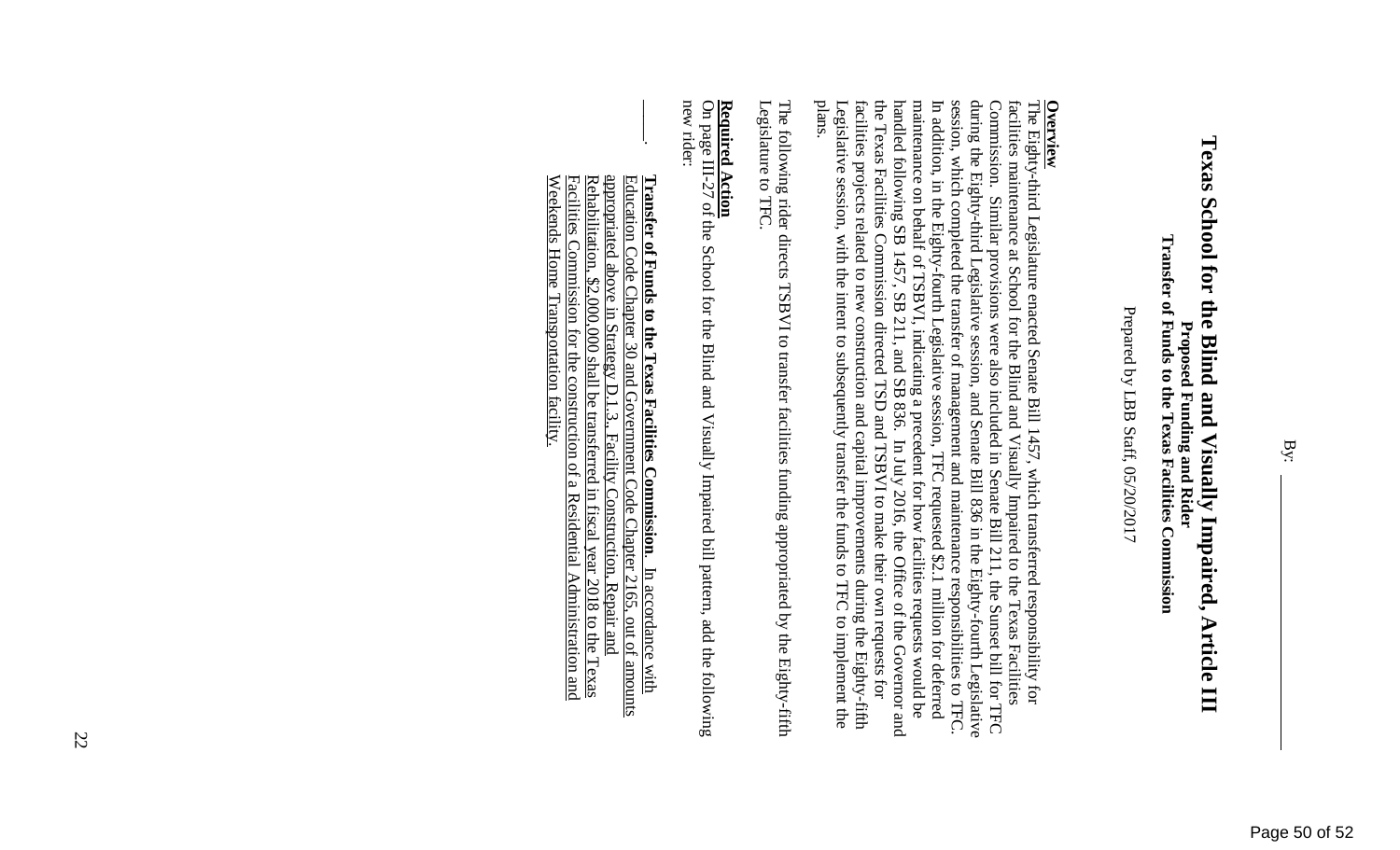Prepared by LBB Staff, 05/20/2017 Prepared by LBB Staff, 05/20/2017

to subsequently transfer the funds to TFC to implement the plans indicating a precedent for how facilities requests would be handled following SB 1457, SB 211, **Overview**<br>The Eighty-third Legislature enacted Senate Bill 1457, which transferred responsibility for construction and capital improvements during the Eighty-fifth Legislative session, with the intent directed TSD and TSBVI to make their own requests for facilities projects related to new and SB 836. \$846,000 for TSD's Master Plan Study, and \$37.7 million for deferred maintenance at TSD. responsibilities to TFC. In addition, in the Eighty-fourth Legislative session, TFC requested facilities maintenance at TSD and the School for the Blind and Visually Impaired to the Texas to subsequently transfer the funds to TFC to implement the plans. construction and capital improvements during the Eighty-fifth Legislative session, with the intent directed TSD and TSBVI to make their own requests for facilities projects related to new and SB 836. In July 2016, the Office of the Governor and the Texas Facilities Commission indicating a precedent for how facilities requests would be handled following SB 1457, SB 211, \$846,000 for TSD's Master Plan Study, and \$37.7 million for deferred maintenance at TSD, responsibilities to TFC. In addition, in the Eighty-fourth Legislative session, TFC requested Legislative session, which completed the transfer of management and maintenance Legislative session, which completed the transfer of management and maintenance for TFC during the Eighty-third Legislative session, and Senate Bill 836 in the Eighty-fourth for TFC during the Eighty-third Legislative session, and Senate Bill 836 in the Eighty-fourth Facilities Commission. Similar provisions were also included in Senate Bill 211, the Sunset bill Facilities Commission. Similar provisions were also included in Senate Bill 211, the Sunset bill facilities maintenance at TSD and the School for the Blind and Visually Impaired to the Texas The Eighty-third Legislature enacted Senate Bill 14 In July 2016, the Office of the Governor and the Texas Facilities Commission 57, which transferred responsibility for

Legislature to TFC The following rider directs TSD to transfer facilities funding appropriated by the Eighty-fifth Legislature to TFC. The following rider directs TSD to transfer facilities funding appropriated by the Eighty-fifth

### <u>Required Action</u> **Required Action**

 $\vert$ 

On page III-29 of the School for the Deaf bill pattern, add the following new rider On page III-29 of the School for the Deaf bill patt ern, add the following new rider:

used for the construction of the Toddler Learning Center Rehabilitation,  $$14,600,000$  shall be transferred in fiscal year  $2018$  to the Texas used for the construction of the Toddler Learning Center.Master Plan for Texas School for the Deaf. Of the  $$14.6$  million,  $$4,200,000$  shall be Master Plan for Texas School for the Deaf. Of the \$14.6 million, \$4,200,000 shall be Central Service Center, as described in the Texas Facilities Commission's Campus Central Service Center, as described in the Texas Facilities Commission's Campus Facilities Commission for the construction of a Toddler Learning Center and a Facilities Commission for the construction of a Toddler Learning Center and a Rehabilitation, \$14,600,000 shall be transferred in fiscal year 2018 to the Texas appropriated above in Strategy D.1.3., Facility Construction, Repair and appropriated above in Strategy D.1.3., Facility Construction, Repair and **Transfer of Funds to the Texas Facilities Commission**. In accordance with Education Code Chapter 30 and Government Code Chapter 30 Education Code Chapter 30 and Government Code Chapter 2165, out of amounts **Transfer of Funds to the Texas Facilities Commission**. In accordance with